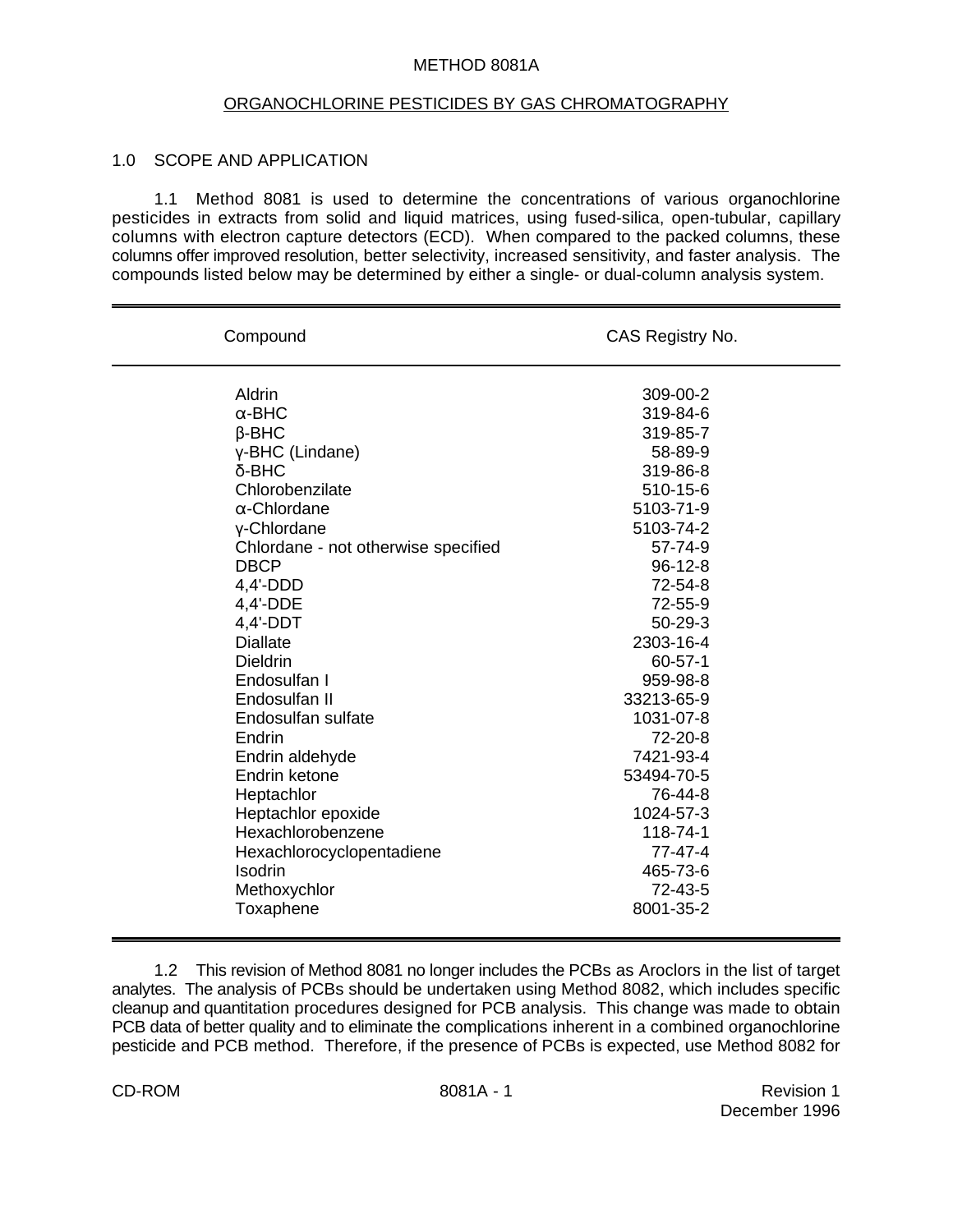PCB analyses, and this method (8081) for the organochlorine pesticides. If there is no information of the likely presence of PCBs, either employ a PCB-specific screening procedure such as an immunoassay (e.g., Method 4020), or split the sample extract *prior to* any cleanup steps, and process part of the extract for organochlorine pesticide analysis and the other portion for PCB analysis using Method 8082.

1.3 The analyst must select columns, detectors and calibration procedures most appropriate for the specific analytes of interest in a study. Matrix-specific performance data must be established and the stability of the analytical system and instrument calibration must be established for each analytical matrix (e.g., hexane solutions from sample extractions, diluted oil samples, etc.).

1.4 Although performance data are presented for many of the target analytes, it is unlikely that all of them could be determined in a single analysis. The chemical and chromatographic behaviors of many of these chemicals can result in co-elution of some target analytes. Several cleanup/fractionation schemes are provided in this method and in Method 3600.

1.5 Several multi-component mixtures (i.e., Chlordane and Toxaphene) are listed as target analytes. When samples contain more than one multi-component analyte, a higher level of analyst expertise is required to attain acceptable levels of qualitative and quantitative analysis. The same is true of multi-component analytes that have been subjected to environmental degradation or degradation by treatment technologies. These result in "weathered" multi-component mixtures that may have significant differences in peak patterns than those of standards.

1.6 Compound identification based on single-column analysis should be confirmed on a second column, or should be supported by at least one other qualitative technique. This method describes analytical conditions for a second gas chromatographic column that can be used to confirm the measurements made with the primary column. GC/MS Method 8270 is also recommended as a confirmation technique, if sensitivity permits (Sec. 8.0).

1.7 This method includes a dual-column option. The option allows a hardware configuration of two analytical columns joined to a single injection port. The option allows one injection to be used for dual-column analysis. Analysts are cautioned that the dual-column option may not be appropriate when the instrument is subject to mechanical stress, many samples are to be run in a short period, or when contaminated samples are analyzed.

1.8 This method is restricted to use by, or under the supervision of, analysts experienced in the use of gas chromatographs (GC) and skilled in the interpretation of gas chromatograms. Each analyst must demonstrate the ability to generate acceptable results with this method.

1.9 Extracts suitable for analysis by this method may also be analyzed for organophosphorus pesticides (Method 8141). Some extracts may also be suitable for triazine herbicide analysis, if low recoveries (normally samples taken for triazine analysis must be preserved) are not a problem.

1.10 The following compounds may also be determined using this method:

|        | Compound                          |             | CAS Registry No.                     |            |
|--------|-----------------------------------|-------------|--------------------------------------|------------|
|        | Alachlor<br>Captafol<br>Chloroneb |             | 15972-60-8<br>2425-06-1<br>2675-77-6 |            |
| CD-ROM |                                   | $8081A - 2$ |                                      | Revision 1 |

December 1996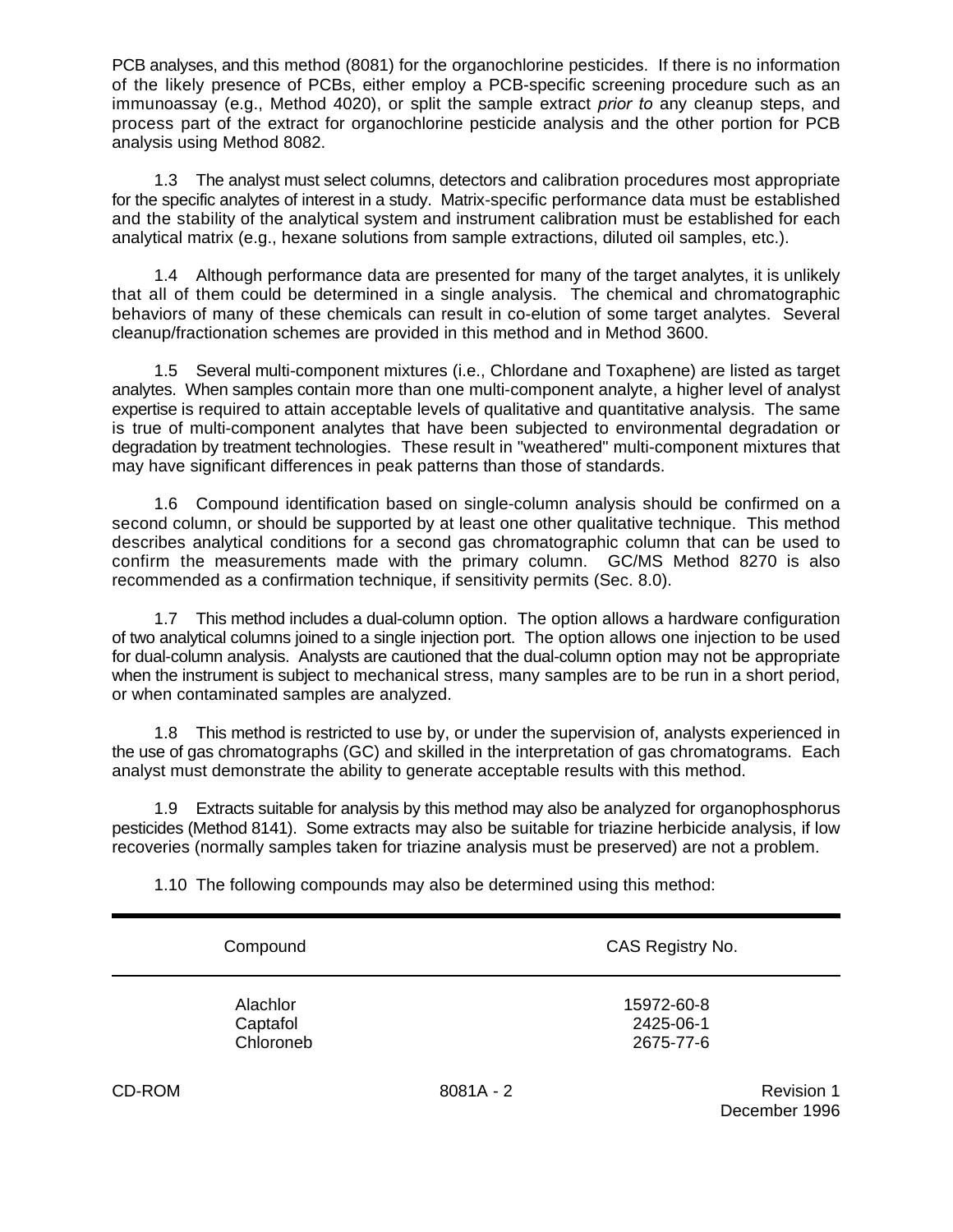Compound CAS Registry No.

| Chloropropylate         | 99516-95-7 |
|-------------------------|------------|
| Chlorothalonil          | 1897-45-6  |
| <b>DCPA</b>             | 1861-32-1  |
| Dichlone                | 117-80-6   |
| Dicofol                 | 115-32-2   |
| Etridiazole             | 2593-15-9  |
| Halowax-1000            | 58718-66-4 |
| Halowax-1001            | 58718-67-5 |
| Halowax-1013            | 12616-35-2 |
| Halowax-1014            | 12616-36-3 |
| Halowax-1051            | 2234-13-1  |
| Halowax-1099            | 39450-05-0 |
| Mirex                   | 2385-85-5  |
| Nitrofen                | 1836-75-5  |
| <b>PCNB</b>             | 82-68-8    |
| Permethrin              | 51877-74-8 |
| Perthane                | 72-56-0    |
| Propachlor              | 1918-16-7  |
| Strobane                | 8001-50-1  |
| <i>trans</i> -Nonachlor | 39765-80-5 |
| Trifluralin             | 1582-09-8  |
|                         |            |

1.11 Kepone extracted from samples or standards exposed to water or methanol may produce peaks with broad tails that elute later than the standard by up to 1 minute. This shift is presumably the result of the formation of a hemi-acetal from the ketone functionality. As a result, Method 8081 is not recommended for determining Kepone. Method 8270 may be more appropriate for the analysis of Kepone.

#### 2.0 SUMMARY OF METHOD

2.1 A measured volume or weight of sample (approximately 1 L for liquids, 2 g to 30 g for solids) is extracted using the appropriate matrix-specific sample extraction technique.

2.2 Liquid samples are extracted at neutral pH with methylene chloride using either Method 3510 (separatory funnel), Method 3520 (continuous liquid-liquid extractor), or other appropriate technique.

2.3 Solid samples are extracted with hexane-acetone (1:1) or methylene chloride-acetone (1:1) using Method 3540 (Soxhlet), Method 3541 (automated Soxhlet), Method 3545 (pressurized fluid extraction), Method 3550 (ultrasonic extraction), or other appropriate technique.

2.4 A variety of cleanup steps may be applied to the extract, depending on the nature of the matrix interferences and the target analytes. Suggested cleanups include alumina (Method 3610), Florisil (Method 3620), silica gel (Method 3630), gel permeation chromatography (Method 3640), and sulfur (Method 3660).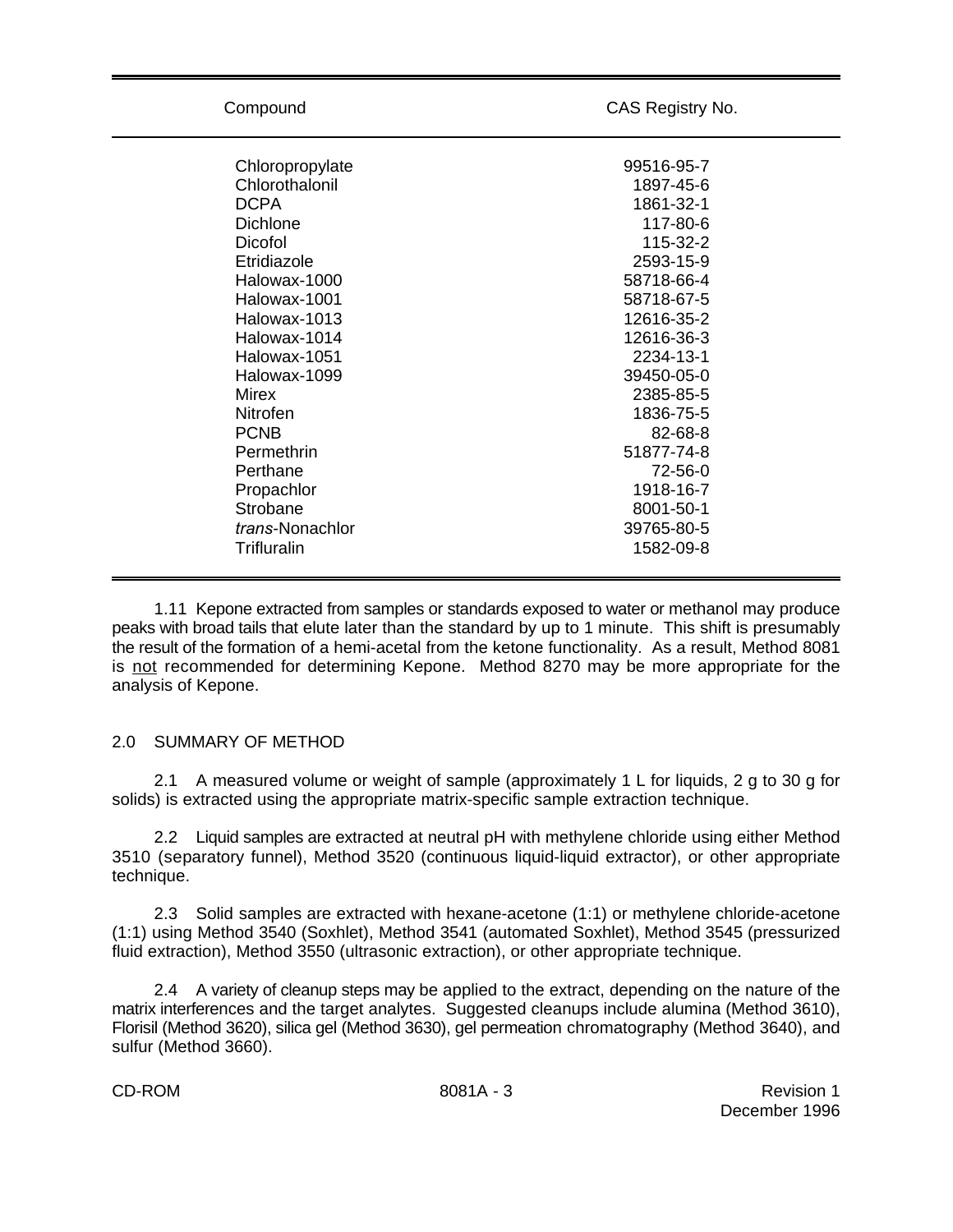2.5 After cleanup, the extract is analyzed by injecting a 1-µL sample into a gas chromatograph with a narrow- or wide-bore fused silica capillary column and electron capture detector (GC/ECD) or an electrolytic conductivity detector (GC/ELCD).

# 3.0 INTERFERENCES

3.1 Refer to Methods 3500 (Sec. 3.0, in particular), 3600, and 8000, for a discussion of interferences.

3.2 Sources of interference in this method can be grouped into three broad categories.

3.2.1 Contaminated solvents, reagents, or sample processing hardware.

3.2.2 Contaminated GC carrier gas, parts, column surfaces, or detector surfaces.

3.2.3 Compounds extracted from the sample matrix to which the detector will respond.

3.2.4 Interferences co-extracted from the samples will vary considerably from waste to waste. While general cleanup techniques are referenced or provided as part of this method, unique samples may require additional cleanup approaches to achieve desired degrees of discrimination and quantitation.

3.3 Interferences by phthalate esters introduced during sample preparation can pose a major problem in pesticide determinations.

3.3.1 These materials may be removed prior to analysis using Method 3640 (Gel Permeation Cleanup) or Method 3630 (Silica Gel Cleanup).

3.3.2 Common flexible plastics contain varying amounts of phthalate esters which are easily extracted or leached from such materials during laboratory operations.

3.3.3 Cross-contamination of clean glassware routinely occurs when plastics are handled during extraction steps, especially when solvent-wetted surfaces are handled.

3.3.4 Interferences from phthalate esters can best be minimized by avoiding contact with any plastic materials and checking all solvents and reagents for phthalate contamination. Exhaustive cleanup of solvents, reagents and glassware may be required to eliminate background phthalate ester contamination.

3.4 Glassware must be scrupulously cleaned. Clean all glassware as soon as possible after use by rinsing with the last solvent used. This should be followed by detergent washing with hot water, and rinses with tap water and organic-free reagent water. Drain the glassware and dry it in an oven at  $130^{\circ}$ C for several hours, or rinse with methanol and drain. Store dry glassware in a clean environment.

3.5 The presence of elemental sulfur will result in broad peaks that interfere with the detection of early-eluting organochlorine pesticides. Sulfur contamination should be expected with sediment samples. Method 3660 is suggested for removal of sulfur. Since the recovery of Endrin aldehyde (using the TBA procedure) is drastically reduced, this compound must be determined prior to sulfur cleanup.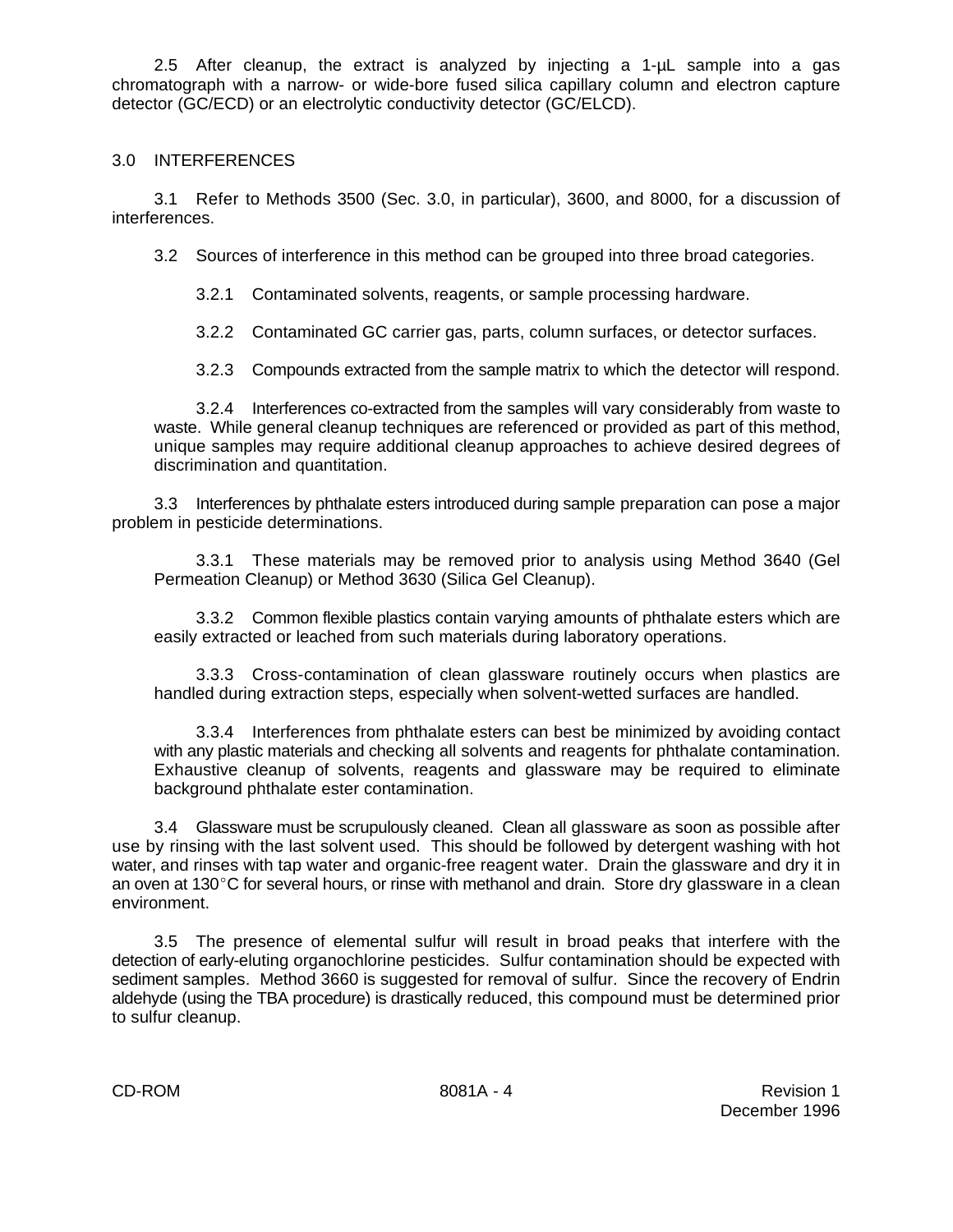3.6 Waxes, lipids, and other high molecular weight materials can be removed by Method 3640 (gel-permeation cleanup).

3.7 Other halogenated pesticides or industrial chemicals may interfere with the analysis of pesticides. Certain co-eluting organophosphorus pesticides are eliminated by Method 3640 (gel permeation cleanup - pesticide option). Co-eluting chlorophenols may be eliminated by using Method 3630 (silica gel), Method 3620 (florisil), or Method 3610 (alumina). Polychlorinated biphenyls (PCBs) also may interfere with the analysis of the organochlorine pesticides. The problem may be most severe for the analysis of multicomponent analytes such as Chlordane, Toxaphene, and Strobane. If PCBs are known or expected to occur in samples, the analyst should consult Methods 3620 and 3630 for techniques that may be used to separate the pesticides from the PCBs.

3.8 Co-elution among the many target analytes in this method can cause interference problems. The following target analytes may coelute on the GC columns listed, when using the single-column analysis scheme:

| DB 608  | Trifluralin/Diallate isomers<br>PCNP/Dichlone/Isodrin |
|---------|-------------------------------------------------------|
| DB 1701 | Captafol/Mirex<br>Methoxychlor/Endosulfan sulfate     |

3.9 The following compounds may coelute using the dual-column analysis scheme. In general, the DB-5 column resolves fewer compounds that the DB-1701.

| DB-5    | Permethrin/Heptachlor epoxide<br>Endosulfan I/ $\alpha$ -Chlordane<br>Perthane/Endrin<br>Endosulfan II/Chloropropylate/Chlorobenzilate<br>4,4'-DDT/Endosulfan sulfate<br>Methoxychlor/Dicofol |
|---------|-----------------------------------------------------------------------------------------------------------------------------------------------------------------------------------------------|
| DB-1701 | Chlorothalonil/ $\beta$ -BHC<br>δ-BHC/DCPA/Permethrin<br>$\alpha$ -Chlordane/trans-Nonachlor                                                                                                  |

Nitrofen, Dichlone, Carbophenothion, Dichloran exhibit extensive peak tailing on both columns. Simazine and Atrazine give poor responses on the ECD detector. Triazine compounds should be analyzed using Method 8141 (NPD option).

# 4.0 APPARATUS AND MATERIALS

4.1 Gas chromatograph: an analytical system complete with gas chromatograph suitable for on-column and split-splitless injection and all required accessories including syringes, analytical columns, gases, electron capture detectors (ECD), and recorder/integrator or data system.

4.2 GC columns

This method describes procedures for both single-column and dual-column analyses. The single-column approach involves one analysis to determine that a compound is present, followed by a second analysis to confirm the identity of the compound (Sec. 8.4 describes how GC/MS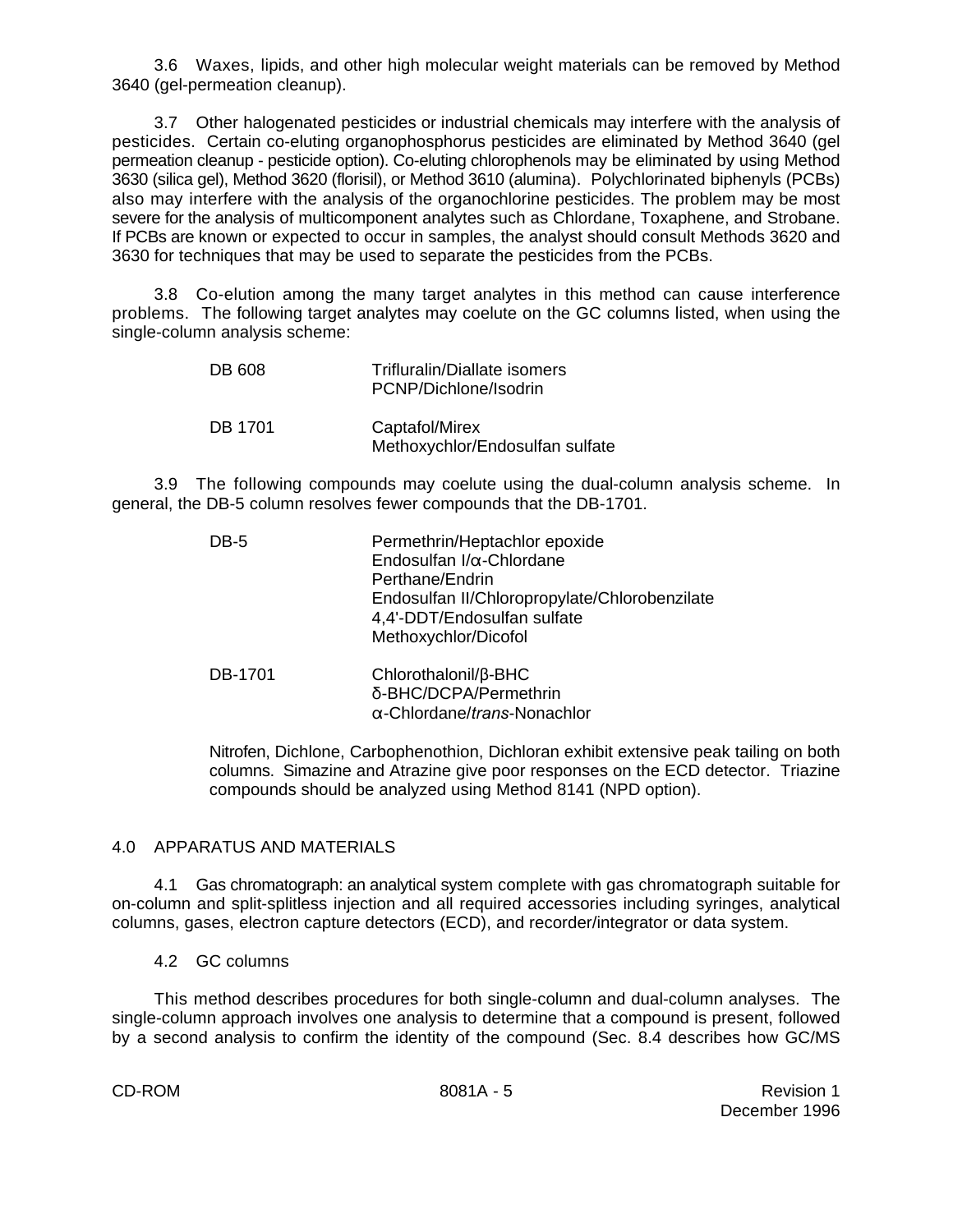confirmation techniques may be employed). The single-column approach may employ either narrowbore  $(\leq 0.32$  mm ID) columns or wide-bore (0.53 mm ID) columns. The dual-column approach involves a single injection that is split between two columns that are mounted in a single gas chromatograph. The dual-column approach employs only wide-bore (0.53 mm ID) columns.

The columns listed in this section were the columns used to develop the method performance data. The mention of these columns in this method is not intended to exclude the use of other columns that may be developed. Laboratories may use other capillary columns provided that they document method performance data (e.g., chromatographic resolution, analyte breakdown, and MDLs) that equals or exceeds the performance described in this method, or as appropriate for the intended application.

4.2.1 Narrow-bore columns for single-column analysis (use both columns to confirm compound identifications unless another confirmation technique such as GC/MS is employed).

4.2.1.1 30 m x 0.25 or 0.32 mm ID fused silica capillary column chemically bonded with SE-54 (DB-5 or equivalent), 1 µm film thickness.

4.2.1.2 30 m x 0.25 mm ID fused silica capillary column chemically bonded with 35 percent phenyl methylpolysiloxane (DB-608, SPB-608, or equivalent), 2.5 µm coating thickness, 1 µm film thickness.

4.2.1.3 Narrow bore columns should be installed in split/splitless (Grob-type) injectors.

4.2.2 Wide-bore columns for single-column analysis (use two of the three columns listed to confirm compound identifications unless another confirmation technique such as GC/MS is employed).

4.2.2.1 30 m x 0.53 mm ID fused silica capillary column chemically bonded with 35 percent phenyl methylpolysiloxane (DB-608, SPB-608, RTx-35, or equivalent), 0.5 µm or 0.83 µm film thickness.

4.2.2.2 30 m x 0.53 mm ID fused silica capillary column chemically bonded with 50 percent phenyl methylpolysiloxane (DB-1701, or equivalent), 1.0 µm film thickness.

4.2.2.3 30 m x 0.53 mm ID fused silica capillary column chemically bonded with 95 percent dimethyl - 5 percent diphenyl polysiloxane (DB-5, SPB-5, RTx-5, or equivalent), 1.5 µm film thickness.

4.2.2.4 Wide-bore columns should be installed in 1/4 inch injectors, with deactivated liners designed specifically for use with these columns.

4.2.3 Wide-bore columns for dual-column analysis (choose one of the two pairs of columns listed below).

4.2.3.1 Column pair 1

30 m x 0.53 mm ID fused silica capillary column chemically bonded with SE-54 (DB-5, SPB-5, RTx-5, or equivalent), 1.5 µm film thickness.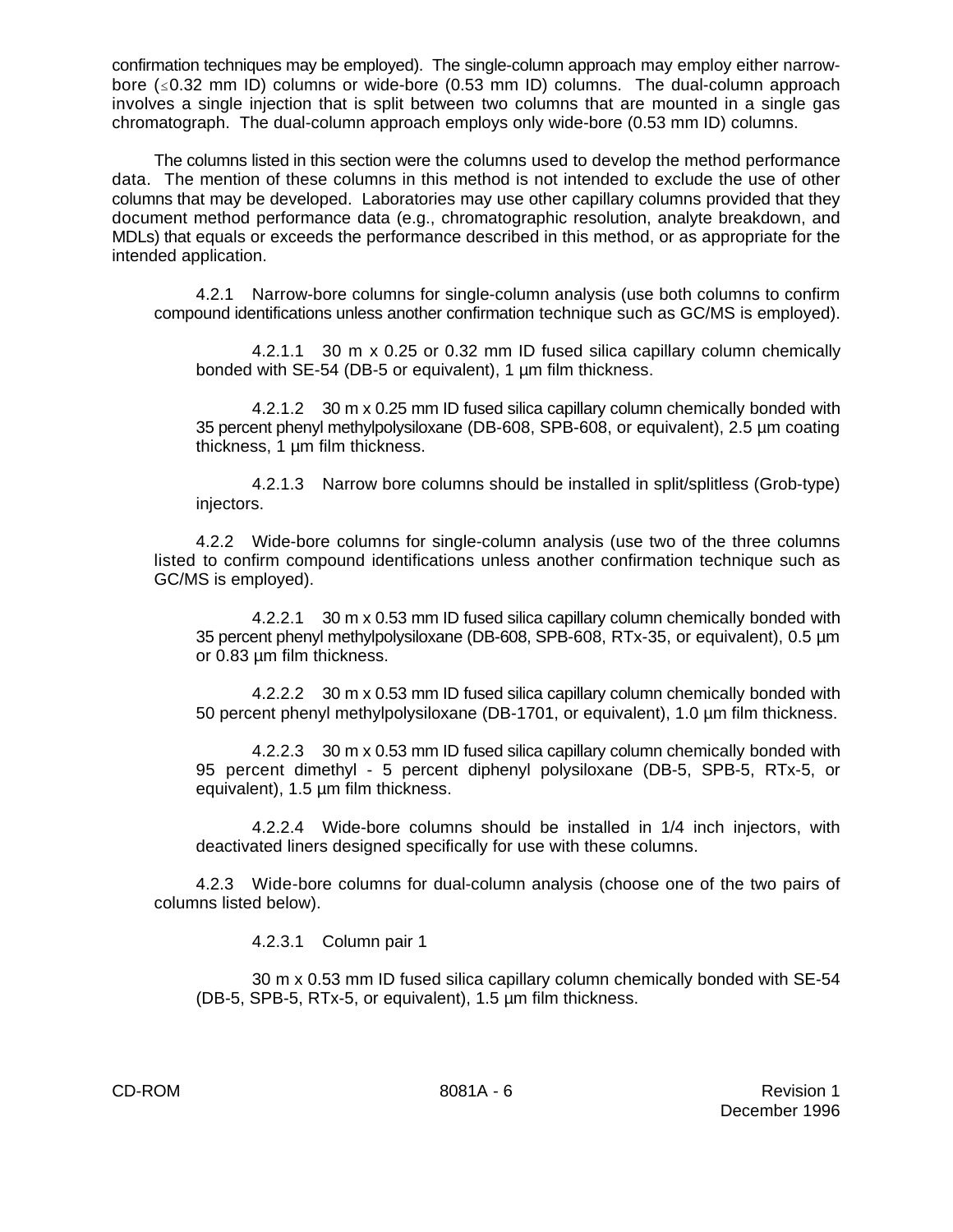30 m x 0.53 mm ID fused silica capillary column chemically bonded with 50 percent phenyl methylpolysiloxane (DB-1701, or equivalent), 1.0 µm film thickness.

Column pair 1 is mounted in a press-fit Y-shaped glass 3-way union splitter (J&W Scientific, Catalog No. 705-0733) or a Y-shaped fused-silica connector (Restek, Catalog No. 20405), or equivalent.

4.2.3.2 Column pair 2

30 m x 0.53 mm ID fused silica capillary column chemically bonded with SE-54 (DB-5, SPB-5, RTx-5, or equivalent), 0.83 µm film thickness.

30 m x 0.53 mm ID fused silica capillary column chemically bonded with 50 percent phenyl methylpolysiloxane (DB-1701, or equivalent), 1.0 µm film thickness.

Column pair 2 is mounted in an 8 in. deactivated glass injection tee (Supelco, Catalog No. 2-3665M), or equivalent.

4.3 Column rinsing kit: Bonded-phase column rinse kit (J&W Scientific, Catalog No. 430- 3000), or equivalent.

4.4 Volumetric flasks, 10-mL and 25-mL, for preparation of standards.

## 5.0 REAGENTS

5.1 Reagent grade or pesticide grade chemicals shall be used in all tests. Unless otherwise indicated, it is intended that all reagents shall conform to specifications of the Committee on Analytical Reagents of the American Chemical Society, where such specifications are available. Other grades may be used, provided it is first ascertained that the reagent is of sufficiently high purity to permit its use without lessening the accuracy of the determination.

NOTE: Store the standard solutions (stock, composite, calibration, internal, and surrogate) at  $4^{\circ}$ C in polytetrafluoroethylene (PTFE)-sealed containers in the dark. When a lot of standards is prepared, it is recommended that aliquots of that lot be stored in individual small vials. All stock standard solutions must be replaced after one year or sooner if routine QC tests (Sec. 8.0) indicate a problem. All other standard solutions must be replaced after six months or sooner if routine QC (Sec. 8.0) indicates a problem.

5.2 Solvents used in the extraction and cleanup procedures (appropriate 3500 and 3600 series methods) include n-hexane, diethyl ether, methylene chloride, acetone, ethyl acetate, and isooctane (2,2,4-trimethylpentane) and must be exchanged to n-hexane or isooctane prior to analysis.

Therefore, n-hexane and isooctane will be required in this procedure. Acetone or toluene may be required for the preparation of some standard solutions (see Sec. 5.4.2). All solvents should be pesticide quality or equivalent, and each lot of solvent should be determined to be phthalate free.

5.3 Organic-free reagent water - All references to water in this method refer to organic-free reagent water as defined in Chapter One.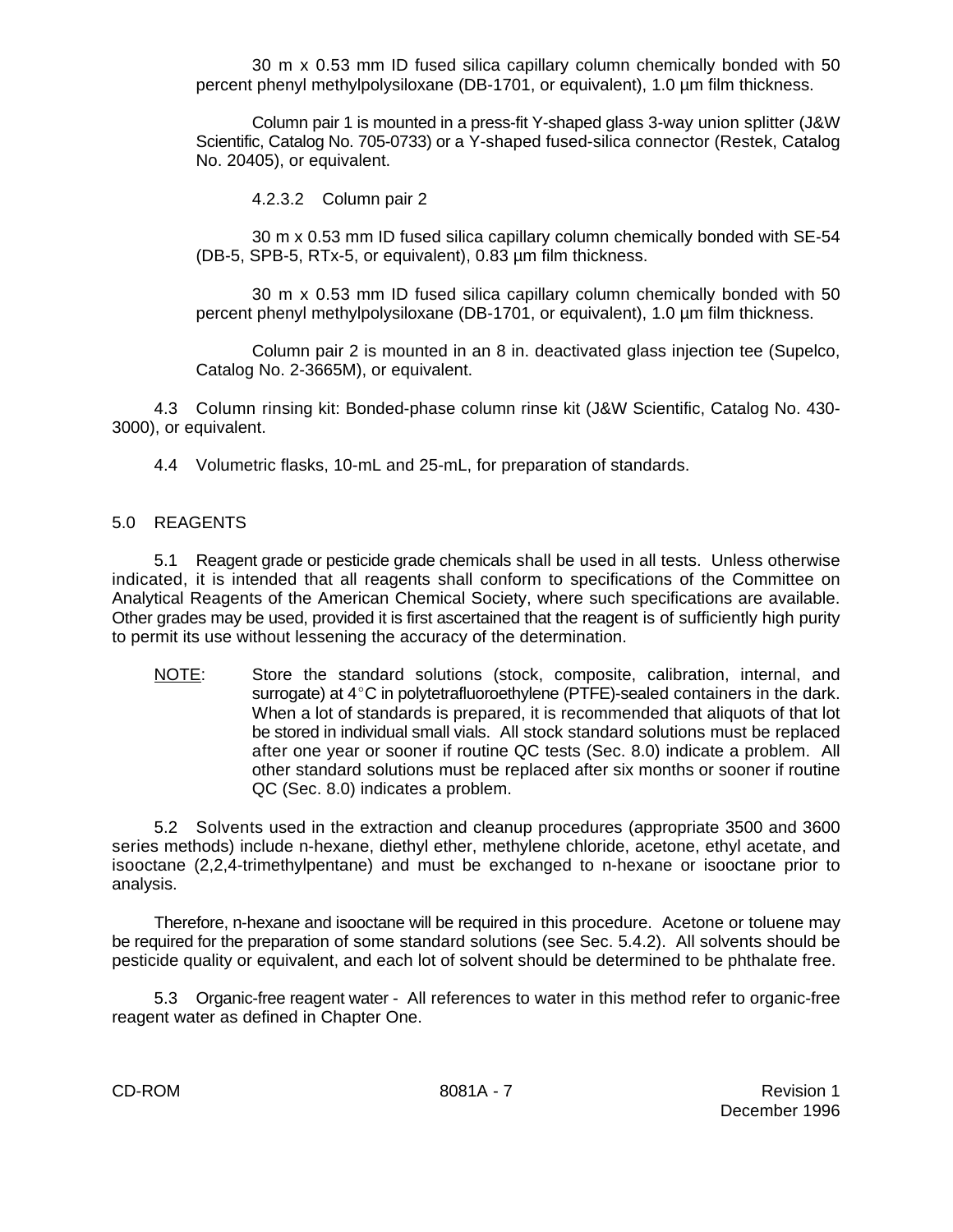5.4 Stock standard solutions (1000 mg/L) - May be prepared from pure standard materials or can be purchased as certified solutions.

5.4.1 Prepare stock standard solutions by accurately weighing about 0.0100 g of pure compound. Dissolve the compound in isooctane or hexane and dilute to volume in a 10-mL volumetric flask. If compound purity is 96 percent or greater, the weight can be used without correction to calculate the concentration of the stock standard solution. Commercially prepared stock standard solutions can be used at any concentration if they are certified by the manufacturer or by an independent source.

 $5.4.2$   $\beta$ -BHC, Dieldrin, and some other standards may not be adequately soluble in isooctane. A small amount of acetone or toluene should be used to dissolve these compounds during the preparation of the stock standard solutions.

5.5 Composite stock standard - May be prepared from individual stock solutions.

5.5.1 For composite stock standards containing less than 25 components, take exactly 1 mL of each individual stock solution at a concentration of 1000 mg/L, add solvent, and mix the solutions in a 25-mL volumetric flask. For example, for a composite containing 20 individual standards, the resulting concentration of each component in the mixture, after the volume is adjusted to 25 mL, will be 1 mg/25 mL. This composite solution can be further diluted to obtain the desired concentrations.

5.5.2 For composite stock standards containing more than 25 components, use volumetric flasks of the appropriate volume (e.g., 50 mL, 100 mL), and follow the procedure described above.

5.6 Calibration standards should be prepared at a minimum of five different concentrations by dilution of the composite stock standard with isooctane or hexane. The concentrations should correspond to the expected range of concentrations found in real samples and should bracket the linear range of the detector.

5.6.1 Although all single component analytes can be resolved on a new 35 percent phenyl methyl silicone column (e.g., DB-608), two calibration mixtures should be prepared for the single component analytes of this method. This procedure is established to minimize potential resolution and quantitation problems on confirmation columns or on older 35 percent phenyl methyl silicone (e.g. DB-608) columns and to allow determination of Endrin and DDT breakdown for method QC (Sec. 8.0).

5.6.2 Separate calibration standards are required for each multi-component target analyte (e.g., Toxaphene and Chlordane). Analysts should evaluate the specific Toxaphene standard carefully. Some Toxaphene components, particularly the more heavily chlorinated components, are subject to dechlorination reactions. As a result, standards from different vendors may exhibit marked differences which could lead to possible false negative results or to large differences in quantitative results.

5.7 Internal standard (optional)

5.7.1 Pentachloronitrobenzene is suggested as an internal standard for the singlecolumn analysis, when it is not considered to be a target analyte. 1-bromo-2-nitrobenzene may also be used. Prepare a solution of 5000 mg/L (5000 ng/µL) of pentachloronitrobenzene or 1 bromo-2-nitrobenzene. Spike 10 µL of this solution into each 1 mL sample extract.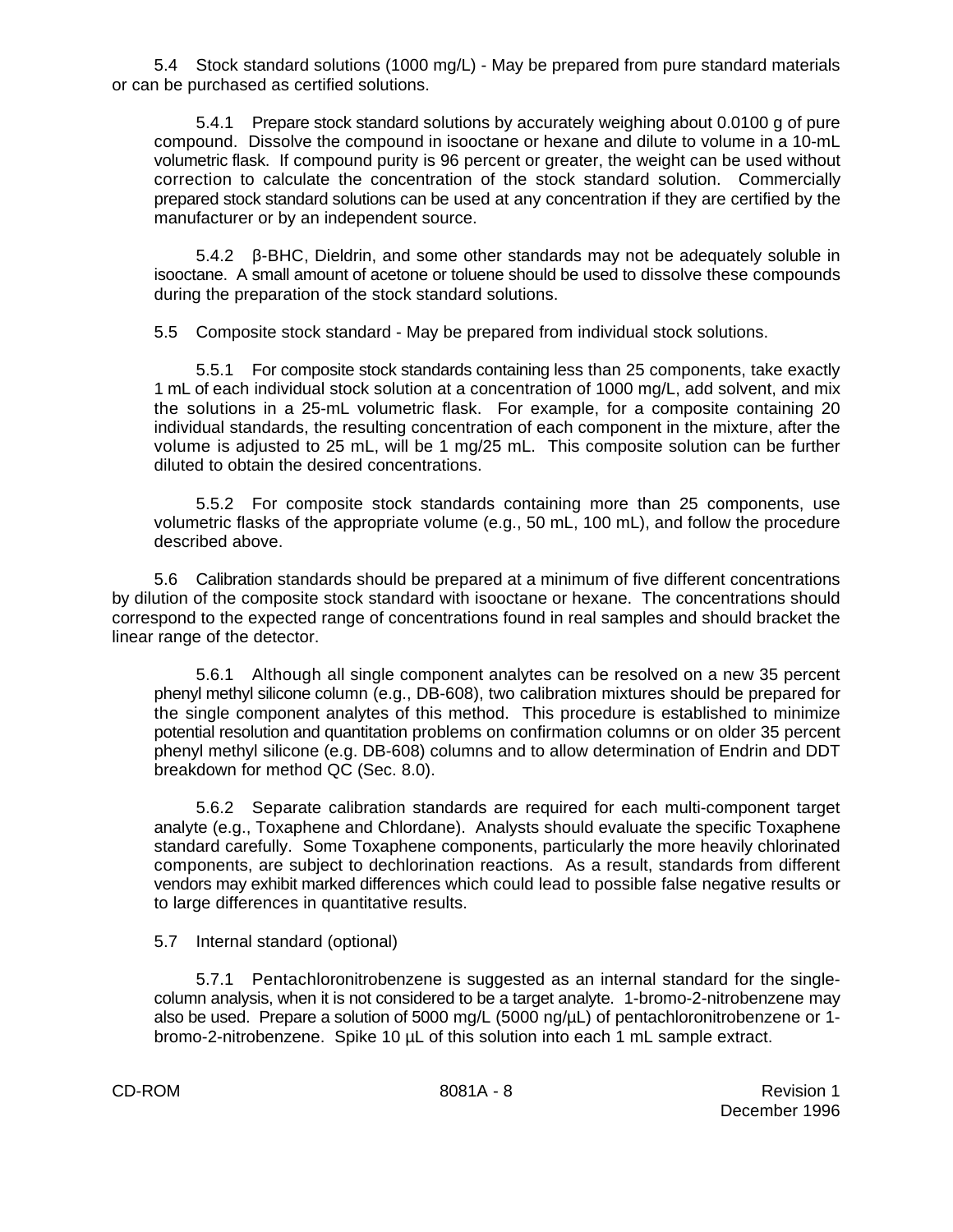5.7.2 1-bromo-2-nitrobenzene is suggested as an internal standard for the dual-column analysis. Prepare a solution of 5000 mg/L (5000 ng/µL) of 1-bromo-2-nitrobenzene. Spike 10 µL of this solution into each 1 mL of sample extract.

## 5.8 Surrogate standards

The performance of the method should be monitored using surrogate compounds. Surrogate standards are added to all samples, method blanks, matrix spikes, and calibration standards. The following compounds are recommended as possible surrogates.

5.8.1 Decachlorobiphenyl and tetrachloro-m-xylene have been found to be a useful pair of surrogates for both the single-column and dual-column configurations. Method 3500, Sec. 5.0, describes the procedures for preparing these surrogates.

5.8.2 4-Chloro-3-nitrobenzotrifluoride may also be useful as a surrogate if the chromatographic conditions of the dual-column configuration cannot be adjusted to preclude co-elution of a target analyte with either of the surrogates in Sec. 5.8.1. However, this compound elutes early in the chromatographic run and may be subject to other interference problems. A recommended concentration for this surrogate is 500 ng/µL. Use a spiking volume of 100 µL for a 1-L aqueous sample.

5.8.3 Store surrogate spiking solutions at  $4^{\circ}$ C in PTFE-sealed containers in the dark.

# 6.0 SAMPLE COLLECTION, PRESERVATION, AND HANDLING

6.1 See Chapter Four, Organic Analytes, Sec. 4.0, for sample collection and preservation instructions.

6.2 Extracts must be stored under refrigeration in the dark and analyzed within 40 days of extraction.

# 7.0 PROCEDURE

# 7.1 Sample extraction

Refer to Chapter Two and Method 3500 for guidance in choosing the appropriate extraction procedure. In general, water samples are extracted at a neutral pH with methylene chloride using a separatory funnel (Method 3510) or a continuous liquid-liquid extractor (Method 3520), or other appropriate technique. Solid samples are extracted with hexaneacetone (1:1) or methylene chloride-acetone (1:1) using one of the Soxhlet extraction (Method 3540 or 3541), pressurized fluid extraction (Method 3545), ultrasonic extraction (Method 3550), or other appropriate technique.

NOTE: Hexane-acetone (1:1) may be more effective as an extraction solvent for organochlorine pesticides in some environmental and waste matrices than is methylene chloride-acetone (1:1). Relative to the methylene chloride-acetone mixture, use of hexane-acetone generally reduces the amount of interferences that are extracted and improves signal-to-noise.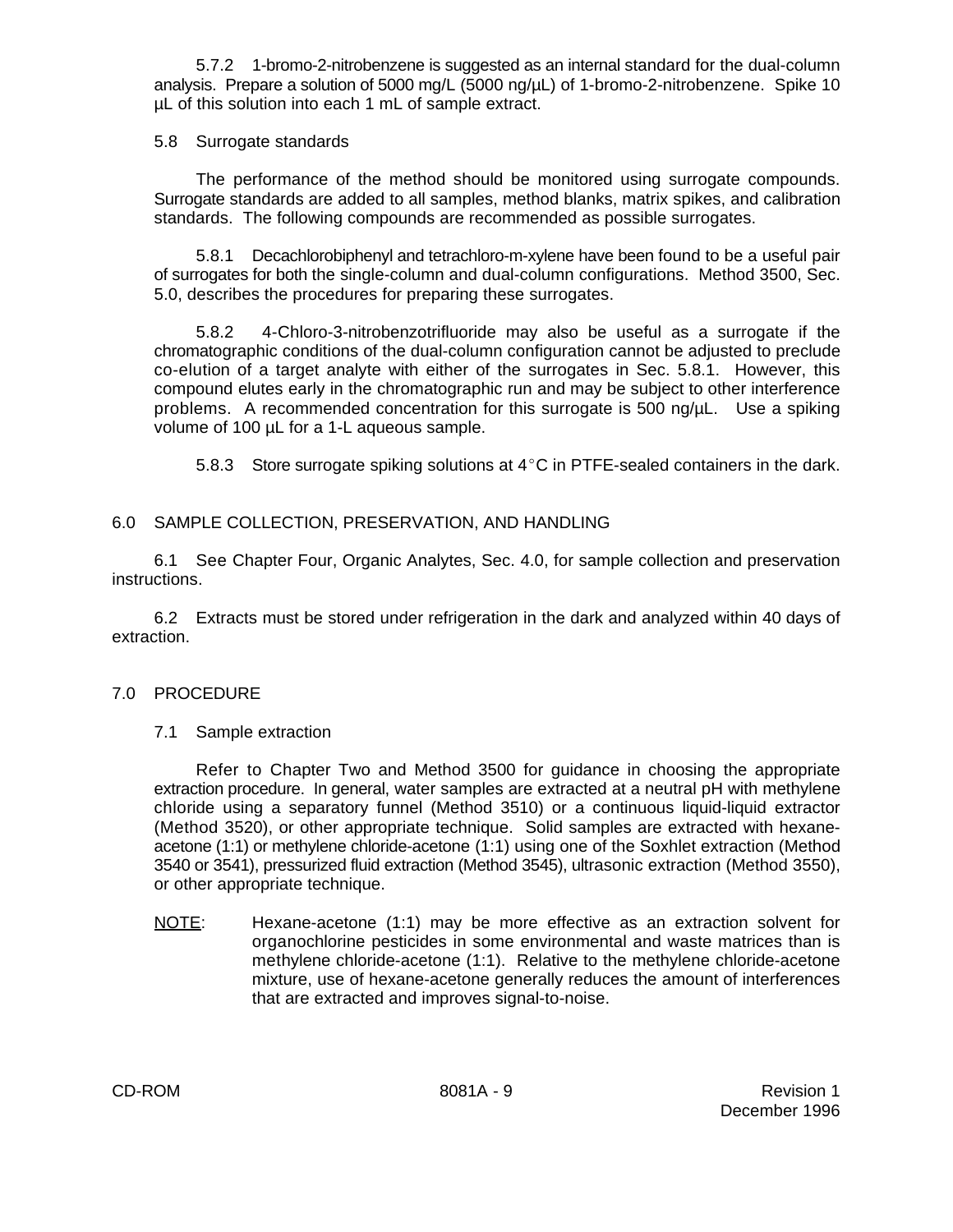Spiked samples are used to verify the applicability of the chosen extraction technique to each new sample type. Each sample type must be spiked with the compounds of interest to determine the percent recovery and the limit of detection for that sample (see Chapter One). See Method 8000 for guidance on demonstration of initial method proficiency as well as guidance on matrix spikes for routine sample analysis.

## 7.2 Extract cleanup

Cleanup procedures may not be necessary for a relatively clean sample matrix, but most extracts from environmental and waste samples will require additional preparation before analysis. The specific cleanup procedure used will depend on the nature of the sample to be analyzed and the data quality objectives for the measurements. General guidance for sample extract cleanup is provided in this section and in Method 3600.

7.2.1 If a sample is of biological origin, or contains high molecular weight materials, the use of Method 3640 (GPC cleanup - pesticide option) is recommended. Frequently, one of the adsorption chromatographic cleanups (alumina, silica gel, or florisil) may also be required following the GPC cleanup.

7.2.2 Method 3610 (alumina) may be used to remove phthalate esters.

7.2.3 Method 3620 (florisil) may be used to separate organochlorine pesticides from aliphatic compounds, aromatics, and nitrogen-containing compounds.

7.2.4 Method 3630 (silica gel) may be used to separate single component organochlorine pesticides from some interferants.

7.2.5 Elemental sulfur, which may be present in certain sediments and industrial wastes, interferes with the electron capture gas chromatography of certain pesticides. Sulfur should be removed by the technique described in Method 3660.

#### 7.3 GC conditions

This method allows the analyst to choose between a single-column or a dual-column configuration in the injector port. Either wide- or narrow-bore columns may be used. Identifications based on retention times from a single-column must be confirmed on a second column or with an alternative qualitative technique.

# 7.3.1 Single-column analysis

This capillary GC/ECD method allows the analyst the option of using 0.25-0.32 mm ID capillary columns (narrow-bore) or 0.53 mm ID capillary columns (wide-bore). Performance data are provided for both options. Figures 1-6 provide example chromatograms.

7.3.1.1 The use of narrow-bore  $(\leq 0.32$  mm ID) columns is recommended when the analyst requires greater chromatographic resolution. Use of narrow-bore columns is suitable for relatively clean samples or for extracts that have been prepared with one or more of the clean-up options referenced in the method. Wide-bore columns (0.53 mm ID) are suitable for more complex environmental and waste matrices.

7.3.1.2 Table 1 lists average retention times and method detection limits (MDLs) for the target analytes in water and soil matrices, using wide-bore capillary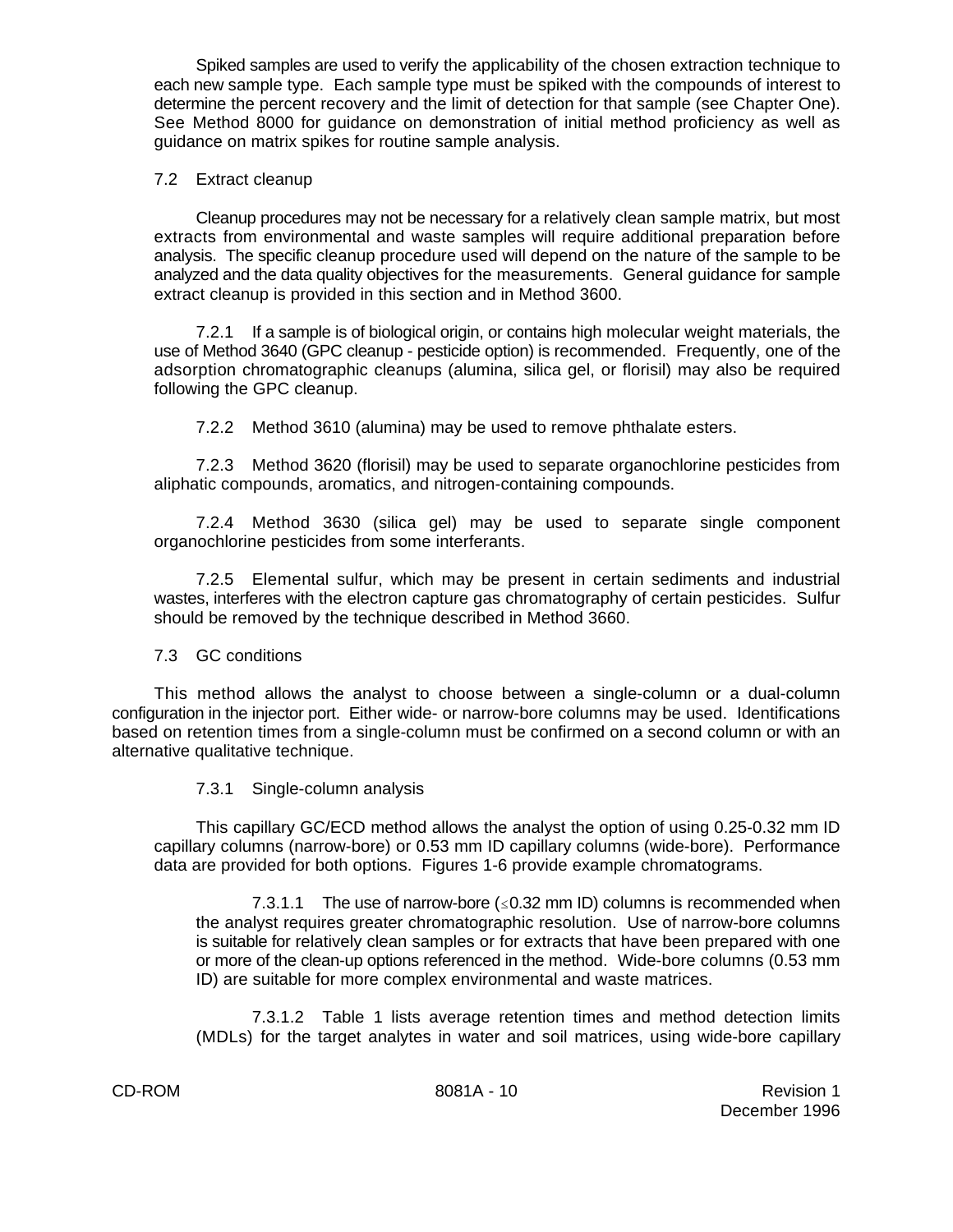columns. Table 2 lists average retention times and method detection limits (MDLs) for the target analytes in water and soil matrices, using narrow-bore capillary columns. The MDLs for the components of a specific sample are dependent upon the nature of interferences in the sample matrix and may differ from those listed in Tables 1 and 2. Table 3 lists the Estimated Quantitation Limits (EQLs) for other matrices.

7.3.1.3 Table 4 lists the GC operating conditions for the single-column method of analysis.

7.3.2 Dual-column analysis

The dual-column/dual-detector approach involves the use of two 30 m x 0.53 mm ID fused-silica open-tubular columns of different polarities, thus, different selectivities towards the target analytes. The columns are connected to an injection tee and separate electron capture detectors.

7.3.2.1 Retention times for the organochlorine analytes on dual-columns are in Table 6. The GC operating conditions for the compounds in Table 6 are given in Table 7.

7.3.2.2 Multi-component mixtures of Toxaphene and Strobane were analyzed separately (Figures 5 and 6) using the GC operating conditions found in Table 7.

7.3.2.3 Figure 6 is a sample chromatogram for a mixture of organochlorine pesticides. The retention times of the individual components detected in these mixtures are given in Tables 6 and 7.

7.3.2.4 Operating conditions for a more heavily loaded DB-5/DB-1701 pair are given in Table 8. This column pair was used for the detection of multi-component organochlorine compounds.

7.3.2.5 Operating conditions for a DB-5/DB-1701 column pair with thinner films, a different type of splitter, and a slower temperature programming rate are provided in Table 7. These conditions gave better peak shapes for Nitrofen and Dicofol. Table 6 lists the retention times for the compounds detected on this column pair.

# 7.4 Calibration

7.4.1 Prepare calibration standards using the procedures in Sec. 5.0. Refer to Method 8000 (Sec. 7.0) for proper calibration techniques for both initial calibration and calibration verification. The procedure for either internal or external calibration may be used. In most cases, external standard calibration is used with Method 8081 because of the sensitivity of the electron capture detector and the probability of the internal standard being affected by interferences. Because several of the pesticides may co-elute on any single-column, analysts should use two calibration mixtures (see Sec. 3.8). The specific mixture should be selected to minimize the problem of peak overlap.

NOTE: Because of the sensitivity of the electron capture detector, the injection port and column should always be cleaned prior to performing the initial calibration.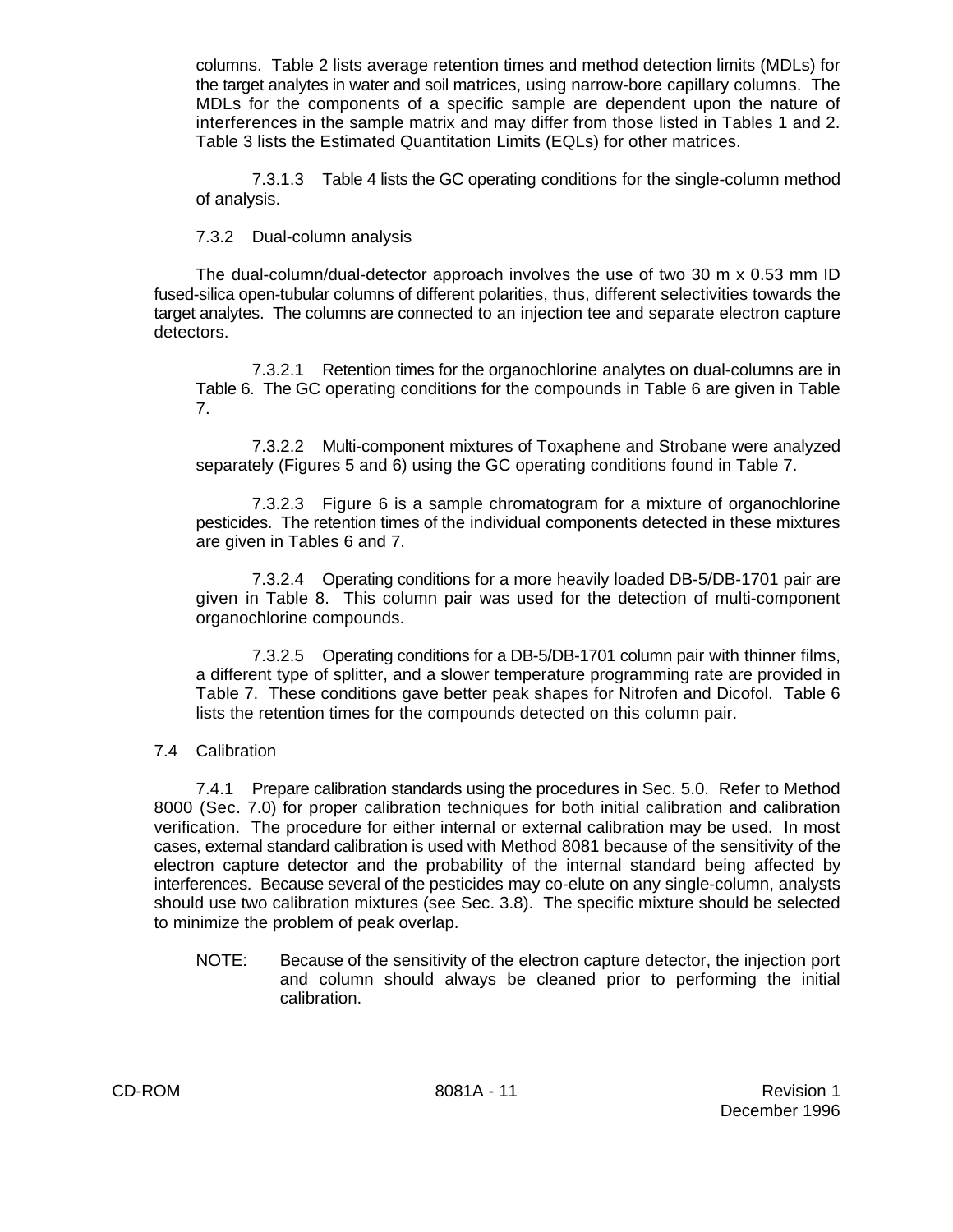7.4.1.1 Unless otherwise necessary for a specific project, the analysis of the multi-component analytes employs a single-point calibration. A single calibration standard near the mid-point of the expected calibration range of each multi-component analyte is included with the initial calibration of the single component analytes for pattern recognition, so that the analyst is familiar with the patterns and retention times on each column.

7.4.1.2 For calibration verification (each 12-hour shift) all target analytes required in the project plan must be injected.

7.4.2 Establish the GC operating conditions appropriate for the configuration (singlecolumn or dual column, Sec. 7.3) using Tables 4, 5, 7, or 8 as guidance. Optimize the instrumental conditions for resolution of the target analytes and sensitivity. An initial oven temperature  $\leq$  140 -150°C is required to resolve the four BHC isomers. A final temperature of  $240 - 270^{\circ}$ C is required to elute decachlorobiphenyl. Use of injector pressure programming will improve the chromatography of late eluting peaks.

NOTE: Once established, the same operating conditions must be used for both calibrations and sample analyses.

7.4.3 A 2 µL injection volume of each calibration standard is recommended. Other injection volumes may be employed, provided that the analyst can demonstrate adequate sensitivity for the compounds of interest.

7.4.4 Because of the low concentration of pesticide standards injected on a GC/ECD, column adsorption may be a problem when the GC has not been used for a day or more. Therefore, the GC column should be primed (or deactivated) by injecting a pesticide standard mixture approximately 20 times more concentrated than the mid-concentration standard. Inject this standard mixture prior to beginning the initial calibration or calibration verification.

- CAUTION: Several analytes, including Aldrin, may be observed in the injection just following this system priming. Always run an acceptable blank prior to running any standards or samples.
- 7.4.5 Calibration factors

When external standard calibration is employed, calculate the calibration factor for each analyte at each concentration, the mean calibration factor, and the relative standard deviation (RSD) of the calibration factors, using the formulae below. If internal standard calibration is employed, refer to Method 8000 for the calculation of response factors.

7.4.5.1 Calculate the calibration factor for each analyte at each concentration as:

 $CF = \frac{Peak Area (or Height) of the Compound in the Standard$ Mass of the Compound Injected (in nanograms)

7.4.5.2 Calculate the mean calibration factor for each analyte as: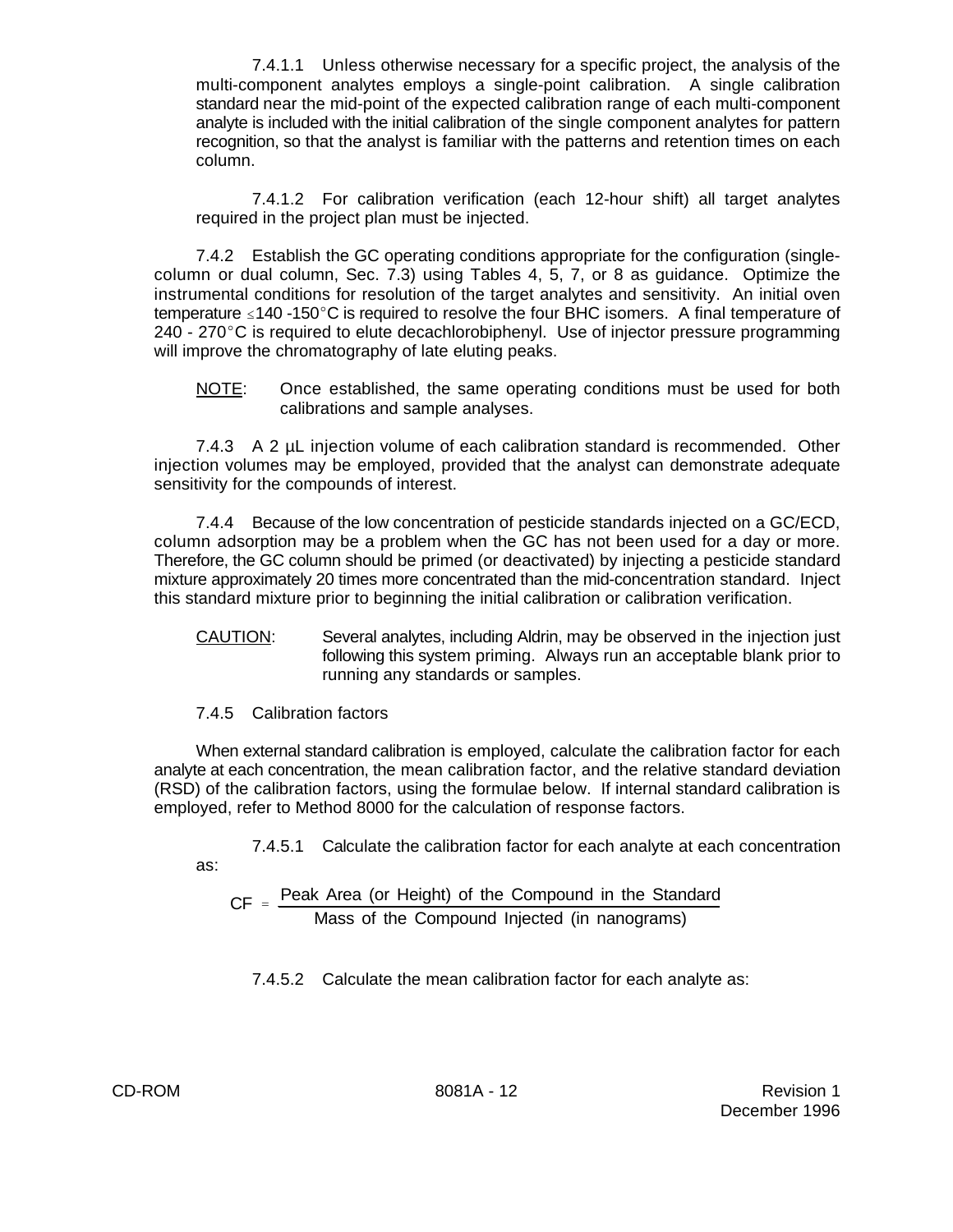$$
\text{mean } CF = \frac{\sum_{i=1}^{n} CF_i}{n}
$$

where n is the number of standards analyzed.

7.4.5.3 Calculate the standard deviation (SD) and the RSD of the calibration factors for each analyte as:

$$
SD = \sqrt{\frac{\sum_{i=1}^{n} (CF_i - \overline{CF})^2}{n-1}}
$$
 RSD =  $\frac{SD}{\overline{CF}} \times 100$ 

If the RSD for each analyte is  $\leq 20\%$ , then the response of the instrument is considered linear and the mean calibration factor can be used to quantitate sample results. If the RSD is greater than 20%, then linearity through the origin cannot be assumed. The analyst must use a calibration curve or a non-linear calibration model (e.g., a polynomial equation) for quantitation. See Method 8000 for information on non-linear calibrations.

#### 7.4.6 Retention time windows

Absolute retention times are used for compound identification. Retention time windows are crucial to the identification of target compounds, and should be established by one of the approaches described in Method 8000.

7.4.6.1 Before establishing the retention time windows, make sure the gas chromatographic system is operating within optimum conditions.

7.4.6.2 The widths of the retention time windows are defined as described in Method 8000. However, the experience of the analyst should weigh heavily in the interpretation of the chromatograms.

7.5 Gas chromatographic analysis of sample extracts

7.5.1 The same GC operating conditions used for the initial calibration must be employed for samples analyses.

7.5.2 Verify calibration each 12-hour shift by injecting calibration verification standards prior to conducting any sample analyses. Analysts should alternate the use of high and low concentration mixtures of single-component analytes and multi-component analytes for calibration verification. A calibration standard must also be injected at intervals of not less than once every twenty samples (after every 10 samples is *recommended* to minimize the number of samples requiring re-injection when QC limits are exceeded) and at the end of the analysis sequence. See Sec. 8.4.4 for additional guidance on the frequency of the standard injections.

7.5.2.1 The calibration factor for each analyte should not exceed  $a \pm 15$  percent difference from the mean calibration factor calculated for the initial calibration. If a non-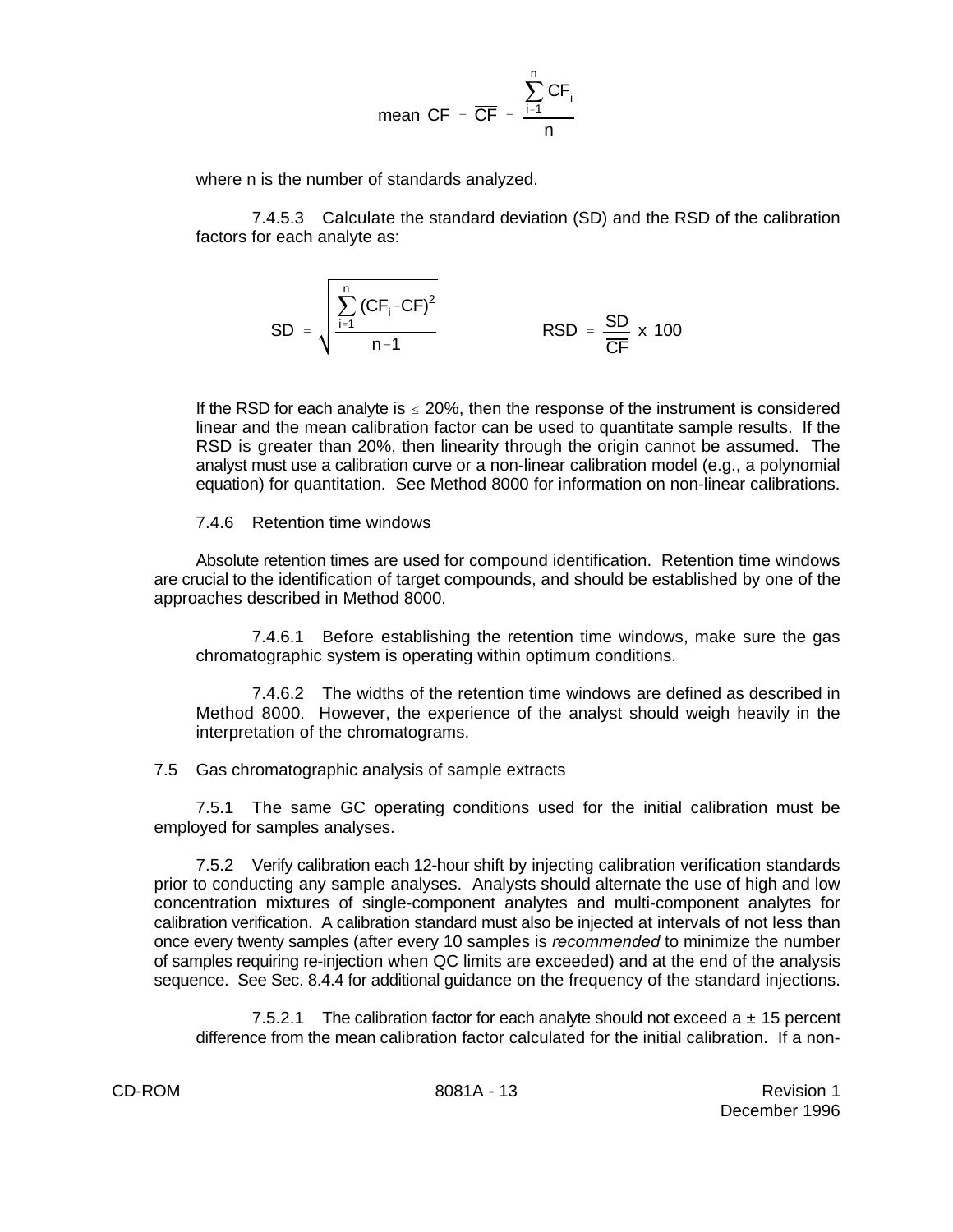linear calibration model or a linear model not through the origin has been employed for the initial calibration, consult Sec. 7 of Method 8000 for the specifics of calibration verification.

% Difference = 
$$
\frac{\text{CF} - \overline{\text{CF}}_{v}}{\overline{\text{CF}}} \times 100
$$

7.5.2.2 If this criterion is exceeded for any analyte, use the approach described in Sec. 7 of Method 8000 to calculate the average percent difference across all analytes. If the average of the responses for  $all$  analytes is within  $±15%$ , then the calibration has been verified. However, the conditions in Sec. 7 of Method 8000 also apply, e.g., the average must include all analytes in the calibration, regardless of whether they are target analytes for a specific project, and the data user must be provided with the calibration verification data or a list of those analytes that exceeded the ±15% limit.

7.5.2.3 If the calibration does not meet the  $\pm 15\%$  limit (either on the basis of each compound or the average across all compounds), check the instrument operating conditions, and if necessary, restore them to the original settings, and inject another aliquot of the calibration verification standard. If the response for the analyte is still not within  $±15%$ , then a new initial calibration must be prepared. The effects of a failing calibration verification standard on sample results are discussed in Sec. 7.5.7.

7.5.3 Compare the retention time of each analyte in the calibration standard with the absolute retention time windows established in Sec. 7.4.6. As described in Method 8000, the center of the absolute retention time window for each analyte is its retention time in the midconcentration standard analyzed during the initial calibration. Each analyte in each standard must fall within its respective retention time window. If not, the gas chromatographic system must either be adjusted so that a second analysis of the standard does result in all analytes falling within their retention time windows, or a new initial calibration must be performed and new retention time windows established.

7.5.4 Inject a 2-µL aliquot of the concentrated sample extract. Record the volume injected to the nearest 0.05 µL and the resulting peak size in area units.

7.5.5 Tentative identification of an analyte occurs when a peak from a sample extract falls within the absolute retention time window. Each tentative identification must be confirmed using either a second GC column of dissimilar stationary phase or using another technique such as GC/MS (see Sec. 7.7).

When results are confirmed using a second GC column of dissimilar stationary phase, the analyst should check the agreement between the quantitative results on both columns once the identification has been confirmed. See Sec. 7 of Method 8000 for a discussion of such a comparison. Unless otherwise specified in an approved project plan, the higher result should be reported, as this is a conservative approach relative to protection of the environment. If the relative percent difference of the results exceeds 40%, consult Method 8000 for steps that may be taken to address the discrepancy.

7.5.6 When using the external calibration procedure (Method 8000), determine the quantity of each component peak in the sample chromatogram which corresponds to the compounds used for calibration purposes, as follows. Proper quantitation requires the appropriate selection of a baseline from which the peak area or height can be determined.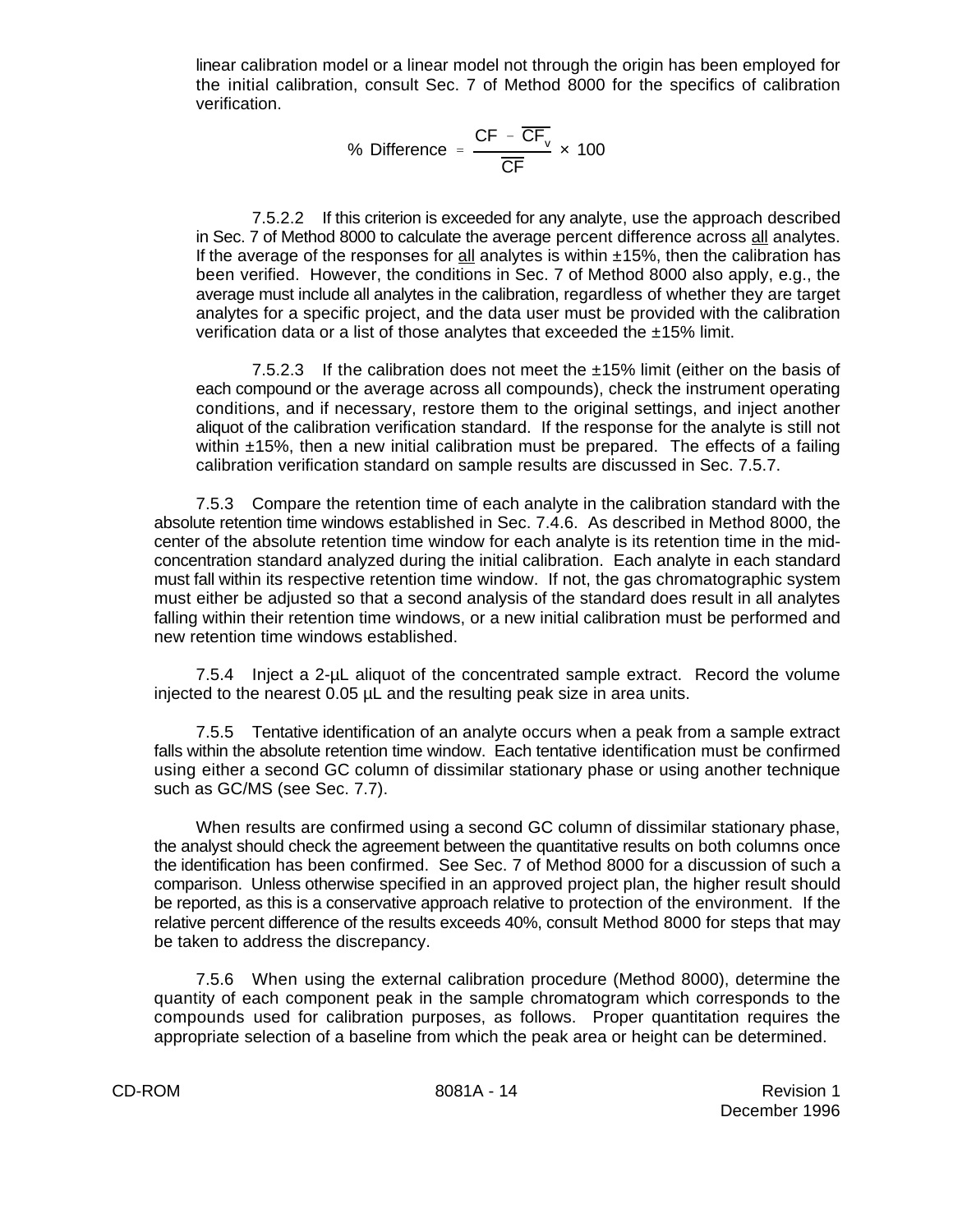7.5.6.1 For aqueous samples

Concentration (µg/L) = 
$$
\frac{(A_x)(V_t)(D)}{(\overline{CF})(V_i)(V_s)}
$$

where:

- $A<sub>x</sub>$  = Area (or height) of the peak for the analyte in the sample.
- $V_+$  = Total volume of the concentrated extract ( $\mu$ L).
- $D =$  Dilution factor, if the sample or extract was diluted prior to analysis. If no dilution was made,  $D = 1$ . The dilution factor is always dimensionless.
- $\overline{CF}$  = Mean calibration factor from the initial calibration (area/ng).
- $V_i$  = Volume of the extract injected ( $\mu$ L). The injection volume for samples and calibration standards must be the same. For purge-and-trap analysis,  $V_i$  is not applicable and therefore is set at 1.
- $V_s$  = Volume of the aqueous sample extracted in mL. If units of liters are used for this term, multiply the results by 1000.

Using the units specified here for these terms will result in a concentration in units of ng/mL, which is equivalent to  $\mu$ g/L.

7.5.6.2 For non-aqueous samples

Concentration (µg/kg) = 
$$
\frac{(A_x)(V_t)(D)}{(\overline{CF})(V_t)(W_s)}
$$

where  $\mathsf{A}_x$ ,  $\mathsf{V}_t$ , D,  $\overline{\mathsf{CF}}$ , and  $\mathsf{V}_i$  are the same as for aqueous samples, and

 $W<sub>s</sub>$  = Weight of sample extracted (g). The wet weight or dry weight may be used, depending upon the specific application of the data. If units of kilograms are used for this term, multiply the results by 1000.

Using the units specified here for these terms will result in a concentration in units of ng/g, which is equivalent to µg/kg.

7.5.6.3 See Method 8000 for the equation used for internal standard quantitation.

7.5.6.4 If the responses exceed the calibration range of the system, dilute the extract and reanalyze. Peak height measurements are recommended over peak area integration when overlapping peaks cause errors in area integration.

7.5.6.5 If partially overlapping or coeluting peaks are found, change GC columns or try GC/MS quantitation (see Sec. 8.0 and Method 8270).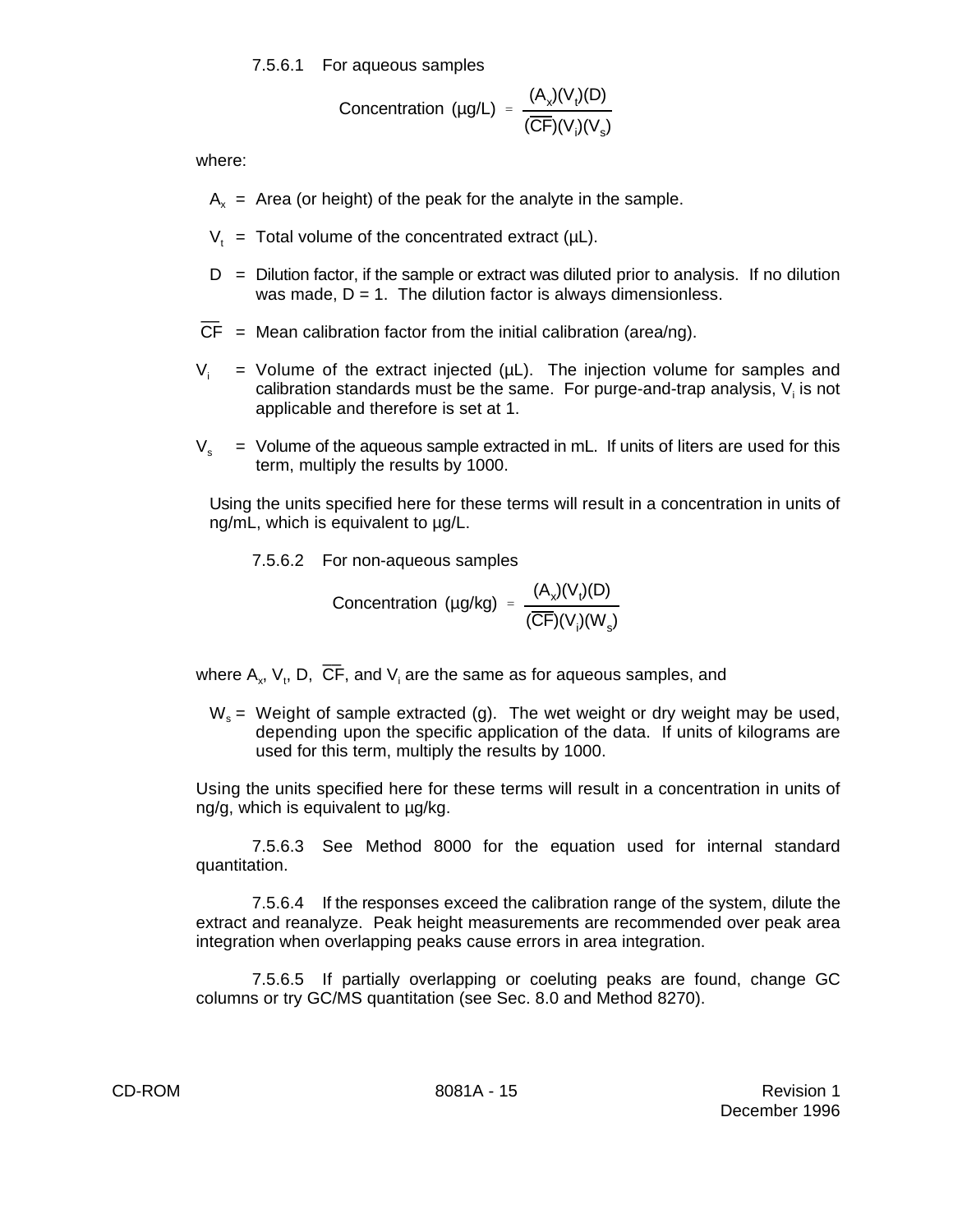7.5.7 Each sample analysis must be bracketed with an acceptable initial calibration, calibration verification standard(s) (each 12-hour analytical shift), or calibration standards interspersed within the samples.

Although analysis of a single mid-concentration standard (standard mixture or multicomponent analyte) will satisfy the minimum requirements, analysts are urged to use different calibration verification standards during organochlorine pesticide analyses. Also, multi-level standards (mixtures or multi-component analytes) are highly recommended to ensure that the detector response remains stable for all the analytes over the calibration range.

The results from these bracketing standards must meet the calibration verification criteria in Sec. 7.5.2. When a calibration verification standard fails to meet the QC criteria, all samples that were injected after the last standard that last met the QC criteria must be evaluated to prevent mis-quantitations and possible false negative results, and re-injection of the sample extracts may be required. More frequent analyses of standards will minimize the number of sample extracts that would have to be reinjected if the QC limits are violated for the standard analysis.

However, if the standard analyzed after a group of samples exhibits a response for an analyte that is above the acceptance limit, i.e., >15%, and the analyte was not detected in the specific samples analyzed during the analytical shift, then the extracts for those samples do not need to be reanalyzed, as the verification standard has demonstrated that the analyte would have been detected were it present. In contrast, if an analyte above the QC limits was detected in a sample extract, then re-injection is necessary to ensure accurate quantitation. If an analyte was not detected in the sample and the standard response is more than 15% below the initial calibration response, then re-injection is necessary to ensure that the detector response has not deteriorated to the point that the analyte would not have been detected even though it was present (i.e., a false negative result).

7.5.8 Sample injections may continue for as long as the calibration verification standards and standards interspersed with the samples meet instrument QC requirements. It is *recommended* that standards be analyzed after every 10 samples (*required* after every 20 samples and at the end of a set) to minimize the number of samples that must be re-injected when the standards fail the QC limits. The sequence ends when the set of samples has been injected or when qualitative and/or quantitative QC criteria are exceeded.

7.5.9 If the peak response is less than 2.5 times the baseline noise level, the validity of the quantitative result may be questionable. The analyst should consult with the source of the sample to determine whether further concentration of the sample is warranted.

7.5.10 Validation of GC system qualitative performance

7.5.10.1 Use the calibration standards analyzed during the sequence to evaluate retention time stability. The retention time windows are established using the absolute retention time of each analyte as described in Method 8000.

7.5.10.2 Each subsequent injection of a standard during the 12-hour analytical shift (i.e., those standards injected every 20 samples, or more frequently) must be checked against the retention time windows. If any of these subsequent standards fall outside their absolute retention time windows, the GC system is out of control. Determine the cause of the problem and correct it. If the problem cannot be corrected, a new initial calibration must be performed.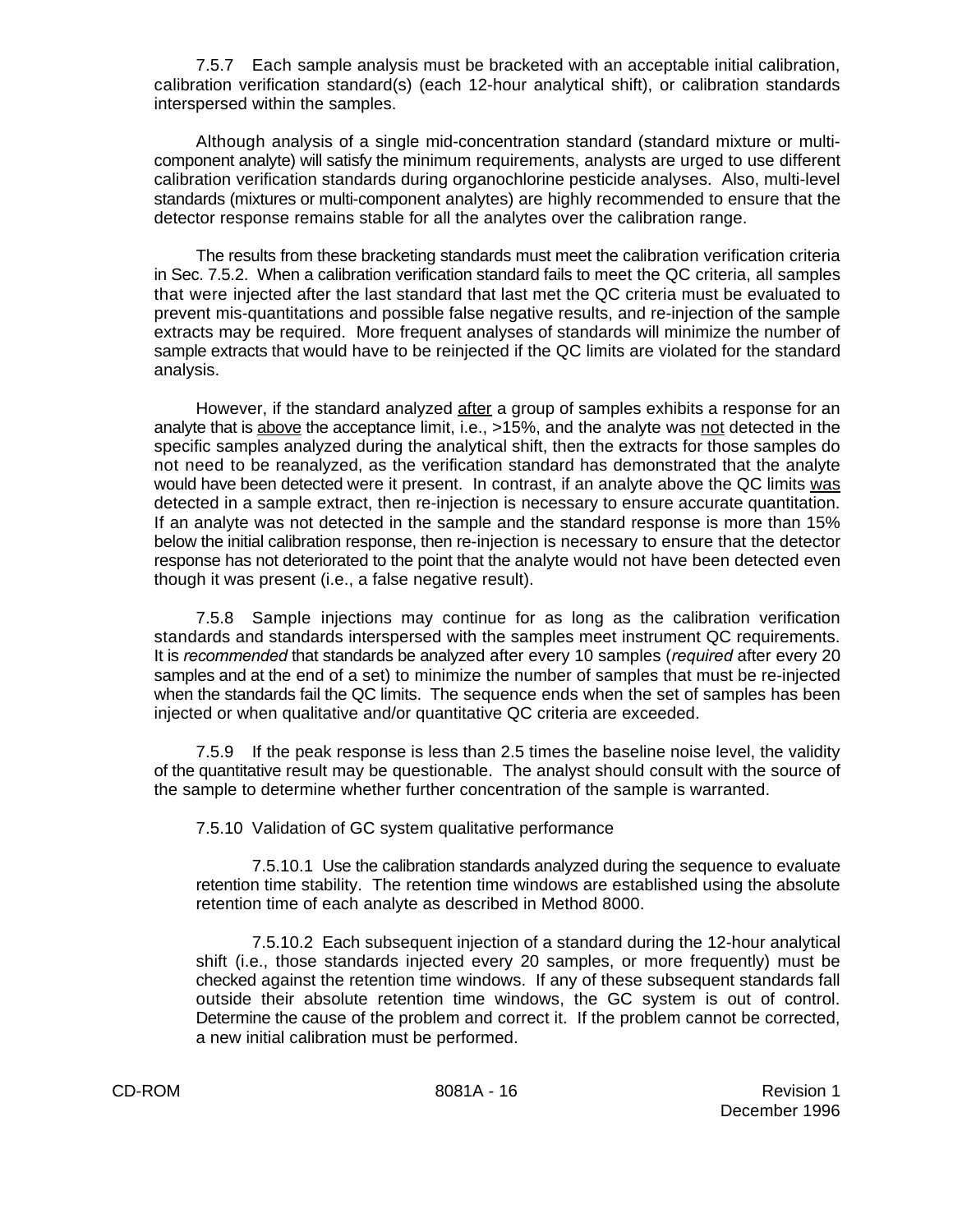7.5.11 Identification of mixtures (i.e. Chlordane and Toxaphene) is based on the characteristic "fingerprint" retention time and shape of the indicator peak(s); and quantitation is based on the area under the characteristic peaks as compared to the area under the corresponding calibration peak(s) of the same retention time and shape generated using either internal or external calibration procedures.

7.5.12 If compound identification or quantitation is precluded due to interference (e.g., broad, rounded peaks or ill-defined baselines are present) cleanup of the extract or replacement of the capillary column or detector is warranted. Rerun the sample on another instrument to determine if the problem results from analytical hardware or the sample matrix. Refer to Method 3600 for the procedures to be followed in sample cleanup.

7.6 Quantitation of multi-component analytes - Multi-component analytes present problems in measurement. Suggestions are offered in the following sections for handing Toxaphene, Strobane, Chlordane, BHC, and DDT.

7.6.1 Toxaphene and Strobane - Toxaphene is manufactured by the chlorination of camphenes, whereas Strobane results from the chlorination of a mixture of camphenes and pinenes. Quantitation of Toxaphene or Strobane is difficult, but reasonable accuracy can be obtained. To calculate Toxaphene from GC/ECD results:

7.6.1.1. Adjust the sample size so that the major Toxaphene peaks are 10-70% of full-scale deflection (FSD).

7.6.1.2 Inject a Toxaphene standard that is estimated to be within  $\pm$  10 ng of the sample amount.

7.6.1.3 Quantitate Toxaphene using the total area of the Toxaphene pattern or using 4 to 6 major peaks.

7.6.1.3.1 While Toxaphene contains a large number of compounds that will produce well resolved peaks in a GC/ECD chromatogram, it also contains many other components that are not chromatographically resolved. This unresolved complex mixture results in the "hump" in the chromatogram that is characteristic of this mixture. Although the resolved peaks are important for the identification of the mixture, the area of the unresolved complex mixture contributes a significant portion of the area of the total response.

7.6.1.3.2 To measure total area, construct the baseline of Toxaphene in the sample chromatogram between the retention times of the first and last eluting Toxaphene components in the standard. In order to use the total area approach, the pattern in the sample chromatogram must be compared to that of the standard to ensure that all of the major components in the standard are present in the sample. Otherwise, the sample concentration may be significantly underestimated.

7.6.1.3.3 Toxaphene may also be quantitated on the basis of 4 to 6 major peaks. A collaborative study of a series of Toxaphene residues evaluated several approaches to quantitation of this compound, including the use of the total area of the peaks in the Toxaphene chromatogram and the use of a subset of 4 to 6 peaks. That study indicated that the use of 4 to 6 peaks provides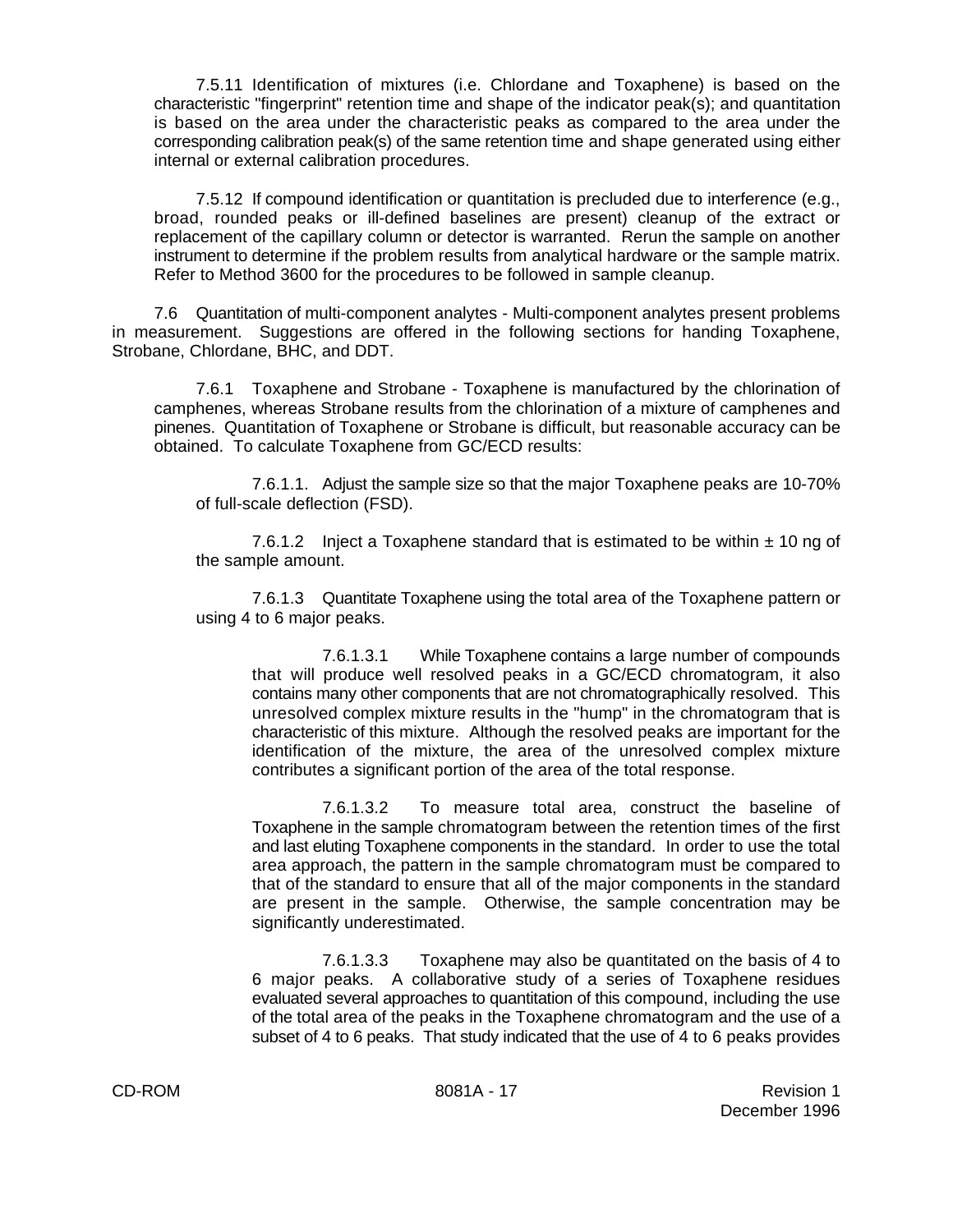results that agree well with the total peak area approach and may avoid difficulties when interferences with Toxaphene peaks are present in the early portion of the chromatogram from compounds such as DDT. Whichever approach is employed should be documented and available to the data user, if necessary.

7.6.1.3.4 When Toxaphene is determined using the 4 to 6 peaks approach, the analyst must take care to evaluate the relative areas of the peaks chosen in the sample and standard chromatograms. It is highly unlikely that the peaks will match exactly, but the analyst should not employ peaks from the sample chromatogram whose relative sizes or areas appear to be disproportionally larger or smaller in the sample compared to the standard.

7.6.1.3.5 The heights or areas of the 4 to 6 peaks should be summed together and used to determine the Toxaphene concentration. Alternatively, use each peak in the standard to calculate a calibration factor for that peak, using the total mass of Toxaphene in the standard. These calibration factors are then used to calculate the concentration of each corresponding peak in the sample chromatogram and the 4 to 6 resulting concentrations are averaged to provide the final result for the sample.

7.6.2 Chlordane - Technical Chlordane is a mixture of at least 11 major components and 30 or more minor components that is used to prepare specific pesticide formulations. The CAS Registry number for Technical Chlordane is properly given as 12789-03-6. *Trans*-Chlordane (or α-Chlordane, CAS RN 5103-71-9) and *cis*-Chlordane (y-Chlordane, CAS RN 5103-74-2), are the two most prevalent major components of Technical Chlordane. However, the exact percentage of each in the technical material is not completely defined, and is not consistent from batch to batch. Moreover, changes may occur when the technical material is used to prepare specific pesticide formulations. The approach used for evaluating and reporting Chlordane results will often depend on the end use of the results and the analyst's skill in interpreting this multi-component pesticide residue. The following sections discuss three specific options: reporting Technical Chlordane (12789-03-6), reporting Chlordane (not otherwise specified, 57-74-9), and reporting the individual Chlordane components that can be identified under their individual CAS numbers.

7.6.2.1 When the GC pattern of the residue resembles that of Technical Chlordane, the analyst may quantitate Chlordane residues by comparing the total area of the Chlordane chromatogram using three to five major peaks or the total area. If the Heptachlor epoxide peak is relatively small, include it as part of the total Chlordane area for calculation of the residue. If Heptachlor and/or Heptachlor epoxide are much out of proportion, calculate these separately and subtract their areas from the total area to give a corrected Chlordane area.

NOTE: Octachloro epoxide, a metabolite of Chlordane, can easily be mistaken for Heptachlor epoxide on a nonpolar GC column.

To measure the total area of the Chlordane chromatogram, inject an amount of a Technical Chlordane standard which will produce a chromatogram in which the major peaks are approximately the same size as those in the sample chromatograms. Construct the baseline of Technical Chlordane in the standard chromatogram between the retention times of the first and last eluting toxaphene components. Use this area and the mass of Technical Chlordane in the standard to calculate a calibration factor.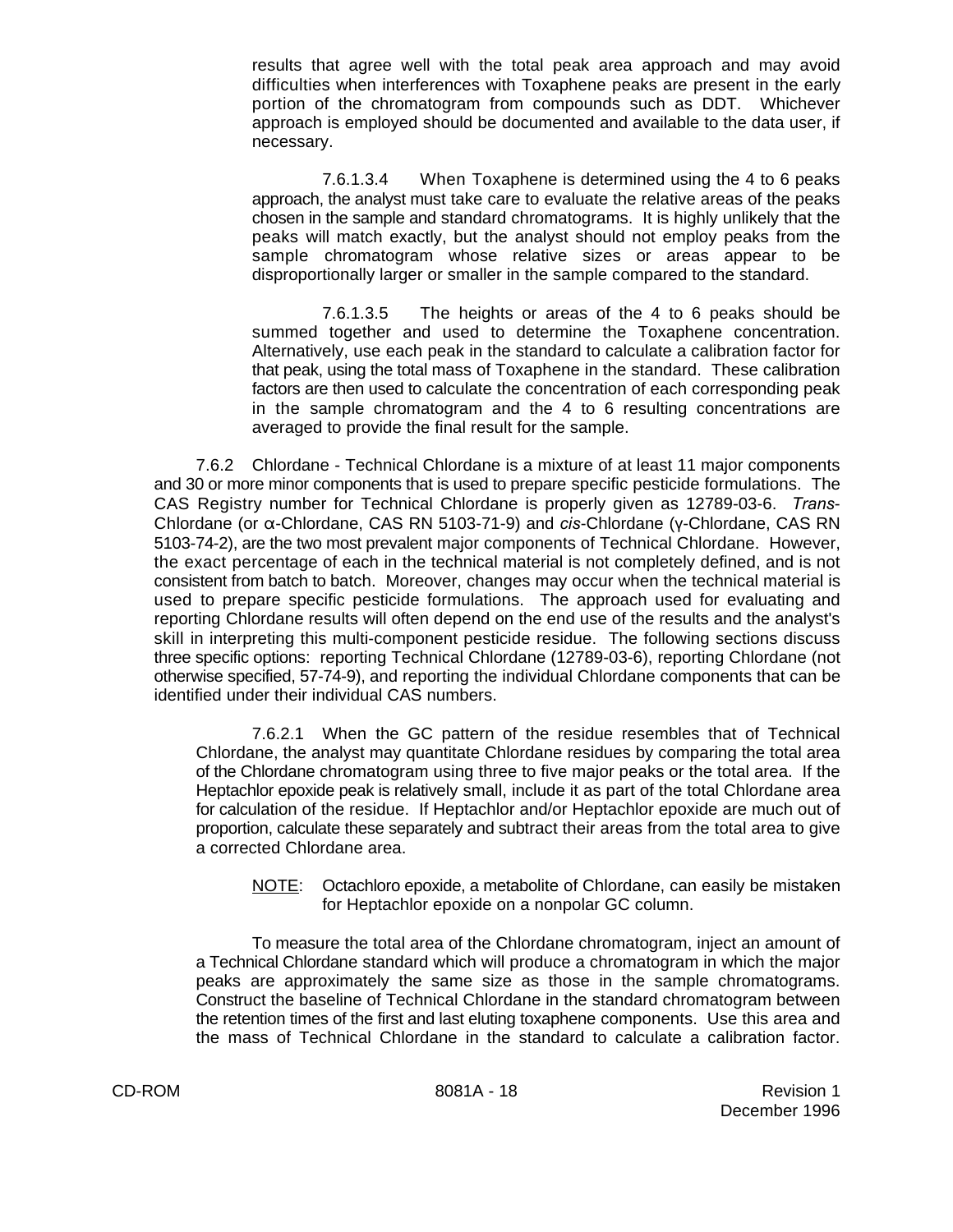Construct a similar baseline in the sample chromatogram, measure the area, and use the calibration factor to calculate the concentration in the sample.

7.6.2.2 The GC pattern of a Chlordane residue in a sample may differ considerably from that of the Technical Chlordane standard. In such instances, it may not be practical to relate a sample chromatogram back to the pesticide active ingredient Technical Chlordane. Therefore, depending on the objectives of the analysis, the analyst may choose to report the sum of all the identifiable Chlordane components as "Chlordane (n.o.s.)" under the CAS number 57-74-9.

7.6.2.3 The third option is to quantitate the peaks of  $\alpha$ -Chlordane, y-Chlordane, and Heptachlor separately against the appropriate reference materials, and report these individual components under their respective CAS numbers.

7.6.2.4 To measure the total area of the Chlordane chromatogram, inject an amount of a Technical Chlordane standard which will produce a chromatogram in which the major peaks are approximately the same size as those in the sample chromatograms.

7.6.3 Hexachlorocyclohexane - Hexachlorocyclohexane is also known as BHC, from the former name, benzene hexachloride. Technical grade BHC is a cream-colored amorphous solid with a very characteristic musty odor. It consists of a mixture of six chemically distinct isomers and one or more heptachlorocyclohexanes and octachlorocyclohexanes. Commercial BHC preparations may show a wide variance in the percentage of individual isomers present. Quantitate each isomer  $(\alpha, \beta, \gamma, \alpha)$  and  $\delta$ ) separately against a standard of the respective pure isomer.

7.6.4 DDT - Technical DDT consists primarily of a mixture of 4,4'-DDT (approximately 75%) and 2,4'-DDT (approximately 25%). As DDT weathers, 4,4'-DDE, 2,4'-DDE, 4,4'-DDD, and 2,4'-DDD are formed. Since the 4,4'-isomers of DDT, DDE, and DDD predominate in the environment, these are the isomers normally regulated by EPA. Therefore, sample extracts should be quantitated against standards of the respective pure isomers of 4,4'-DDT, 4,4'-DDE, and 4,4'-DDD.

7.7 GC/MS confirmation may be used in conjunction with either single-column or dual-column analysis if the concentration is sufficient for detection by GC/MS.

7.7.1 Full-scan GC/MS will normally require a concentration of approximately 10 ng/µL in the final extract for each single-component compound. Ion trap or selected ion monitoring will normally require a concentration of approximately 1 ng/ $\mu$ L.

7.7.2 The GC/MS must be calibrated for the specific target pesticides when it is used for quantitative analysis.

7.7.3 GC/MS may not be used for confirmation when concentrations are below 1 ng/µL in the extract.

7.7.4 GC/MS confirmation should be accomplished by analyzing the same extract that is used for GC/ECD analysis and the extract of the associated method blank.

7.7.5 The base/neutral/acid extract and the associated blank may be used for GC/MS confirmation if the surrogates and internal standards do not interfere and if it is demonstrated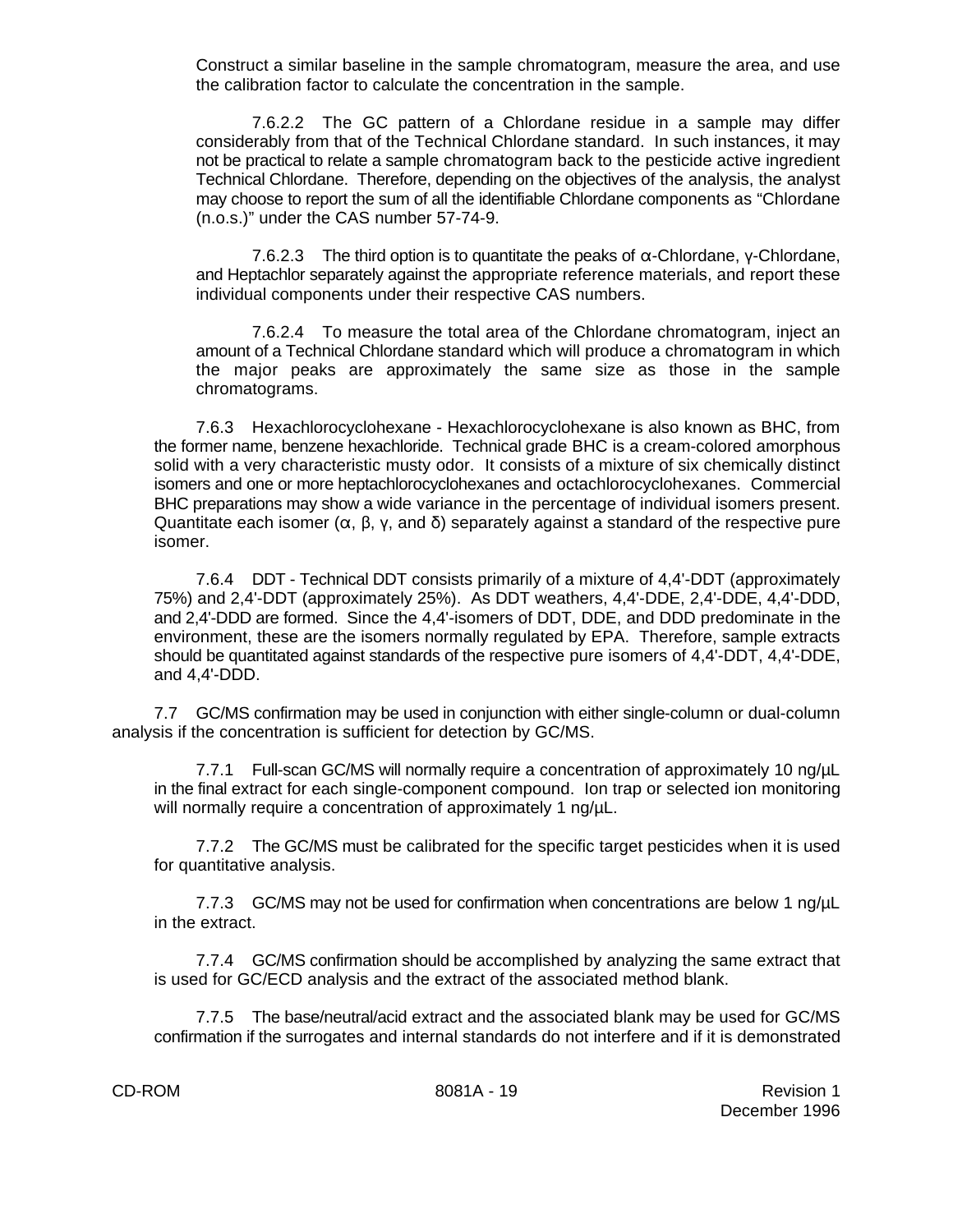that the analyte is stable during acid/base partitioning. However, if the compounds are *not* detected in the base/neutral/acid extract, then GC/MS analysis of the pesticide extract should be performed.

7.7.6 A QC reference sample containing the compound must also be analyzed by GC/MS. The concentration of the QC reference sample must demonstrate that those pesticides identified by GC/ECD can be confirmed by GC/MS.

7.8 Suggested chromatographic system maintenance - When system performance does not meet the established QC requirements, corrective action is required, and may include one or more of the following.

7.8.1 Splitter connections - For dual-columns which are connected using a press-fit Yshaped glass splitter or a Y-shaped fused-silica connector, clean and deactivate the splitter port insert or replace with a cleaned and deactivated splitter. Break off the first few centimeters (up to 30 cm) of the injection port side of the column. Remove the columns and solvent backflush according to the manufacturer's instructions. If these procedures fail to eliminate the degradation problem, it may be necessary to deactivate the metal injector body and/or replace the columns.

7.8.2 GC injector ports can be of critical concern, especially in the analysis of DDT and Endrin. Injectors that are contaminated, chemically active, or too hot can cause the degradation ("breakdown") of the analytes. Endrin and DDT breakdown to Endrin aldehyde, Endrin ketone, DDD, or DDE. When such breakdown is observed, clean and deactivate the injector port, break off at least 30 cm of the column and remount it. Check the injector temperature and lower it to  $205^{\circ}$ C, if required. Endrin and DDT breakdown are less of a problem when ambient on-column injectors are used.

7.8.3 Metal injector body - Turn off the oven and remove the analytical columns when the oven has cooled. Remove the glass injection port insert (instruments with on-column injection). Lower the injection port temperature to room temperature. Inspect the injection port and remove any noticeable foreign material.

7.8.3.1 Place a beaker beneath the injector port inside the oven. Using a wash bottle, serially rinse the entire inside of the injector port with acetone and then toluene, catching the rinsate in the beaker.

7.8.3.2 Prepare a solution of a deactivating agent (Sylon-CT or equivalent) following manufacturer's directions. After all metal surfaces inside the injector body have been thoroughly coated with the deactivation solution, rinse the injector body with toluene, methanol, acetone, then hexane. Reassemble the injector and replace the columns.

7.8.4 Column rinsing - The column should be rinsed with several column volumes of an appropriate solvent. Both polar and nonpolar solvents are recommended. Depending on the nature of the sample residues expected, the first rinse might be water, followed by methanol and acetone. Methylene chloride is a good final rinse and in some cases may be the only solvent required. The column should then be filled with methylene chloride and allowed to stand flooded overnight to allow materials within the stationary phase to migrate into the solvent. The column is then flushed with fresh methylene chloride, drained, and dried at room temperature with a stream of ultrapure nitrogen.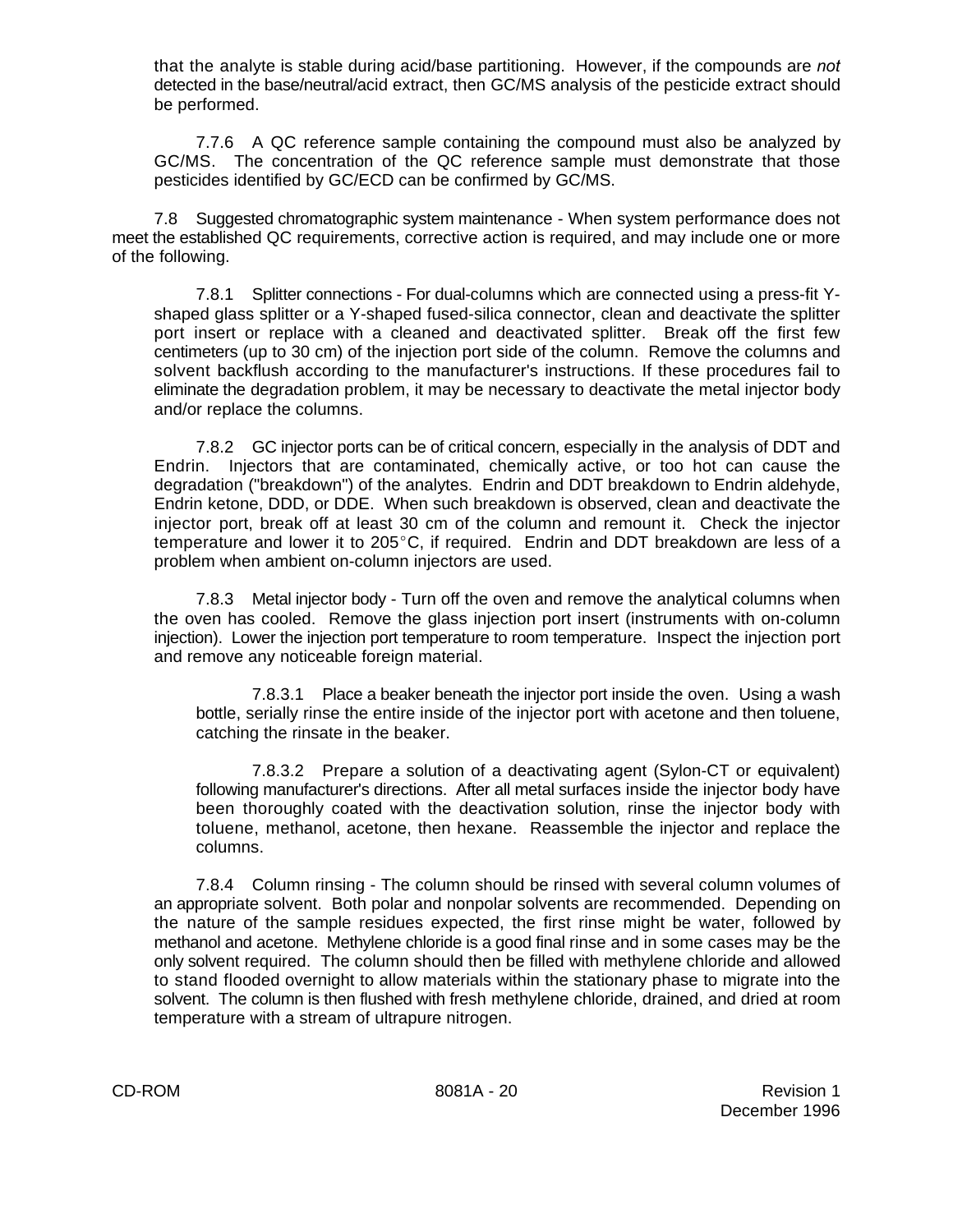## 8.0 QUALITY CONTROL

8.1 Refer to Chapter One and Method 8000 for specific quality control (QC) procedures. Quality control procedures to ensure the proper operation of the various sample preparation techniques can be found in Method 3500. If an extract cleanup procedure was performed, refer to Method 3600 for the appropriate quality control procedures. Each laboratory should maintain a formal quality assurance program. The laboratory should also maintain records to document the quality of the data generated.

8.2 Quality control procedures necessary to evaluate the GC system operation are found in Method 8000, Sec. 7.0 and include evaluation of retention time windows, calibration verification, and chromatographic analysis of samples.

# 8.3 Initial Demonstration of Proficiency

8.3.1 Each laboratory must demonstrate initial proficiency with each sample preparation and determinative method combination it utilizes, by generating data of acceptable accuracy and precision for target analytes in a clean matrix. The laboratory must also repeat the following operations whenever new staff are trained or significant changes in instrumentation are made.

8.3.2 It is suggested that the quality control (QC) reference sample concentrate (as discussed in Section 8.0 of Methods 8000 and 3500) contain each analyte of interest at 10 mg/L. If this method is to be used for analysis of Chlordane or Toxaphene only, the QC reference sample concentrate should contain the most representative multi-component mixture at a suggested concentration of 50 mg/L in acetone. See Method 8000, Sec. 8.0 for additional information on how to accomplish this demonstration.

8.3.3 Calculate the average recovery and the standard deviation of the recoveries of the analytes in each of the four QC reference samples. Refer to Sec. 8.0 of Method 8000 for procedures for evaluating method performance.

8.4 Sample Quality Control for Preparation and Analysis - The laboratory must also have procedures for documenting the effect of the matrix on method performance (precision, accuracy, and detection limit). At a minimum, this includes the analysis of QC samples including a method blank, a matrix spike, a duplicate, a laboratory control sample (LCS), and the addition of surrogates to each field sample and QC sample.

8.4.1 Documenting the effect of the matrix should include the analysis of at least one matrix spike and one duplicate unspiked sample or one matrix spike/matrix spike duplicate pair. The decision on whether to prepare and analyze duplicate samples or a matrix spike/matrix spike duplicate must be based on a knowledge of the samples in the sample batch. If samples are expected to contain target analytes, then laboratories may use one matrix spike and a duplicate analysis of an unspiked field sample. If samples are not expected to contain target analytes, the laboratories should use a matrix spike and matrix spike duplicate pair.

8.4.2 In-house method performance criteria should be developed using the guidance found in Sec. 8.0 of Method 8000 for procedures for evaluating method performance.

8.4.3 A Laboratory Control Sample (LCS) should be included with each analytical batch. The LCS consists of an aliquot of a clean (control) matrix similar to the sample matrix and of the same weight or volume. The LCS is spiked with the same analytes at the same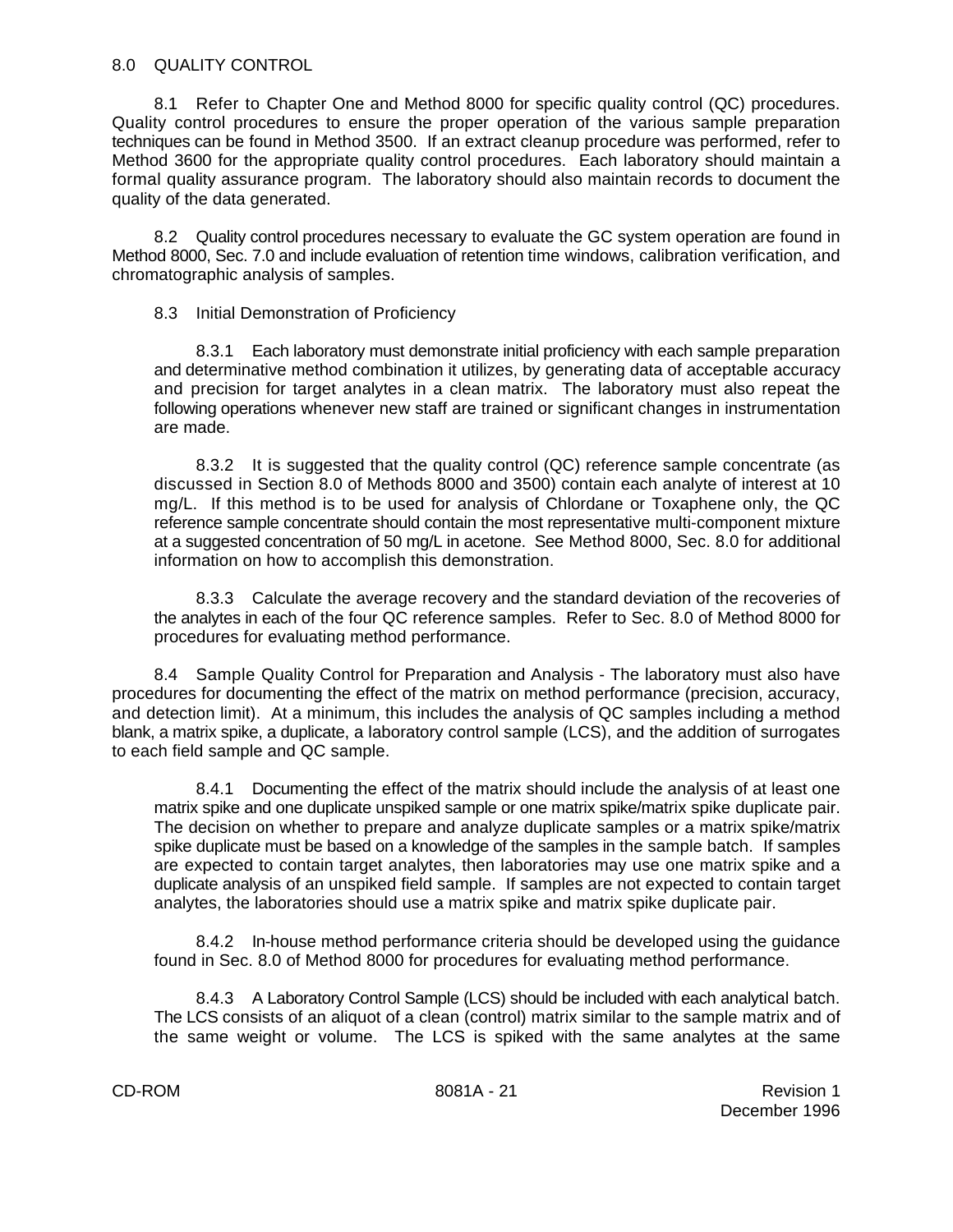concentrations as the matrix spike. When the results of the matrix spike analysis indicates a potential problem due to the sample matrix itself, the LCS results are used to verify that the laboratory can perform the analysis in a clean matrix.

8.4.4 Include a calibration standard after each group of 20 samples (it is *recommended* that a calibration standard be included after every 10 samples to minimize the number of repeat injections) in the analysis sequence as a calibration check. Thus, injections of method blank extracts, matrix spike samples, and other non-standards are counted in the total. Solvent blanks, injected as a check on cross-contamination, need not be counted in the total. The response factors for the calibration should be within ±15% of the initial calibration (see Sec. 7.5.2). When this calibration verifiction standard falls out of this acceptance window, the laboratory should stop analyses and take corrective action.

8.4.5 Whenever quantitation is accomplished using an internal standard, internal standards must be evaluated for acceptance. The measured area of the internal standard must be no more than 50 percent different from the average area calculated during calibration. When the internal standard peak area is outside the limit, all samples that fall outside the QC criteria must be reanalyzed.

8.4.6 DDT and Endrin are easily degraded in the injection port. Breakdown occurs when the injection port liner is contaminated high boiling residue from sample injection or when the injector contains metal fittings. Check for degradation problems by injecting a standard containing only 4,4'-DDT and Endrin. Presence of 4,4'-DDE, 4,4'-DDD, Endrin ketone or Endrin indicates breakdown. If degradation of either DDT or Endrin exceeds 15%, take corrective action before proceeding with calibration.

8.4.6.1 Calculate percent breakdown as follows:

% breakdown of DDT = 
$$
\frac{\text{sum of degradation peak areas (DDD + DDE)}}{\text{sum of all peak areas (DDT + DDE + DDD)}} \times 100
$$

% breakdown of Endrin =  $\frac{\text{sum of degradation peak areas (aldehyde + ketone)}}{100} \times 100$ sum of all peak areas (Endrin  $+$  aldehyde  $+$  ketone)

8.4.6.2 The breakdown of DDT and Endrin should be measured before samples are analyzed and at the beginning of each 12-hour shift. Injector maintenance and recalibration should be completed if the breakdown is greater than 15% for either compound (Sec. 7.8.2).

8.4.7 Whenever silica gel (Method 3630) or Florisil (Method 3620) cleanups are used, the analyst must demonstrate that the fractionation scheme is reproducible. Batch to batch variation in the composition of the silica gel or Florisil or overloading the column may cause a change in the distribution patterns of the organochlorine pesticides. When compounds are found in two fractions, add the concentrations found in the fractions, and correct for any additional dilution.

8.4.8 See Method 8000, Sec. 8.0 for the details on carrying out sample quality control procedures for preparation and analysis.

8.5 Surrogate recoveries: The laboratory must evaluate surrogate recovery data from individual samples versus the surrogate control limits developed by the laboratory. See Method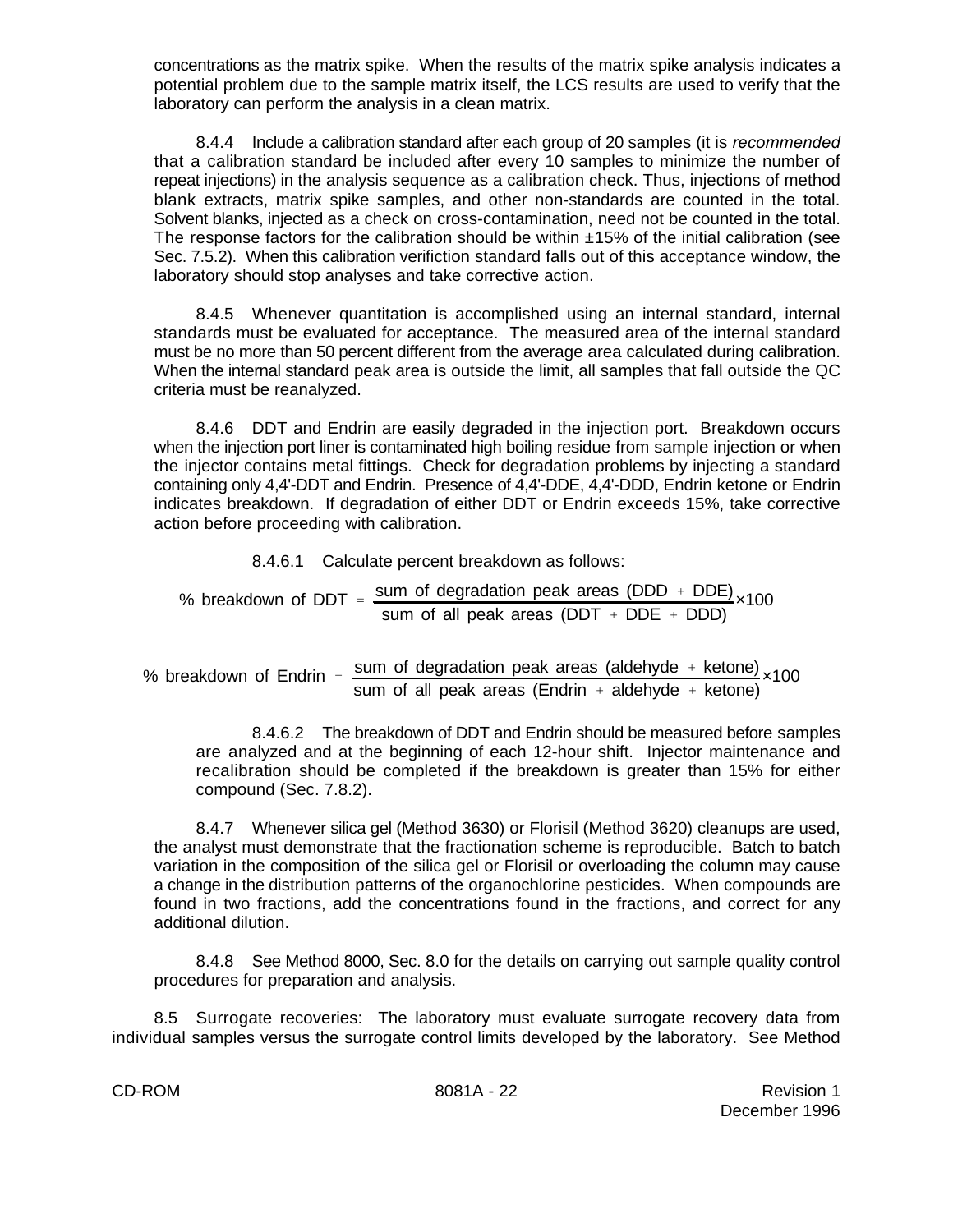8000, Sec. 8.0 for information on evaluating surrogate data and developing and updating surrogate limits.

8.6 It is recommended that the laboratory adopt additional quality assurance practices for use with this method. The specific practices that are most productive depend upon the needs of the laboratory and the nature of the samples. Whenever possible, the laboratory should analyze standard reference materials and participate in relevant performance evaluation studies.

# 9.0 METHOD PERFORMANCE

9.1 The method detection limit (MDL) is defined in Chapter One. A laboratory should develop its own matrix-specific MDLs using the guidance found in Chapter One.

9.2 The chromatographic separations in this method have been tested in a single laboratory by using clean hexane and liquid and solid waste extracts that were spiked with the test compounds at three concentrations. Single-operator precision, overall precision, and method accuracy were found to be related to the concentration of the compound and the type of matrix.

9.3 This method has been applied in a variety of commercial laboratories for environmental and waste matrices. Performance data were obtained for a limited number of target analytes spiked into sewage sludge and dichloroethene stillbottoms at high concentrations. These data are provided in Tables 9 and 10.

9.4 The accuracy and precision obtainable with this method depend on the sample matrix, sample preparation technique, optional cleanup techniques, and calibration procedures used.

9.5 Tables 9 and 10 contain precision and recovery data generated for sewage sludge and dichloroethane stillbottoms. Table 11 contains recovery data for a clay soil, taken from Reference 10. The spiking concentration was for the clay soil was 500 µg/kg. The spiking solution was mixed into the soil and then immediately transferred to the extraction device and immersed in the extraction solvent. The spiked sample was then extracted by Method 3541 (Automated Soxhlet). The data represent a single determination. Analysis was by capillary column gas chromatography/electron capture detector following Method 8081 for the organochlorine pesticides.

# 10.0 REFERENCES

- 1. Lopez-Avila, V., Baldin, E., Benedicto, J, Milanes, J., Beckert. W.F., "Application of Open-Tubular Columns to SW-846 GC Methods", final report to the U.S. Environmental Protection Agency on Contract 68-03-3511; Mid-Pacific Environmental Laboratory, Mountain View, CA, 1990.
- 2. Development and Application of Test Procedures for Specific Organic Toxic Substances in Wastewaters. Category 10 - Pesticides and PCB Report for the U.S. Environmental Protection Agency on Contract 68-03-2606.
- 3. Goerlitz, D.F., Law, L.M., "Removal of Elemental Sulfur Interferences from Sediment Extracts for Pesticide Analysis", Bull. Environ. Contam. Toxicol., 1971, 6, 9.
- 4. Jensen, S., Renberg, L., Reutergardth, L., "Residue Analysis of Sediment and Sewage Sludge for Organochlorines in the Presence of Elemental Sulfur", Anal. Chem., 1977, 49, 316-318.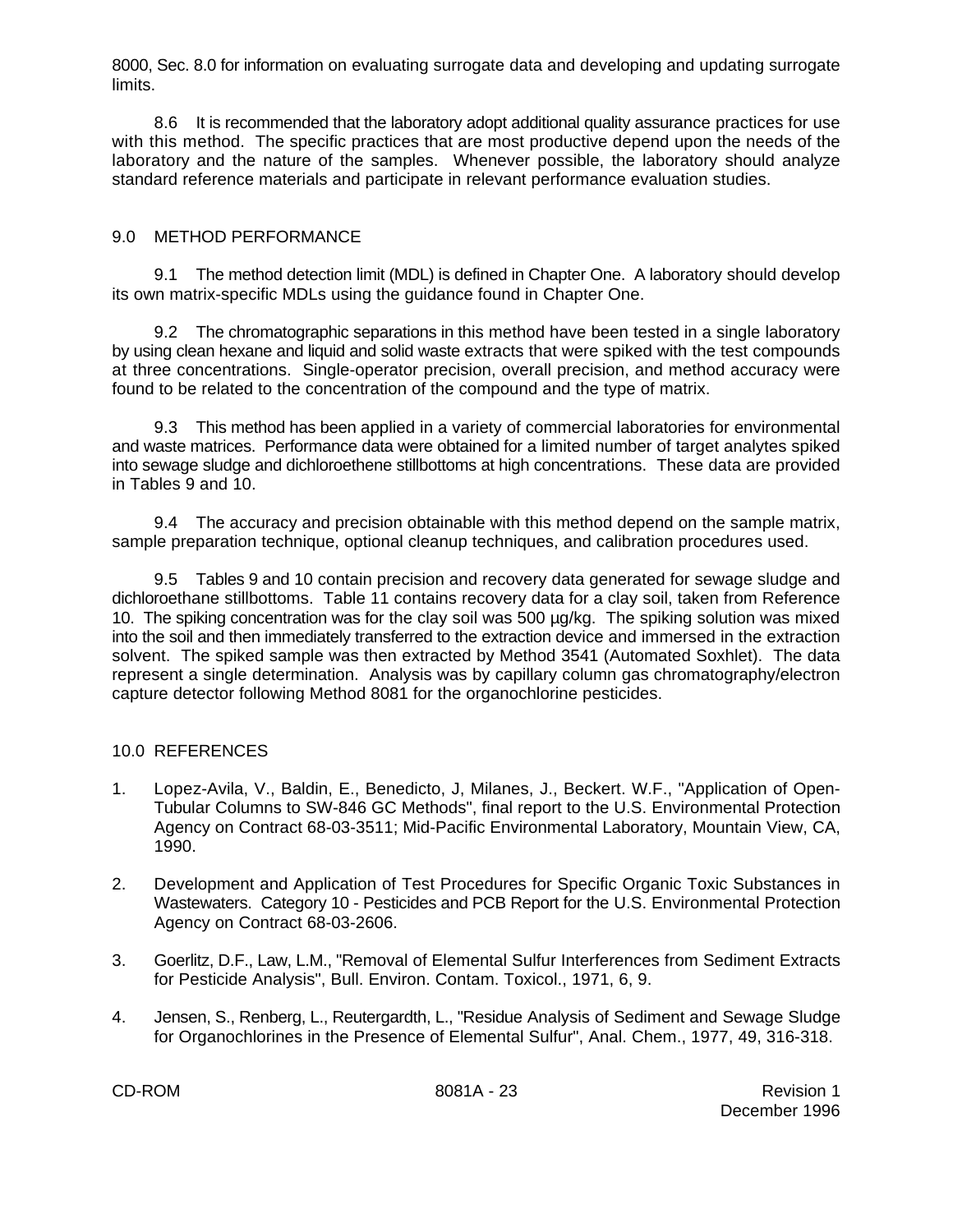- 5. Wise, R.H., Bishop, D.F., Williams, R.T., Austern, B.M., "Gel Permeation Chromatography in the GC/MS Analysis of Organics in Sludges", U.S. Environmental Protection Agency, Cincinnati, OH, 45268.
- 6. Pionke, H.B., Chesters, G., Armstrong, D.E., "Extraction of Chlorinated Hydrocarbon Insecticides from Soil", Agron. J., 1968, 60, 289.
- 7. Burke, J.A., Mills, P.A., Bostwick, D.C., "Experiments with Evaporation of Solutions of Chlorinated Pesticides", J. Assoc. Off. Anal. Chem., 1966, 49, 999.
- 8. Glazer, J.A., et al., "Trace Analyses for Wastewaters", Environ. Sci. and Technol., 1981, 15, 1426.
- 9. Marsden, P.J., "Performance Data for SW-846 Methods 8270, 8081, and 8141", U.S. Environmental Protection Agency, EMSL-Las Vegas, EPA/600/4-90/015.
- 10. Lopez-Avila, V. (Beckert, W., Project Officer), "Development of a Soxtec Extraction Procedure for Extracting Organic Compounds from Soils and Sediments", EPA 600/X-91/140, US Environmental Protection Agency, Environmental Monitoring Systems Laboratory, Las Vegas, NV, October 1991.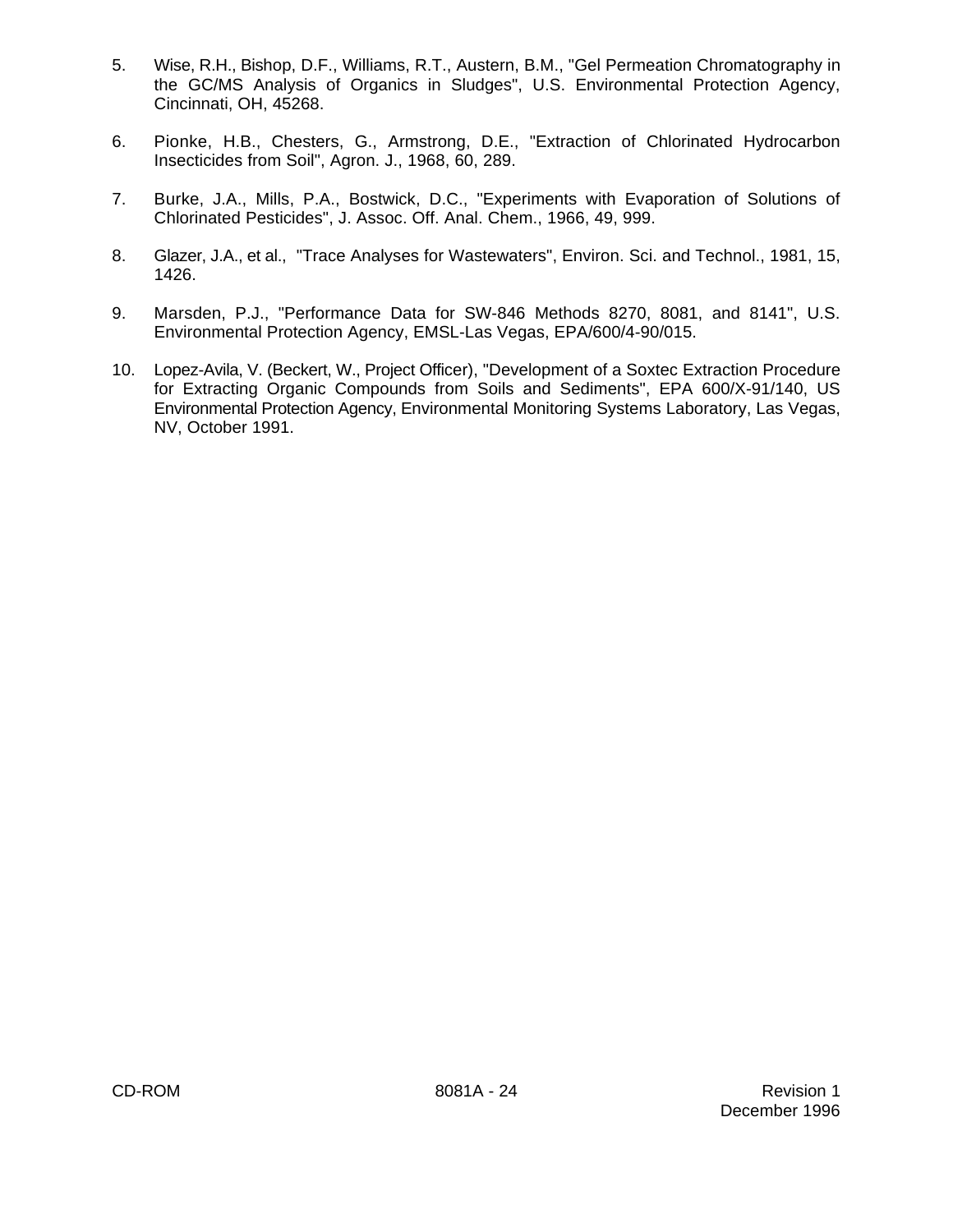### GAS CHROMATOGRAPHIC RETENTION TIMES FOR THE ORGANOCHLORINE PESTICIDES USING WIDE-BORE CAPILLARY COLUMNS SINGLE-COLUMN METHOD OF ANALYSIS

| Compound                  | DB 608 <sup>a</sup> | Retention Time (min)<br>DB 1701 <sup>a</sup> |
|---------------------------|---------------------|----------------------------------------------|
| Aldrin                    | 11.84               | 12.50                                        |
| $\alpha$ -BHC             | 8.14                | 9.46                                         |
| $\beta$ -BHC              | 9.86                | 13.58                                        |
| δ-BHC                     | 11.20               | 14.39                                        |
| y-BHC (Lindane)           | 9.52                | 10.84                                        |
| $\alpha$ -Chlordane       | 15.24               | 16.48                                        |
| y-Chlordane               | 14.63               | 16.20                                        |
| $4,4'$ -DDD               | 18.43               | 19.56                                        |
| 4,4'-DDE                  | 16.34               | 16.76                                        |
| $4,4'-DDT$                | 19.48               | 20.10                                        |
| <b>Dieldrin</b>           | 16.41               | 17.32                                        |
| Endosulfan I              | 15.25               | 15.96                                        |
| Endosulfan II             | 18.45               | 19.72                                        |
| <b>Endosulfan Sulfate</b> | 20.21               | 22.36                                        |
| Endrin                    | 17.80               | 18.06                                        |
| Endrin aldehyde           | 19.72               | 21.18                                        |
| Heptachlor                | 10.66               | 11.56                                        |
| Heptachlor epoxide        | 13.97               | 15.03                                        |
| Methoxychlor              | 22.80               | 22.34                                        |
| Toxaphene                 | MR.                 | MR                                           |

- NA = Data not available.
- MR = Multiple response compound.
- <sup>a</sup> See Table 4 for GC operating conditions.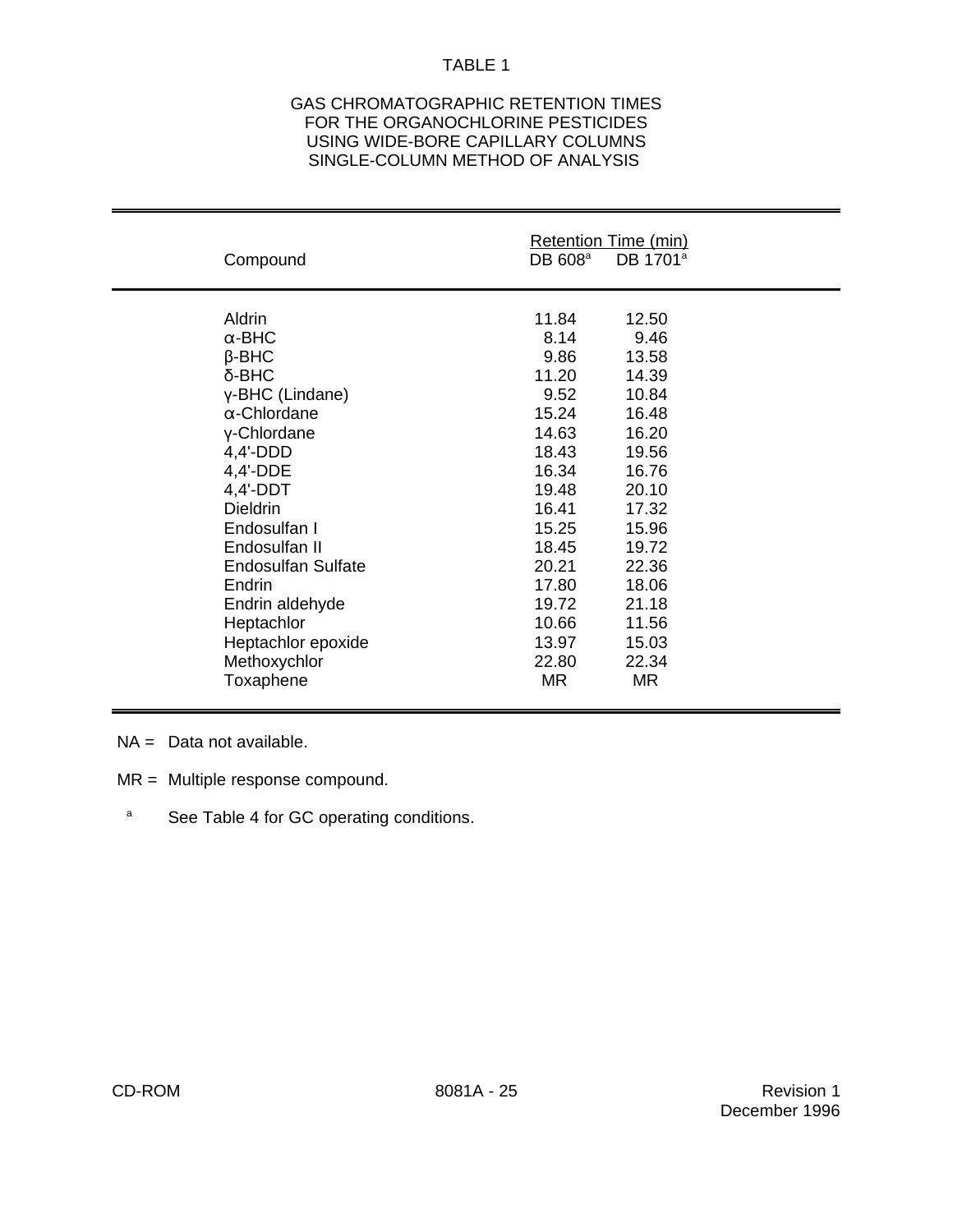### GAS CHROMATOGRAPHIC RETENTION TIMES FOR THE ORGANOCHLORINE PESTICIDES USING NARROW-BORE CAPILLARY COLUMNS SINGLE-COLUMN METHOD OF ANALYSIS

| Compound            | Retention Time (min)<br>DB 608 <sup>a</sup> | DB $5^{\circ}$ |  |
|---------------------|---------------------------------------------|----------------|--|
| Aldrin              | 14.51                                       | 14.70          |  |
| $\alpha$ -BHC       | 11.43                                       | 10.94          |  |
| $\beta$ -BHC        | 12.59                                       | 11.51          |  |
| $\delta$ -BHC       | 13.69                                       | 12.20          |  |
| γ-BHC (Lindane)     | 12.46                                       | 11.71          |  |
| $\alpha$ -Chlordane | <b>NA</b>                                   | <b>NA</b>      |  |
| y-Chlordane         | 17.34                                       | 17.02          |  |
| $4,4'$ -DDD         | 21.67                                       | 20.11          |  |
| 4,4'-DDE            | 19.09                                       | 18.30          |  |
| $4,4'-DDT$          | 23.13                                       | 21.84          |  |
| <b>Dieldrin</b>     | 19.67                                       | 18.74          |  |
| Endosulfan I        | 18.27                                       | 17.62          |  |
| Endosulfan II       | 22.17                                       | 20.11          |  |
| Endosulfan sulfate  | 24.45                                       | 21.84          |  |
| Endrin              | 21.37                                       | 19.73          |  |
| Endrin aldehyde     | 23.78                                       | 20.85          |  |
| Heptachlor          | 13.41                                       | 13.59          |  |
| Heptachlor epoxide  | 16.62                                       | 16.05          |  |
| Methoxychlor        | 28.65                                       | 24.43          |  |
| Toxaphene           | MR.                                         | MR             |  |
|                     |                                             |                |  |

- NA = Data not available.
- MR = Multiple response compound.
- <sup>a</sup> See Table 4 for GC operating conditions.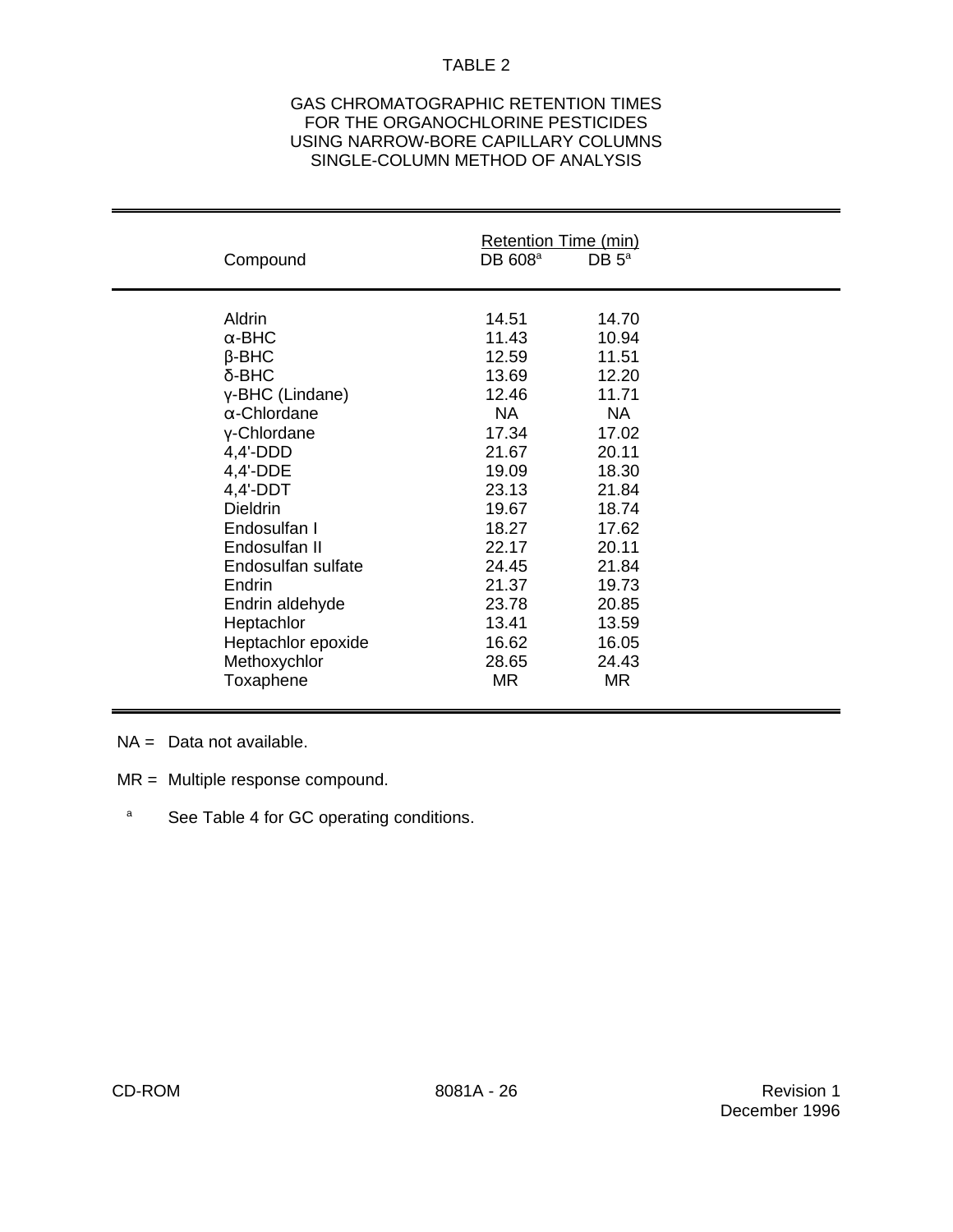# FACTORS FOR DETERMINATION OF ESTIMATED QUANTITATION LIMITS<sup>a</sup> (EQLs) FOR VARIOUS MATRICES

| Matrix                                                | Factor  |
|-------------------------------------------------------|---------|
| Ground water                                          | 10      |
| Low-concentration soil by sonication with GPC cleanup | 670     |
| High-concentration soil and sludges by sonication     | 10,000  |
| Non-water miscible waste                              | 100,000 |

<sup>a</sup> Laboratories may estimate the quantitation limits of the target analytes in environmental and waste media by generating MDLs in organic-free reagent water and using the following equation (see Sec. 5.0 of Chapter One for information on generating MDL data):

EQL = [MDL in water] times [factor in this table]

For nonaqueous samples, the factor is on a wet-weight basis. Sample EQLs are highly matrix-dependent. EQLs determined using these factors are provided as guidance and may not always be achievable.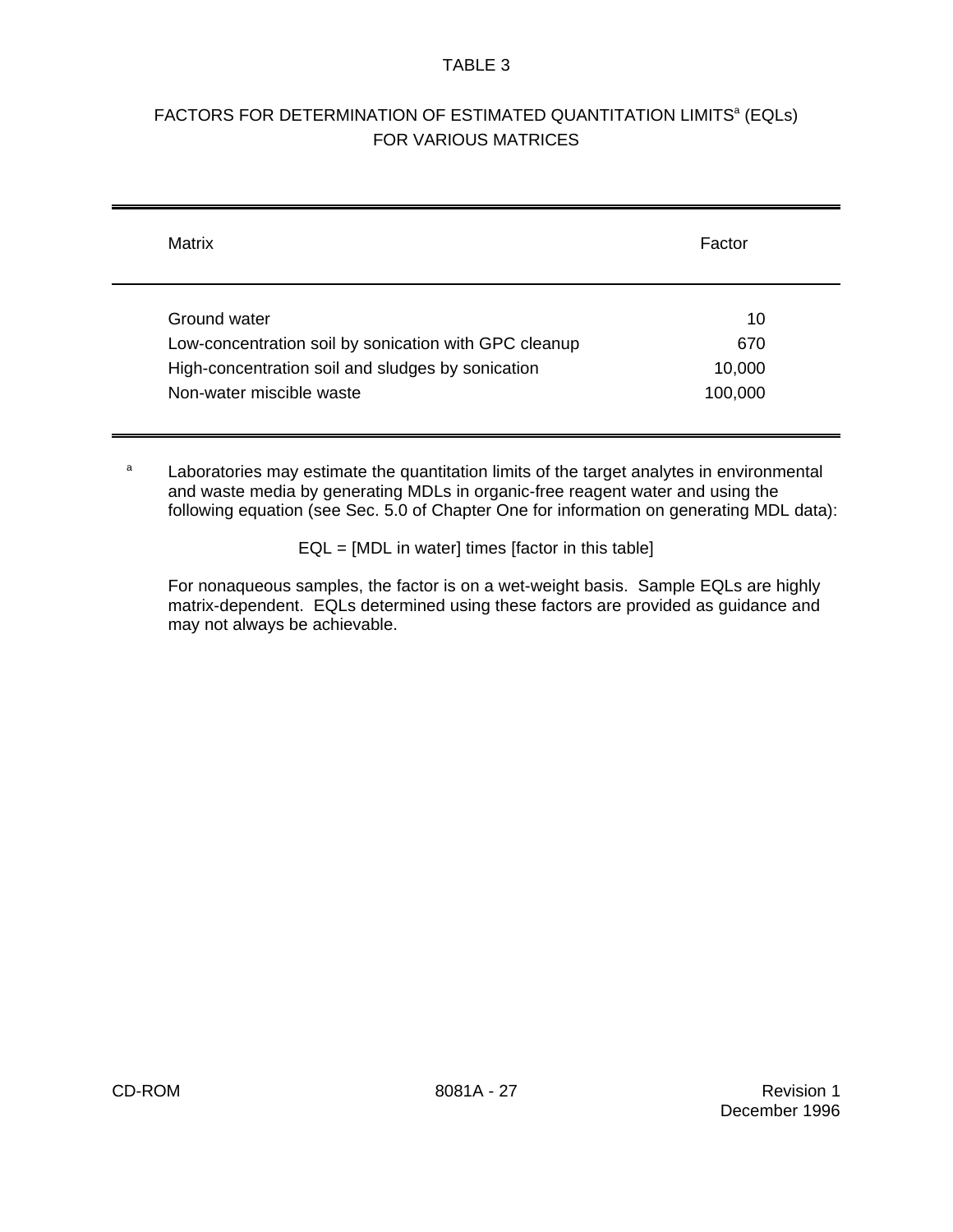### GC OPERATING CONDITIONS FOR ORGANOCHLORINE COMPOUNDS SINGLE-COLUMN ANALYSIS USING NARROW-BORE COLUMNS

Column 1 - 30 m x 0.25 or 0.32 mm ID fused silica capillary column chemically bonded with SE-54 (DB-5 or equivalent), 1 µm film thickness.

| Helium                                                  |
|---------------------------------------------------------|
| 16 psi                                                  |
| $225^{\circ}$ C                                         |
| $300^{\circ}$ C                                         |
| 100°C, hold 2 minutes                                   |
| 100°C to 160°C at 15°C/min, followed by                 |
| 160 $\degree$ C to 270 $\degree$ C at 5 $\degree$ C/min |
| $270^{\circ}$ C                                         |
|                                                         |

Column 2 - 30 m x 0.25 mm ID fused silica capillary column chemically bonded with 35 percent phenyl methylpolysiloxane (DB-608, SPB-608, or equivalent), 25 µm coating thickness, 1 µm film thickness.

- Carrier gas Nitrogen Carrier gas pressure 20 psi Injector temperature 225°C Detector temperature 300°C Initial temperature  $160^{\circ}$ C, hold 2 minutes Final temperature 290°C, hold 1 min
- Temperature program 160 $^{\circ}$ C to 290 $^{\circ}$ C at 5 $^{\circ}$ C/min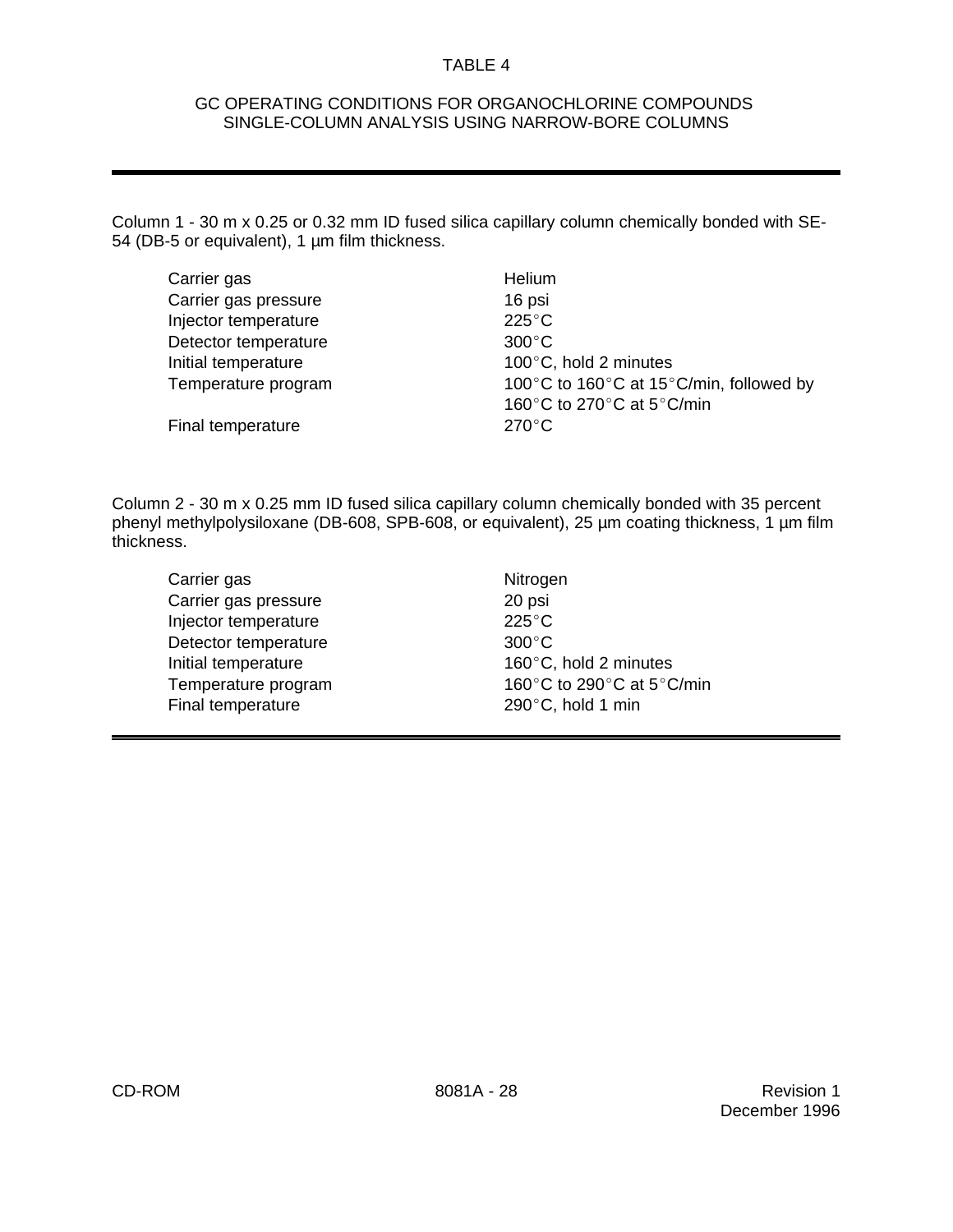#### GC OPERATING CONDITIONS FOR ORGANOCHLORINE COMPOUNDS SINGLE-COLUMN ANALYSIS USING WIDE-BORE COLUMNS

Column 1 - 30 m x 0.53 mm ID fused silica capillary column chemically bonded with 35 percent phenyl methylpolysiloxane (DB-608, SPB-608, RTx-35, or equivalent), 0.5 µm or 0.83 µm film thickness.

Column 2 - 30 m x 0.53 mm ID fused silica capillary column chemically bonded with 50 percent phenyl methylpolysiloxane (DB-1701, or equivalent), 1.0 µm film thickness.

Both Column 1 and Column 2 use the same GC operating conditions.

Carrier gas **Helium** Carrier gas flow rate 5-7 mL/minute Makeup gas flow rate 30 mL/min Injector temperature 250°C Detector temperature 290°C Final temperature 270°C, hold 10 min

Makeup gas **argon/methane (P-5 or P-10)** or nitrogen Initial temperature 150 $^{\circ}$ C, hold 0.5 minute Temperature program 150 $^{\circ}$ C to 270 $^{\circ}$ C at 5 $^{\circ}$ C/min

Column 3 - 30 m x 0.53 mm ID fused silica capillary column chemically bonded with SE-54 (DB-5, SPB-5, RTx-5, or equivalent), 1.5 µm film thickness.

| Carrier gas           | Helium                                                                          |
|-----------------------|---------------------------------------------------------------------------------|
| Carrier gas flow rate | 6 mL/minute                                                                     |
| Makeup gas            | argon/methane (P-5 or P-10) or nitrogen                                         |
| Makeup gas flow rate  | 30 mL/min                                                                       |
| Injector temperature  | $205^{\circ}$ C                                                                 |
| Detector temperature  | $290^{\circ}$ C                                                                 |
| Initial temperature   | 140 $\degree$ C, hold 2 min                                                     |
| Temperature program   | 140°C to 240°C at 10°C/min, hold 5 minutes                                      |
|                       | at 240 $^{\circ}$ C, 240 $^{\circ}$ C to 265 $^{\circ}$ C at 5 $^{\circ}$ C/min |
| Final temperature     | 265 $\degree$ C, hold 18 min                                                    |
|                       |                                                                                 |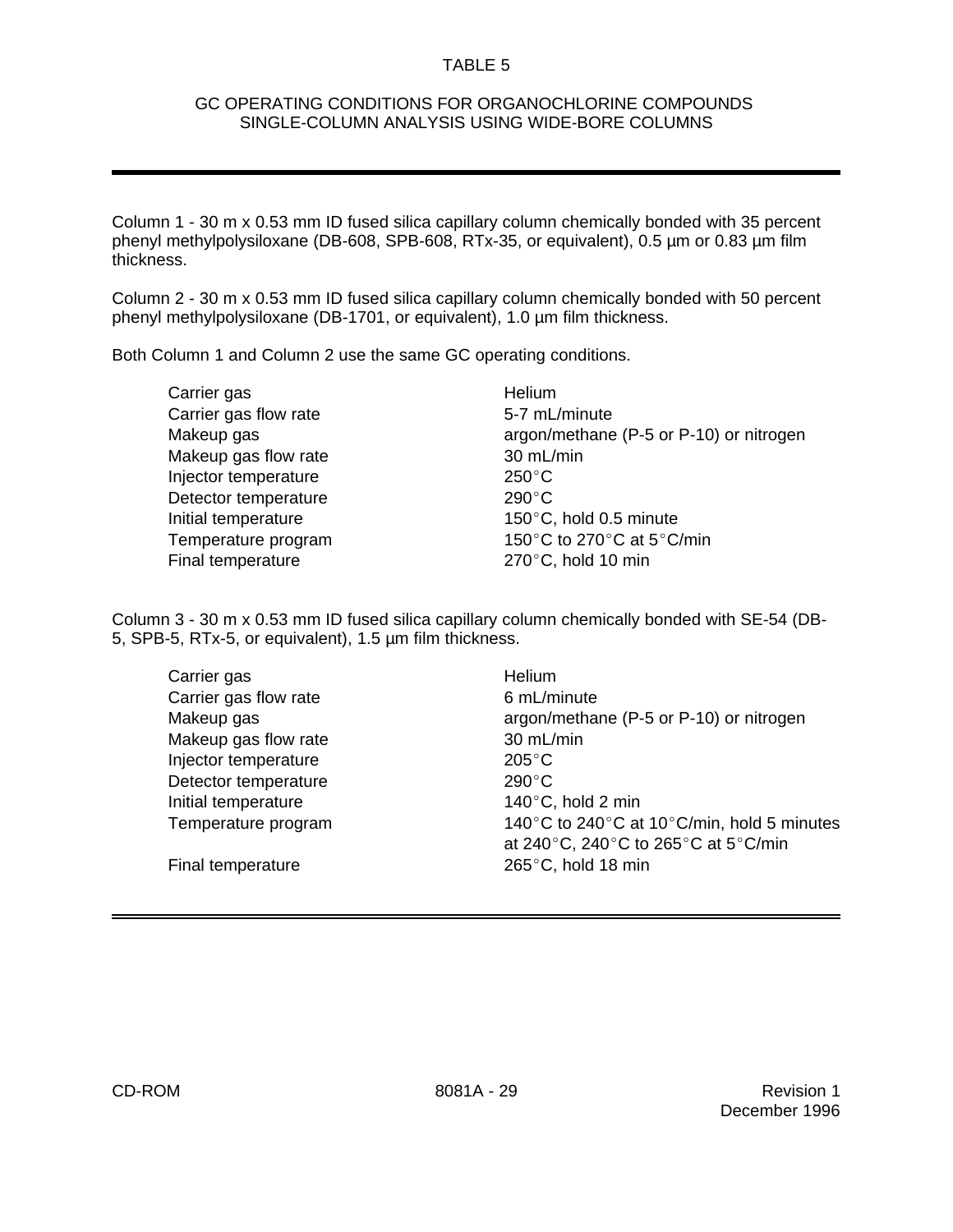## RETENTION TIMES OF THE ORGANOCHLORINE PESTICIDES<sup>a</sup> DUAL-COLUMN METHOD OF ANALYSIS

| Compound                           | DB-5 RT (min)  | DB-1701 RT (min) |  |  |  |
|------------------------------------|----------------|------------------|--|--|--|
| <b>DBCP</b>                        | 2.14           | 2.84             |  |  |  |
| Hexachlorocyclopentadiene          | 4.49           | 4.88             |  |  |  |
| Etridiazole                        | 6.38           | 8.42             |  |  |  |
| Chloroneb                          | 7.46           | 10.60            |  |  |  |
| Hexachlorobenzene                  | 12.79          | 14.58            |  |  |  |
| <b>Diallate</b>                    | 12.35          | 15.07            |  |  |  |
| Propachlor                         | 9.96           | 15.43            |  |  |  |
| <b>Trifluralin</b>                 | 11.87          | 16.26            |  |  |  |
| $\alpha$ -BHC                      | 12.35          | 17.42            |  |  |  |
| <b>PCNB</b>                        | 14.47          | 18.20            |  |  |  |
| $Y-BHC$                            | 14.14          | 20.00            |  |  |  |
| Heptachlor                         | 18.34          | 21.16            |  |  |  |
| Aldrin                             | 20.37          | 22.78            |  |  |  |
| Alachlor                           | 18.58          | 24.18            |  |  |  |
| Chlorothalonil                     | 15.81          | 24.42            |  |  |  |
| Alachlor                           | 18.58          | 24.18            |  |  |  |
| $\beta$ -BHC                       | 13.80          | 25.04            |  |  |  |
| Isodrin                            | 22.08          | 25.29            |  |  |  |
| <b>DCPA</b>                        | 21.38          | 26.11            |  |  |  |
| $\delta$ -BHC                      | 15.49          | 26.37            |  |  |  |
| Heptachlor epoxide                 | 22.83          | 27.31            |  |  |  |
| Endosulfan-I                       | 25.00          | 28.88            |  |  |  |
| y-Chlordane                        | 24.29          | 29.32            |  |  |  |
| $\alpha$ -Chlordane                | 25.25          | 29.82            |  |  |  |
| trans-Nonachlor                    | 25.58          | 30.01            |  |  |  |
| 4,4'-DDE                           | 26.80          | 30.40            |  |  |  |
| Dieldrin                           | 26.60          | 31.20            |  |  |  |
| Perthane                           | 28.45          | 32.18            |  |  |  |
| Endrin                             | 27.86          | 32.44            |  |  |  |
| Chloropropylate<br>Chlorobenzilate | 28.92<br>28.92 | 34.14<br>34.42   |  |  |  |
| Nitrofen                           | 27.86          | 34.42            |  |  |  |
| $4,4'$ -DDD                        | 29.32          | 35.32            |  |  |  |
| Endosulfan II                      | 28.45          | 35.51            |  |  |  |
| $4,4'-DDT$                         | 31.62          | 36.30            |  |  |  |
| Endrin aldehyde                    | 29.63          | 38.08            |  |  |  |
| <b>Mirex</b>                       | 37.15          | 38.79            |  |  |  |
| Endosulfan sulfate                 | 31.62          | 40.05            |  |  |  |
| Methoxychlor                       | 35.33          | 40.31            |  |  |  |
| Captafol                           | 32.65          | 41.42            |  |  |  |
|                                    | (continued)    |                  |  |  |  |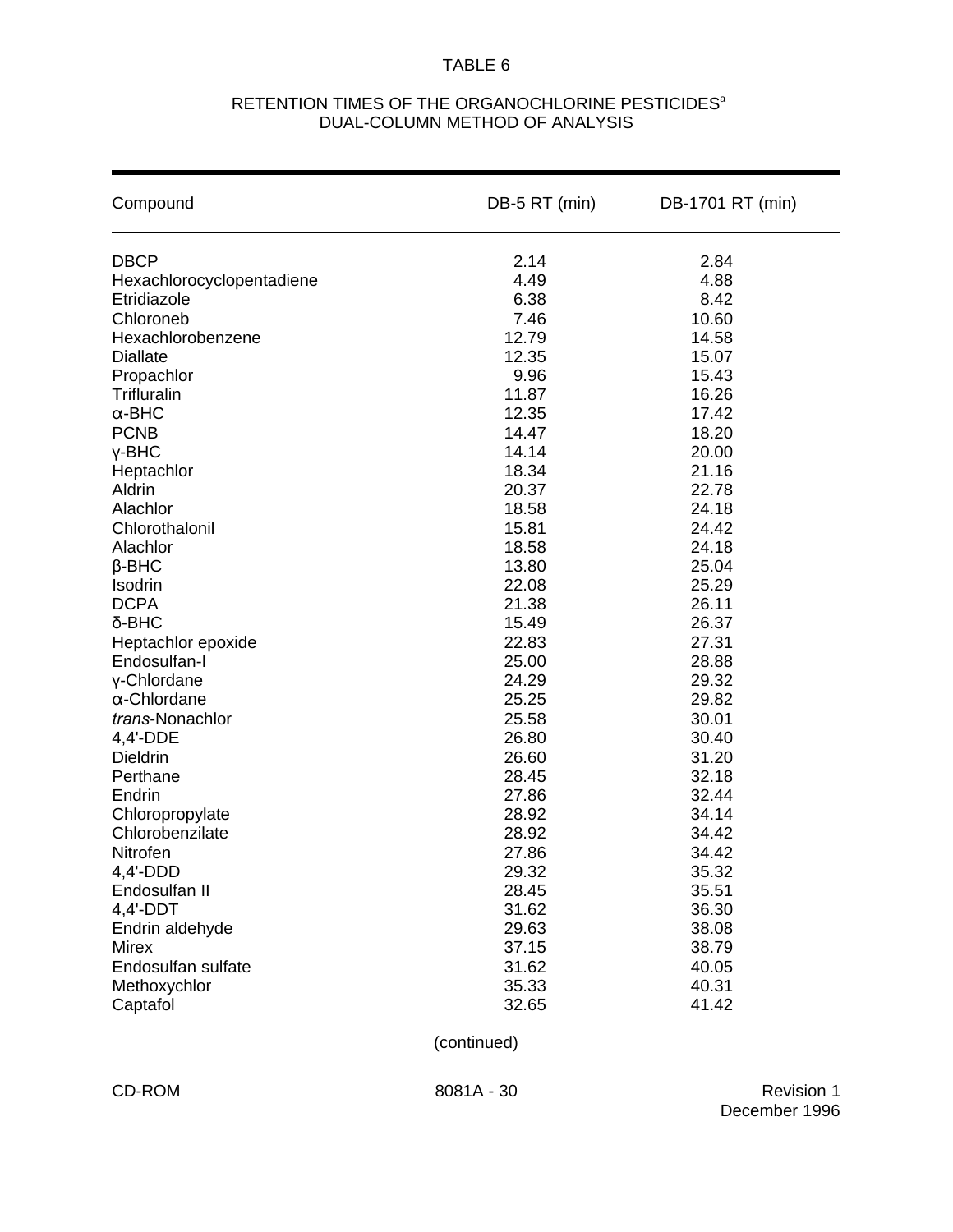# TABLE 6 (continued)

| Compound                            | DB-5 RT (min) | DB-1701 RT (min) |
|-------------------------------------|---------------|------------------|
| Endrin ketone                       | 33.79         | 42.26            |
| Permethrin                          | 41.50         | 45.81            |
| Kepone                              | 31.10         | b                |
| <b>Dicofol</b>                      | 35.33         | b                |
| <b>Dichlone</b>                     | 15.17         | b                |
| $\alpha, \alpha'$ -Dibromo-m-xylene | 9.17          | 11.51            |
| 2-Bromobiphenyl                     | 8.54          | 12.49            |

## RETENTION TIMES OF THE ORGANOCHLORINE PESTICIDES<sup>a</sup> DUAL-COLUMN METHOD OF ANALYSIS

<sup>a</sup> See Table 7 for GC operating conditions.

 $b$  Not detected at 2 ng per injection.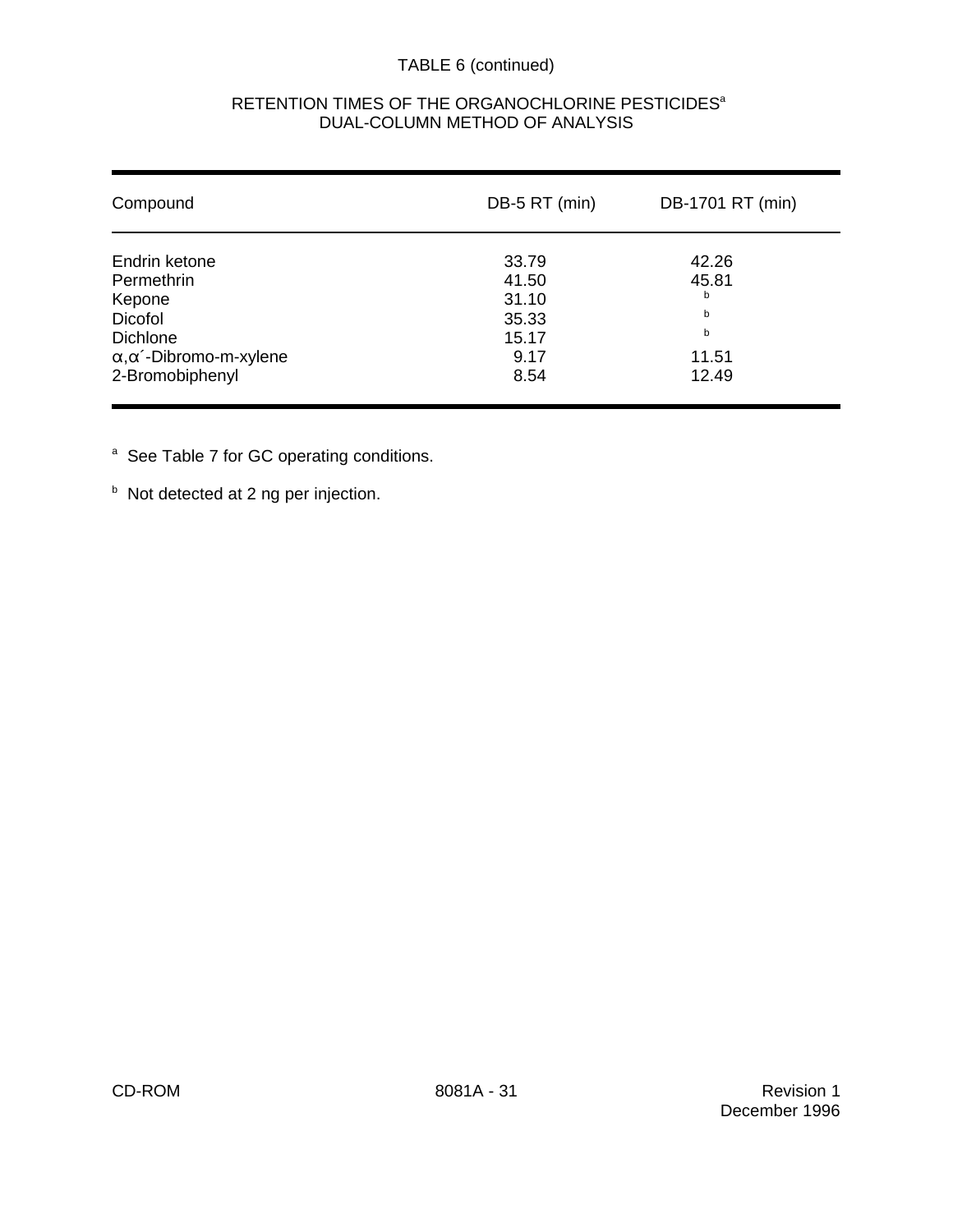#### GC OPERATING CONDITIONS FOR ORGANOCHLORINE PESTICIDES FOR DUAL-COLUMN METHOD OF ANALYSIS LOW TEMPERATURE, THIN FILM

Column 1: DB-1701 or equivalent 30 m x 0.53 mm ID 1.0 µm film thickness

| Column 2: | DB-5 or equivalent     |
|-----------|------------------------|
|           | 30 m x 0.53 mm ID      |
|           | 0.83 um film thickness |
|           |                        |

Carrier gas **Helium** Carrier gas flow rate 6 mL/minute Makeup gas Nitrogen Makeup gas flow rate 20 mL/min Injector temperature 250°C Detector temperature 320°C Final temperature 270°C, hold 1 minute

Initial temperature  $140^{\circ}$ C, hold 2 minutes Temperature program  $140^{\circ}$ C to 270 $^{\circ}$ C at 2.8 $^{\circ}$ C/min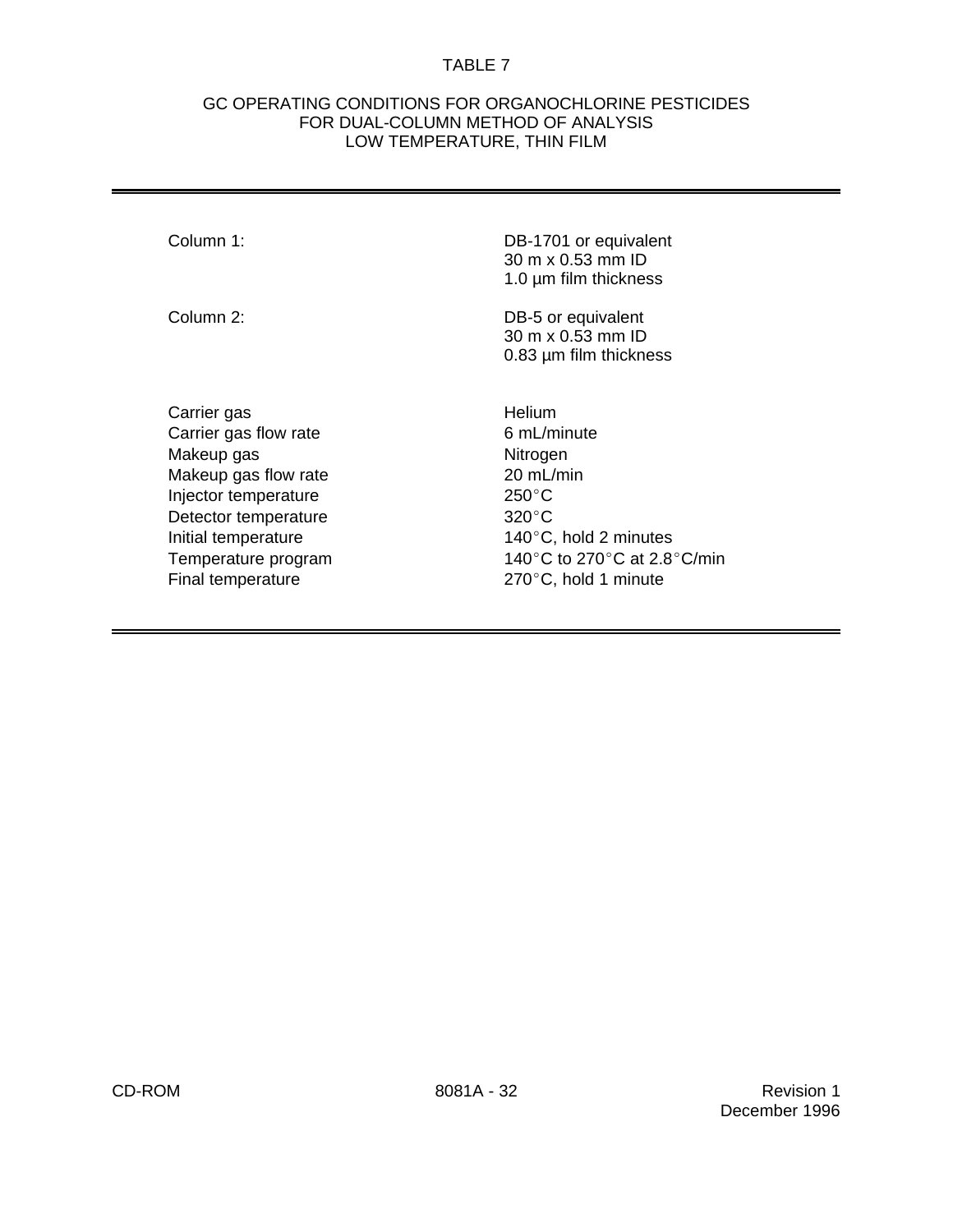#### GC OPERATING CONDITIONS FOR ORGANOCHLORINE PESTICIDES FOR THE DUAL COLUMN METHOD OF ANALYSIS HIGH TEMPERATURE, THICK FILM

| Column 1:             | DB-1701 (J&W) or equivalent<br>$30 \text{ m} \times 0.53 \text{ mm}$ ID<br>$1.0 \mu m$ |
|-----------------------|----------------------------------------------------------------------------------------|
| Column 2:             | DB-5 (J&W) or equivalent<br>30 m x 0.53 mm ID<br>$1.5 \mu m$                           |
| Carrier gas:          | <b>Helium</b>                                                                          |
| Carrier gas flowrate: | 6 mL/minute                                                                            |
| Makeup gas:           | Nitrogen                                                                               |
| Makeup gas flowrate:  | $20$ (mL/min)                                                                          |
| Injector temperature: | $250^{\circ}$ C                                                                        |
| Detector temperature: | $320^{\circ}$ C                                                                        |
| Initial temperature:  | $150^{\circ}$ C, hold 0.5 min                                                          |
| Temperature program:  | 150 $\degree$ C to 190 $\degree$ C at 12 $\degree$ C/min, hold 2 min                   |
|                       | 190°C to 275°C at 4°C/min                                                              |
| Final temperature     | $275^{\circ}$ C, hold 10 min                                                           |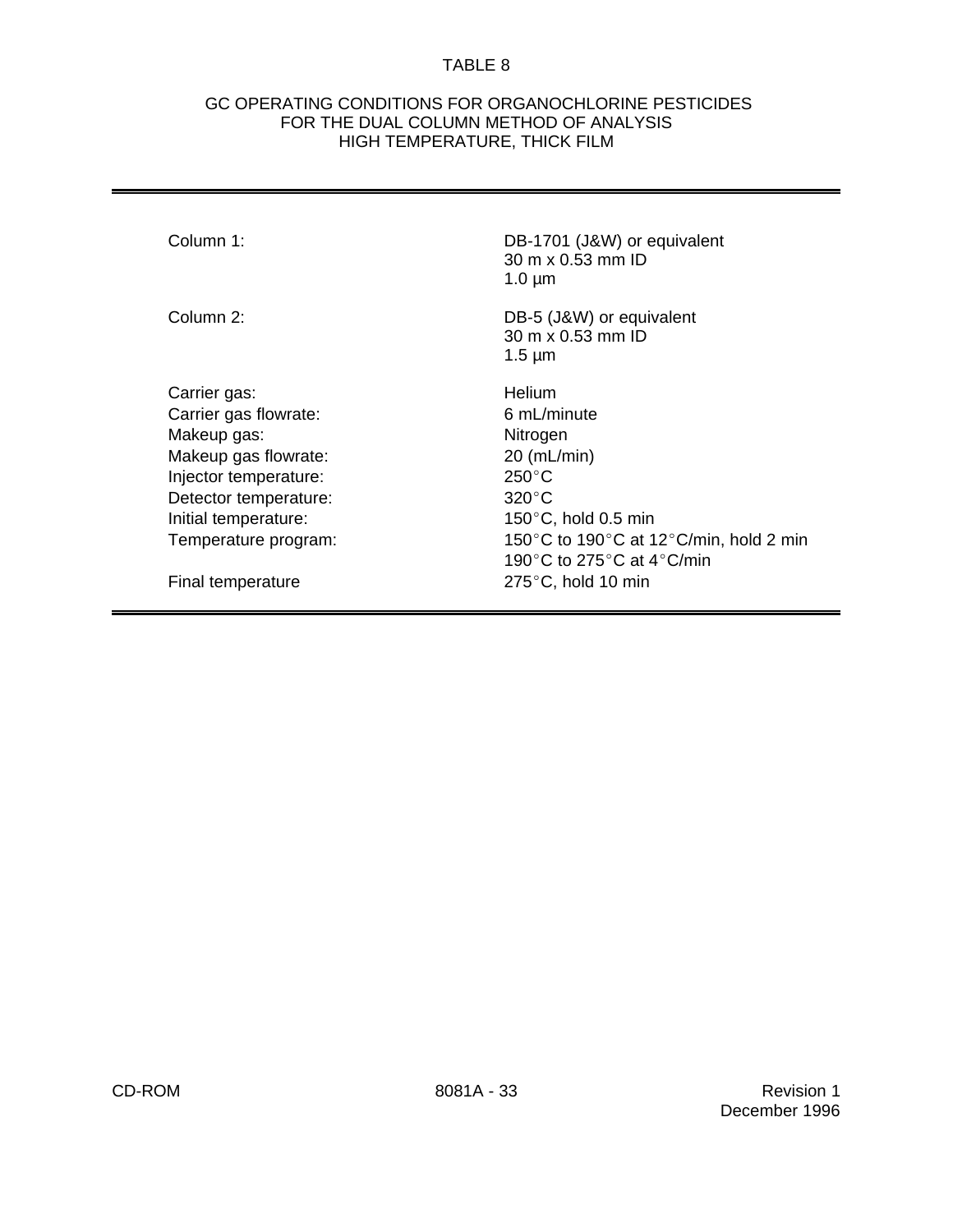|                       | <b>Ultrasonic Extraction</b> |                |           | Soxhlet |  |  |
|-----------------------|------------------------------|----------------|-----------|---------|--|--|
| Compound              | %Recovery                    | %RSD           | %Recovery | %RSD    |  |  |
| Hexachloroethane      | 80                           | $\overline{7}$ | 79        | 1       |  |  |
| 2-Chloronapthalene    | 50                           | 56             | 67        | 8       |  |  |
| 4-Bromodiphenyl ether | 118                          | 4              | nd        | nd      |  |  |
| $\alpha$ -BHC         | 88                           | 25             | 265       | 18      |  |  |
| $Y-BHC$               | 55                           | 9              | 155       | 29      |  |  |
| Heptachlor            | 60                           | 13             | 469       | 294     |  |  |
| Aldrin                | 92                           | 33             | 875       | 734     |  |  |
| $\beta$ -BHC          | 351                          | 71             | 150       | 260     |  |  |
| $\delta$ -BHC         | 51                           | 11             | 57        | 2       |  |  |
| Heptachlor epoxide    | 54                           | 11             | 70        | 3       |  |  |
| Endosulfan I          | 52                           | 11             | 70        | 4       |  |  |
| y-Chlordane           | 50                           | 9              | 65        | 1       |  |  |
| $\alpha$ -Chlordane   | 49                           | 8              | 66        | 0       |  |  |
| <b>DDE</b>            | 52                           | 11             | 74        | 1       |  |  |
| <b>Dieldrin</b>       | 89                           | 19             | 327       | 7       |  |  |
| Endrin                | 56                           | 10             | 92        | 15      |  |  |
| Endosulfan II         | 52                           | 10             | 88        | 11      |  |  |
| <b>DDT</b>            | 57                           | 10             | 95        | 17      |  |  |
| Endrin aldehyde       | 45                           | 6              | 42        | 10      |  |  |
| <b>DDD</b>            | 57                           | 11             | 99        | 8       |  |  |
| Tetrachloro-m-xylene  | 71                           | 19             | 82        | 1       |  |  |
| Decachlorobiphenyl    | 26                           | 23             | 28        | 48      |  |  |

# ANALYTE RECOVERY FROM SEWAGE SLUDGE

Concentration spiked in the sample: 500-1000 ng/g, three replicates analyses.

Soxhlet extraction by Method 3540 with methylene chloride.

Ultrasonic extraction by Method 3550 with methylene chloride/acetone (1:1).

Cleanup by Method 3640.

GC column: DB-608, 30 m x 0.53 mm ID.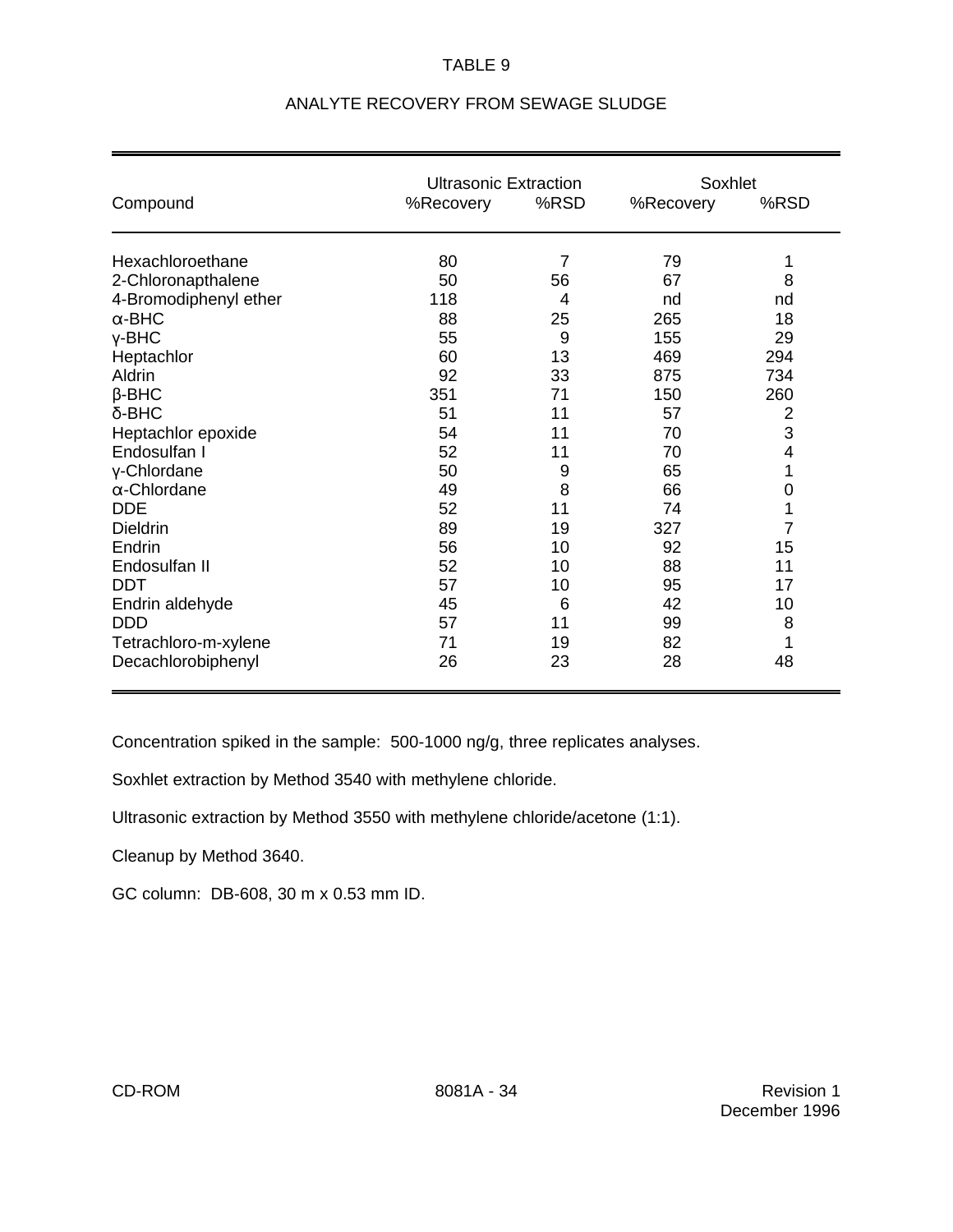|                       | <b>Ultrasonic Extraction</b> |                | Soxhlet   |      |  |
|-----------------------|------------------------------|----------------|-----------|------|--|
| Compound              | %Recovery                    | %RSD           | %Recovery | %RSD |  |
| Hexachloroethane      | 70                           | $\overline{c}$ | 50        | 30   |  |
| 2-Chloronapthalene    | 59                           | 3              | 35        | 35   |  |
| 4-Bromodiphenyl ether | 159                          | 14             | 128       | 137  |  |
| $\alpha$ -BHC         | 55                           | 7              | 47        | 25   |  |
| $\beta$ -BHC          | 43                           | 6              | 30        | 30   |  |
| Heptachlor            | 48                           | 6              | 55        | 18   |  |
| Aldrin                | 48                           | 5              | 200       | 258  |  |
| $\beta$ -BHC          | 51                           | 7              | 75        | 42   |  |
| $\delta$ -BHC         | 43                           | 4              | 119       | 129  |  |
| Heptachlor epoxide    | 47                           | 6              | 66        | 34   |  |
| Endosulfan I          | 47                           | 4              | 41        | 18   |  |
| γ-Chlordane           | 48                           | 5              | 47        | 13   |  |
| $\alpha$ -Chlordane   | 45                           | $\mathbf 5$    | 37        | 21   |  |
| <b>DDE</b>            | 45                           | 4              | 70        | 40   |  |
| <b>Dieldrin</b>       | 45                           | 5              | 58        | 24   |  |
| Endrin                | 50                           | 6              | 41        | 23   |  |
| Endosulfan II         | 49                           | 5              | 46        | 17   |  |
| <b>DDT</b>            | 49                           | 4              | 40        | 29   |  |
| Endrin aldehyde       | 40                           | 4              | 29        | 20   |  |
| <b>DDD</b>            | 48                           | 5              | 35        | 21   |  |
| Tetrachloro-m-xylene  | 49                           | $\overline{2}$ | 176       | 211  |  |
| Decachlorobiphenyl    | 17                           | 29             | 104       | 93   |  |

# ANALYTE RECOVERY FROM DICHLOROETHANE STILLBOTTOMS

Concentration spiked in the sample: 500-1000 ng/g, three replicates analyses.

Soxhlet extraction by Method 3540 with methylene chloride.

Ultrasonic extraction by Method 3550 with methylene chloride/acetone (1:1).

Cleanup by Method 3640.

GC column: DB-608, 30 m x 0.53 mm ID.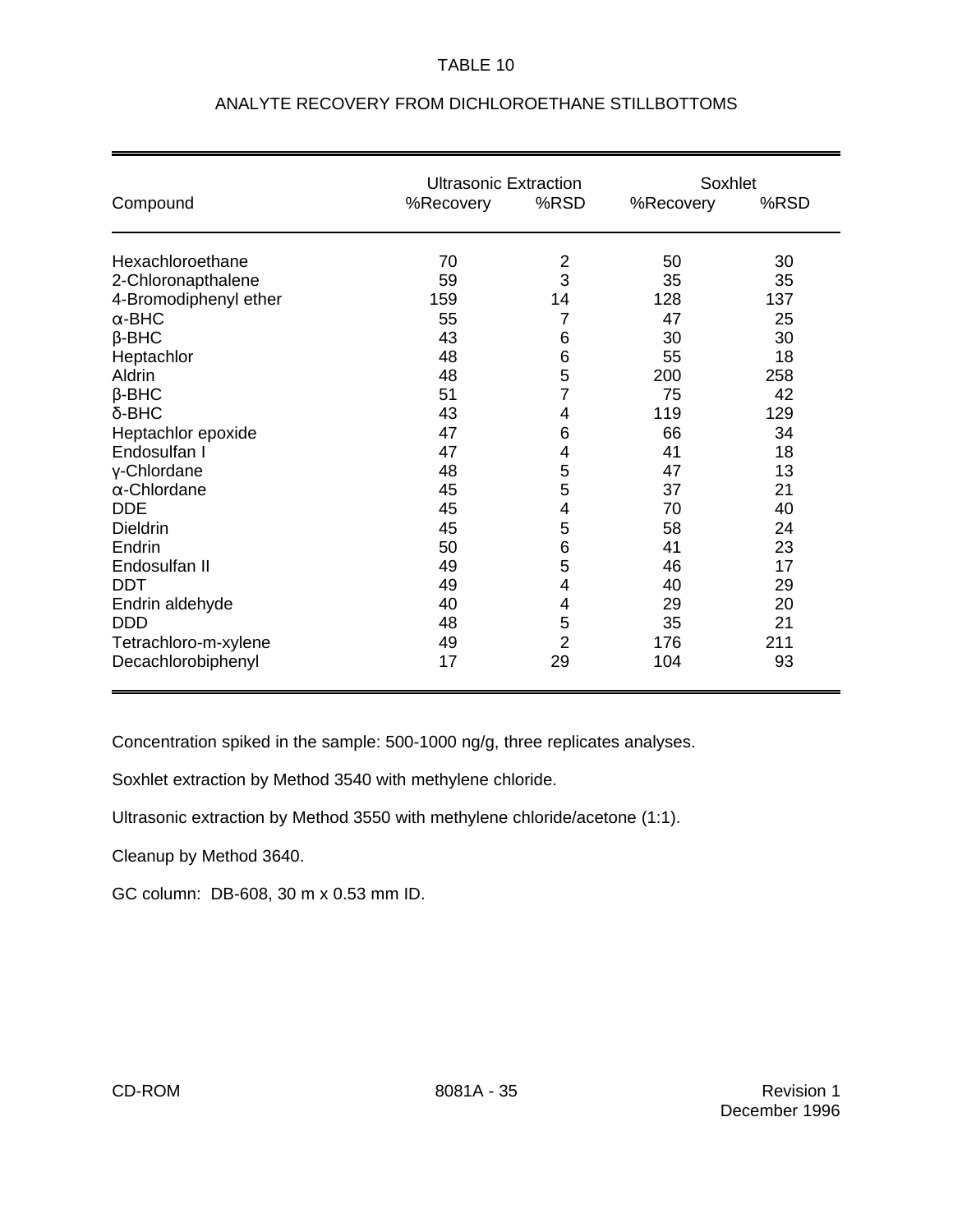### SINGLE LABORATORY ACCURACY DATA FOR THE EXTRACTION OF ORGANOCHLORINE PESTICIDES FROM SPIKED CLAY SOIL BY METHOD 3541 (AUTOMATED SOXHLET)<sup>a</sup>

|                      | % Recovery |           |  |  |  |
|----------------------|------------|-----------|--|--|--|
| <b>Compound Name</b> | DB-5       | DB-1701   |  |  |  |
| $\alpha$ -BHC        | 89         | 94        |  |  |  |
| $\beta$ -BHC         | 86         | <b>ND</b> |  |  |  |
| Heptachlor           | 94         | 95        |  |  |  |
| Aldrin               | <b>ND</b>  | 92        |  |  |  |
| Heptachlor epoxide   | 97         | 97        |  |  |  |
| trans-Chlordane      | 94         | 95        |  |  |  |
| Endosulfan I         | 92         | 92        |  |  |  |
| <b>Dieldrin</b>      | <b>ND</b>  | 113       |  |  |  |
| Endrin               | 111        | 104       |  |  |  |
| Endosulfan II        | 104        | 104       |  |  |  |
| $4,4'-DDT$           | <b>ND</b>  | <b>ND</b> |  |  |  |
| <b>Mirex</b>         | 108        | 102       |  |  |  |

<sup>a</sup> The operating conditions for the automated Soxhlet were:

Immersion time 45 min; extraction time 45 min; 10 g sample size; extraction solvent, 1:1 acetone/hexane. No equilibration time following spiking.

ND = Not able to determine because of interference.

All compounds were spiked at 500 µg/kg.

Data taken from Reference 10.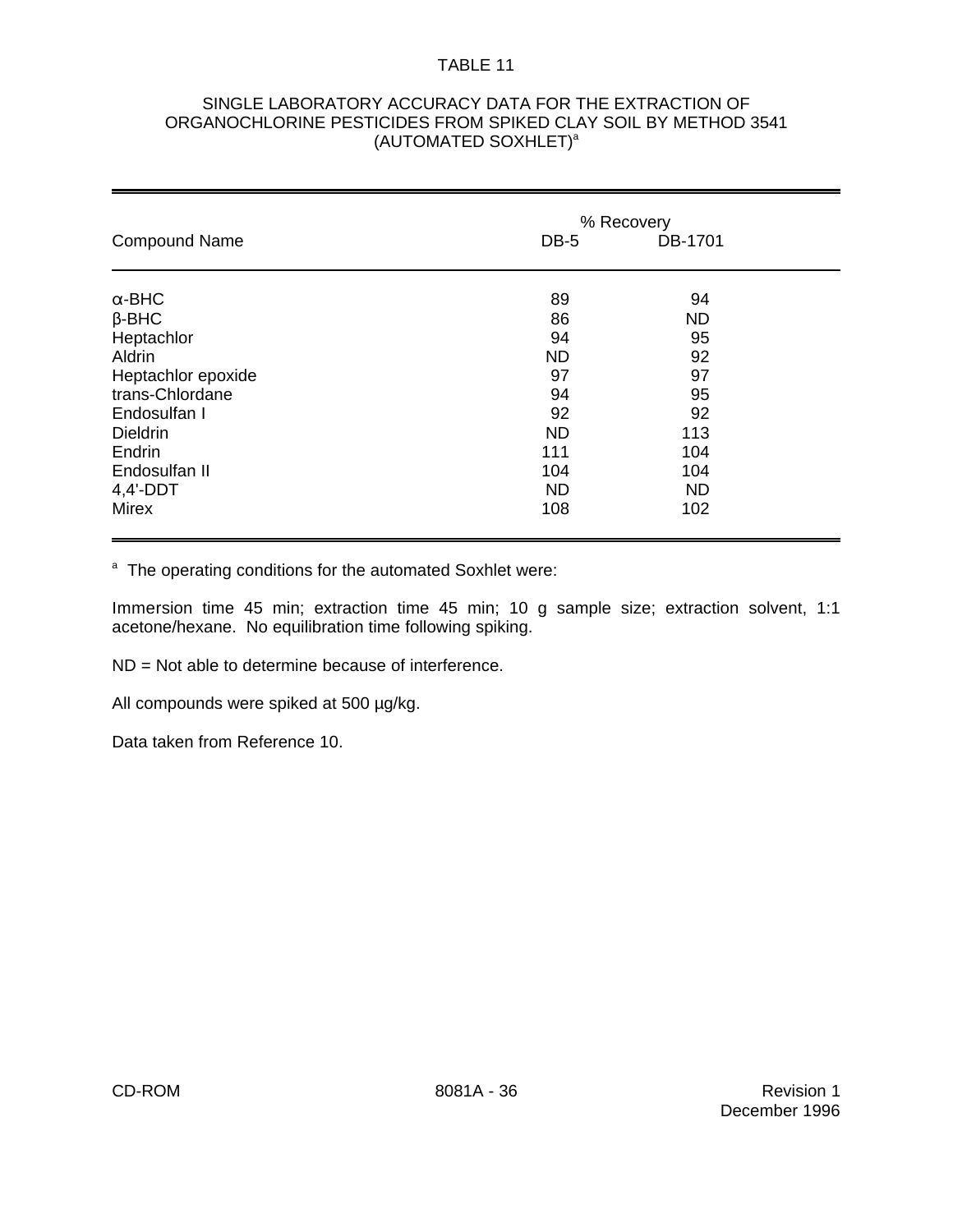# SINGLE LABORATORY ACCURACY AND PRECISION DATA FOR SOLID PHASE EXTRACTION BY METHOD 3535<sup>1</sup>

|                       | Bias (%)                 |                           |                         | Precision (%)            |                          |                           |                         | $MDL$ ( $\mu g/L$ )      |                 |                |
|-----------------------|--------------------------|---------------------------|-------------------------|--------------------------|--------------------------|---------------------------|-------------------------|--------------------------|-----------------|----------------|
| Compound              | Ground<br>water<br>(low) | Ground<br>water<br>(high) | Waste<br>water<br>(low) | Waste<br>water<br>(high) | Ground<br>water<br>(low) | Ground<br>water<br>(high) | Waste<br>water<br>(low) | Waste<br>water<br>(high) | Ground<br>water | Waste<br>water |
| Aldrin                | 37.3                     | 93.5                      | 79.3                    | 94.0                     | 23.7                     | 5.5                       | 6.7                     | 3.4                      | 1.4             | 0.83           |
| $\beta$ -BHC          | 89.2                     | 107.8                     | 79.7                    | 82.3                     | 6.5                      | 2.5                       | 1.6                     | 4.2                      | 0.91            | 0.20           |
| δ-BHC                 | 106.2                    | 86.0                      | 88.9                    | 83.4                     | 5.6                      | 2.4                       | 2.5                     | 4.2                      | 0.93            | 0.35           |
| $\alpha$ -Chlordane   | 75.4                     | 112.3                     | 78.9                    | 89.5                     | 12.8                     | 2.7                       | 4.7                     | 2.4                      | 1.5             | 0.58           |
| y-Chlordane           | 70.7                     | 98.9                      | 79.9                    | 93.9                     | 15.8                     | 2.7                       | 4.6                     | 2.9                      | 1.8             | 0.58           |
| <b>Dieldrin</b>       | 83.4                     | 96.1                      | 81.2                    | 93.3                     | 7.1                      | 2.3                       | 3.8                     | 3.6                      | 0.9             | 0.49           |
| Endosulfan I          | 79.6                     | 99.1                      | 79.6                    | 87.9                     | 10.6                     | 2.3                       | 4.1                     | 3.8                      | 1.3             | 0.51           |
| Endosulfan II         | 94.5                     | 101.6                     | 82.7                    | 93.5                     | 5.8                      | 2.8                       | 4.2                     | 4.1                      | 0.9             | 0.54           |
| Endrin                | 88.3                     | 98.4                      | 85.1                    | 89.6                     | 6.2                      | 2.3                       | 3.1                     | 2.9                      | 1.7             | 0.82           |
| Endrin Aldehyde       | 87.5                     | 99.9                      | 69.0                    | 80.2                     | 6.0                      | 4.0                       | 3.3                     | 5.9                      | 0.8             | 0.36           |
| Heptachlor            | 43.1                     | 95.4                      | 71.8                    | 78.6                     | 19.2                     | 3.9                       | 5.0                     | 2.8                      | 1.3             | 0.56           |
| Heptachlor<br>Epoxide | 76.4                     | 97.6                      | 75.3                    | 83.4                     | 12.1                     | 2.4                       | 2.9                     | 3.3                      | 1.5             | 0.34           |
| Lindane               | 81.3                     | 115.2                     | 82.1                    | 85.3                     | 11.1                     | 3.2                       | 2.4                     | 3.1                      | 1.4             | 0.32           |
| p,p'-DDE              | 80.3                     | 96.0                      | 85.1                    | 97.9                     | 8.3                      | 2.5                       | 4.4                     | 2.4                      | 1.0             | 0.59           |
| p,p'-DDT              | 86.6                     | 105.4                     | 105                     | 111                      | 4.4                      | 2.7                       | 4.3                     | 4.7                      | 0.6             | 0.71           |
| p,p'-TDE (DDD)        | 90.5                     | 101.1                     | 74.9                    | 79.6                     | 4.8                      | 2.4                       | 4.6                     | 2.9                      | 1.4             | 0.85           |

<sup>1</sup>All results determined from seven replicates of each sample type. Two spiking levels were used. "Low" samples were spiked at 5-10 µg/L for each analyte, while "high" samples were spiked at 250 - 500 µg/L. MDL values were determined from the "low" samples without further consideration of the spiking level.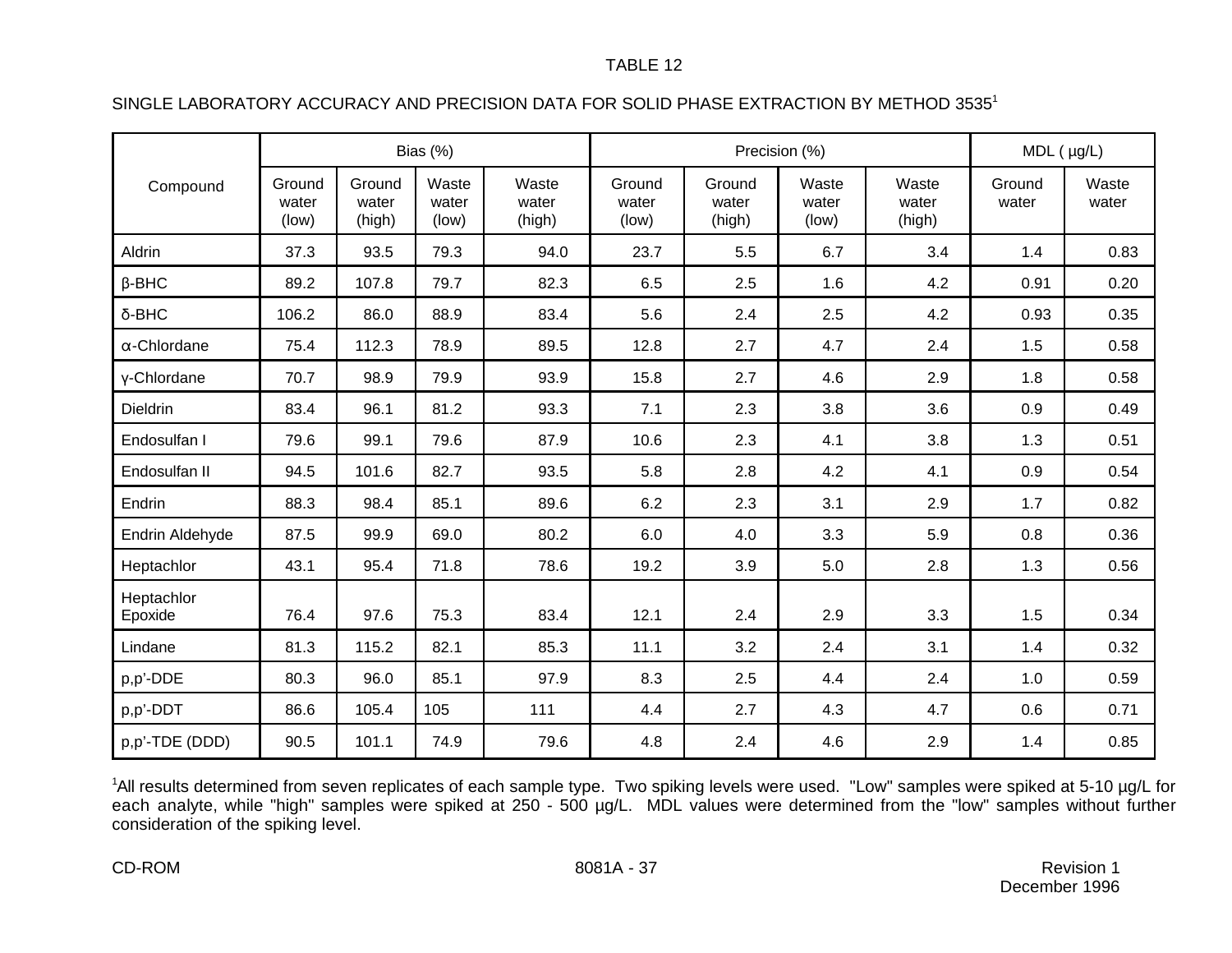## GAS CHROMATOGRAM OF THE MIXED ORGANOCHLORINE PESTICIDE STANDARD



Column: 30 m x 0.25 mm ID, DB-5 Temperature program: 100°C (hold 2 minutes) to 160°C at 15°C/min, then at 5°C/min to 270°C; carrier He at 16 psi.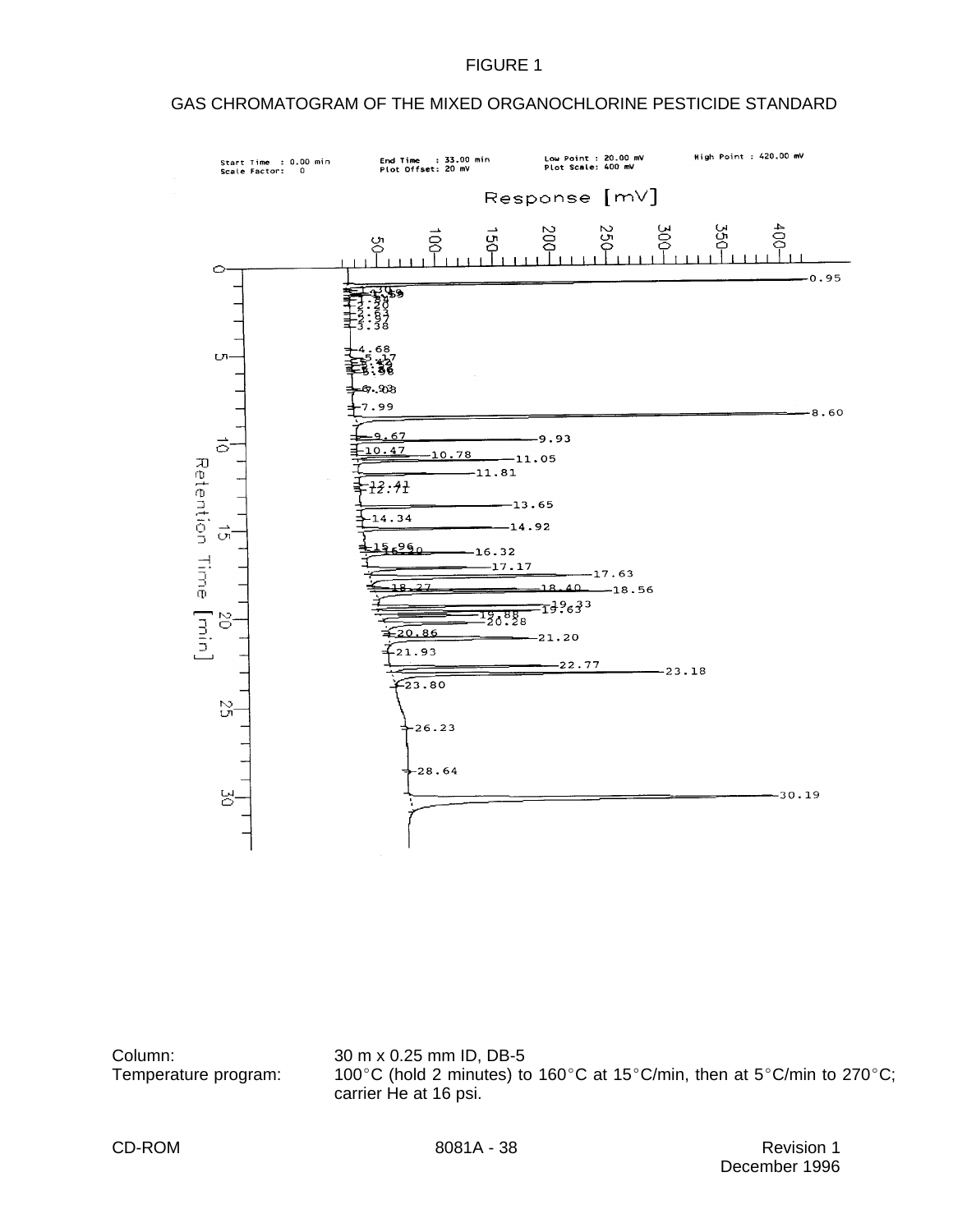## GAS CHROMATOGRAM OF INDIVIDUAL ORGANOCHLORINE PESTICIDE STANDARD MIX A



Column: 30 m x 0.25 mm ID, DB-5

Temperature program: 100°C (hold 2 minutes) to 160°C at 15°C/min, then at 5°C/min to 270°C; carrier He at 16 psi.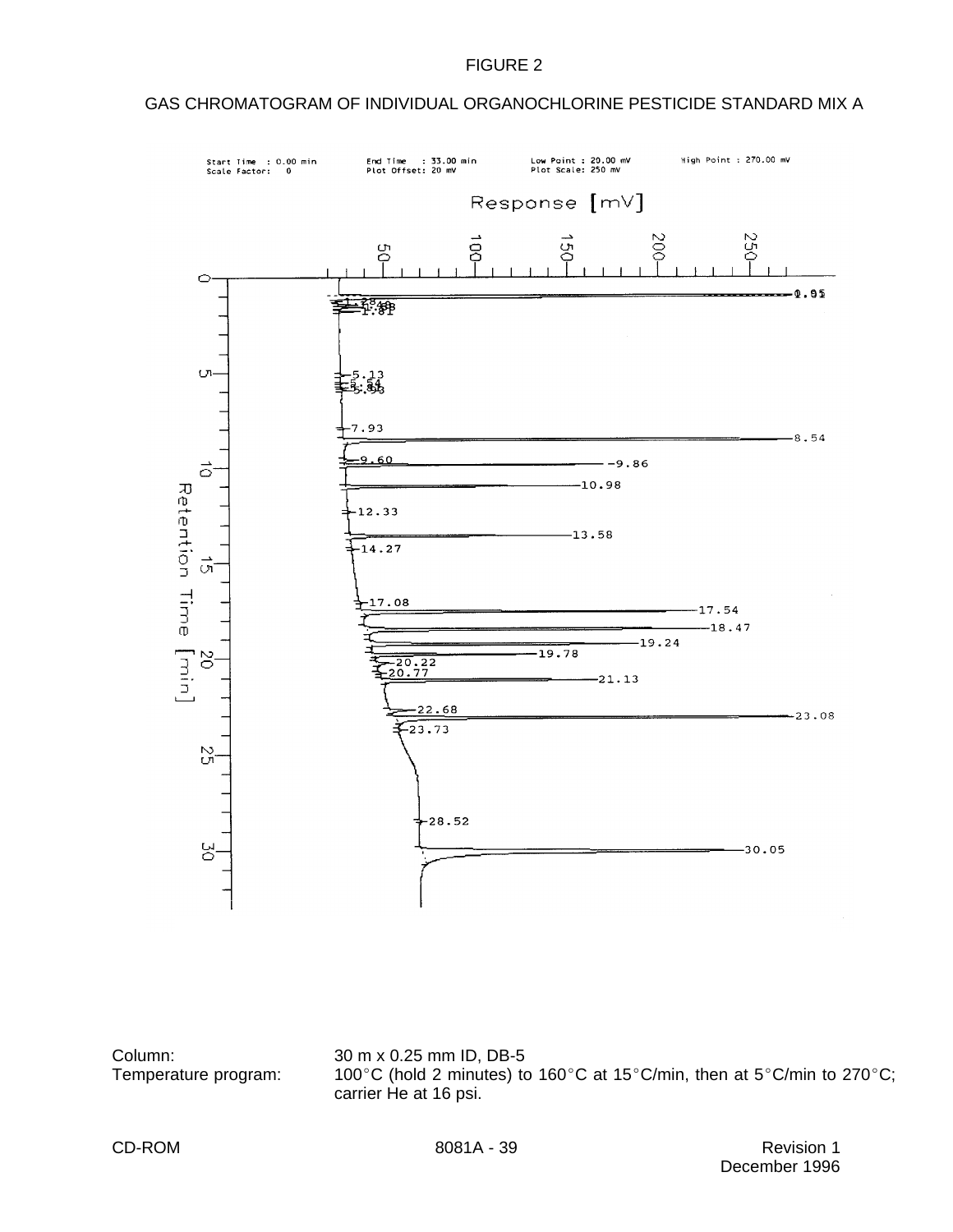### GAS CHROMATOGRAM OF INDIVIDUAL ORGANOCHLORINE PESTICIDE STANDARD MIX B



Column: 30 m x 0.25 mm ID, DB-5

Temperature program: 100°C (hold 2 minutes) to 160°C at 15°C/min, then at 5°C/min to 270°C; carrier He at 16 psi.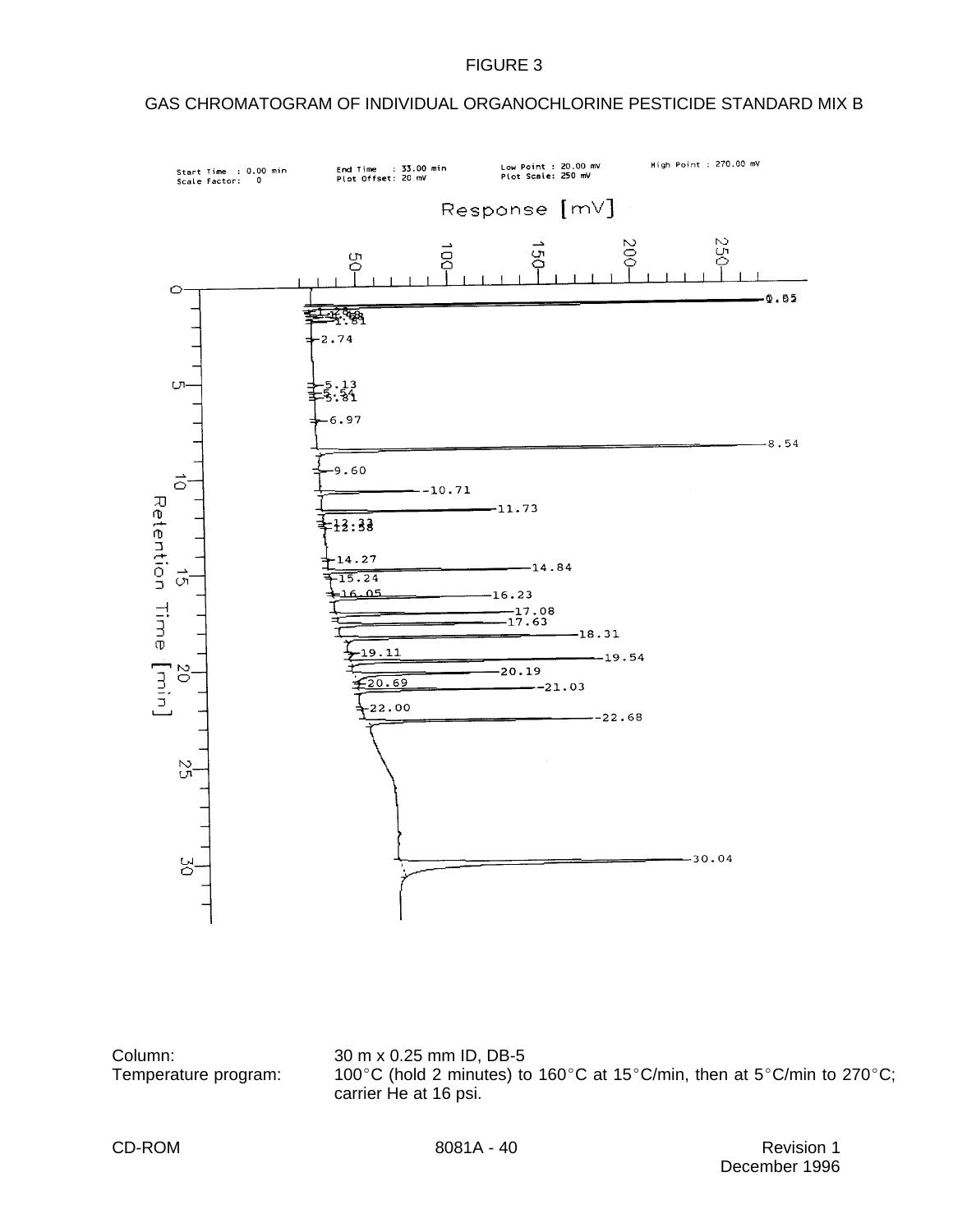## GAS CHROMATOGRAM OF TOXAPHENE



Toxaphene analyzed on an SPB-608 fused-silica open-tubular column. The GC operating conditions were as follows:  $30 \text{ m} \times 0.53 \text{ mm}$  ID SPB-608. Temperature program:  $200^{\circ}$ C (2 min hold) to  $290^{\circ}$ C at 6 $^{\circ}$ C/min.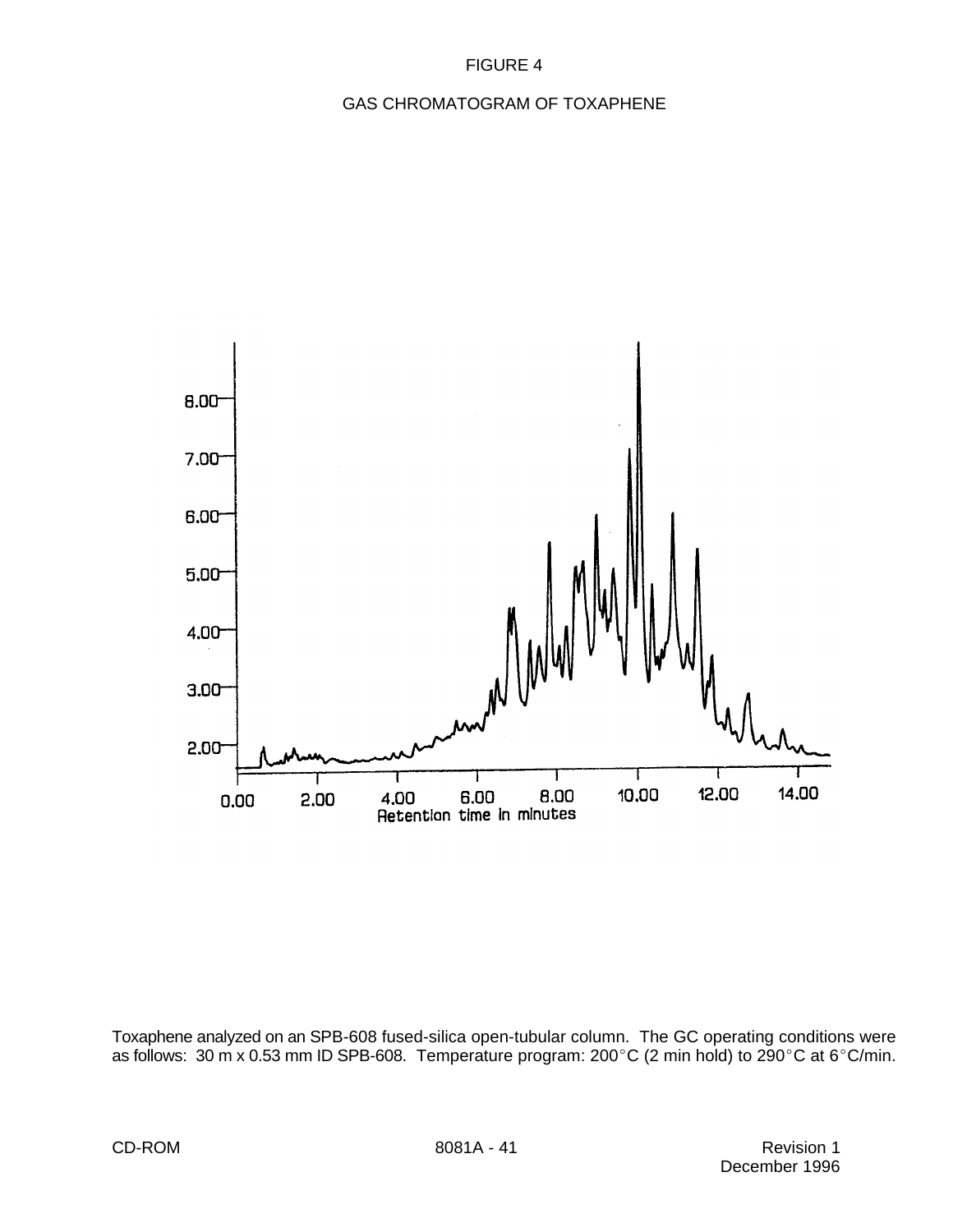### GAS CHROMATOGRAM OF STROBANE



Strobane analyzed on a DB-5/DB-1701 fused-silica open-tubular column pair. The GC operating conditions were as follows: 30 m x 0.53 mm ID DB-5 (1.5-um film thickness) and 30 m x 0.53 mm ID DB-1701 (1.0-um film thickness) connected to a J&W Scientific press-fit Y-shaped inlet splitter. Temperature program: 150°C (0.5 min hold) to 190°C (2 min hold) at 12°C/min then to 275°C (10 min hold) at 4°C/min.

CD-ROM 8081A - 42 Revision 1 December 1996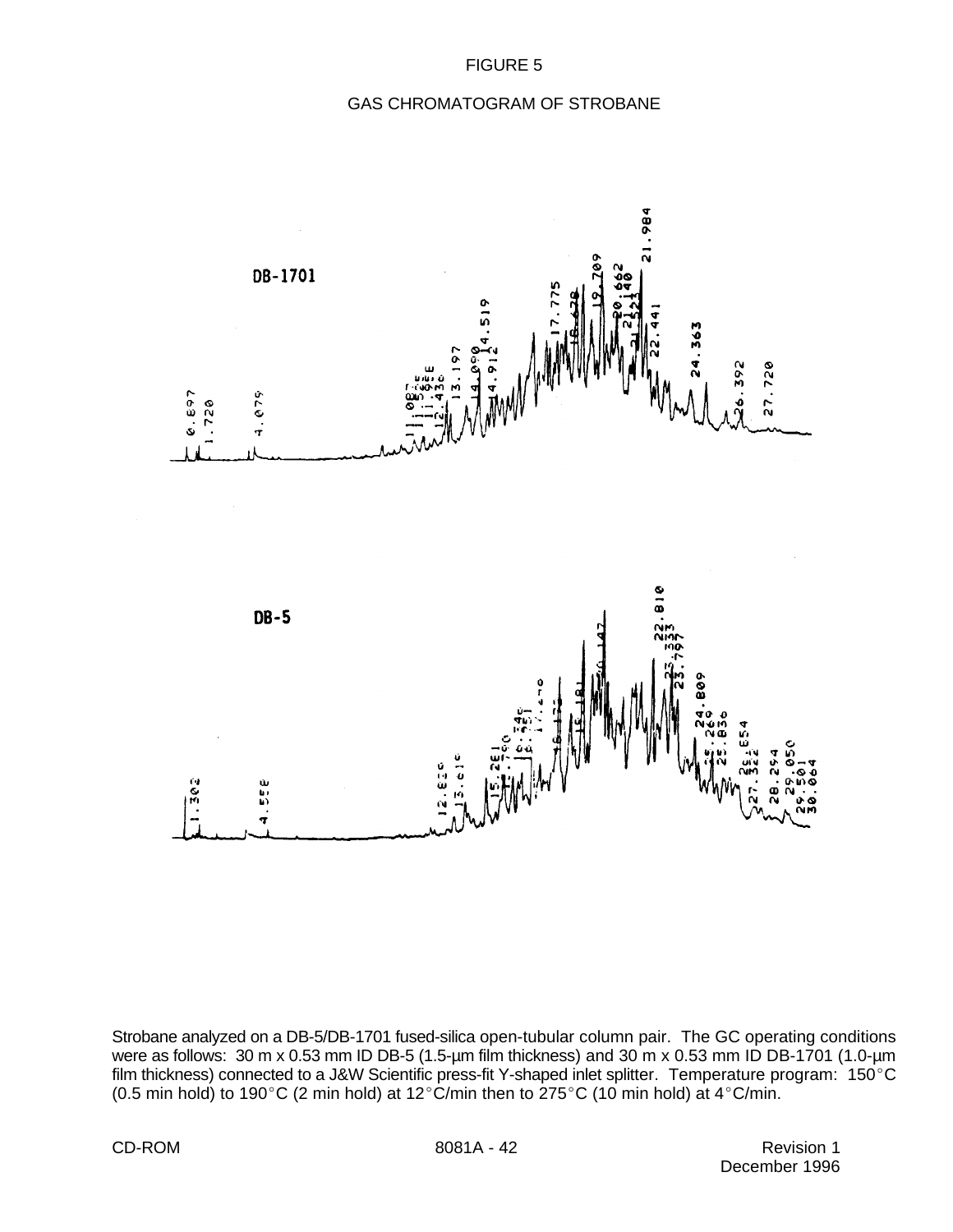# GAS CHROMATOGRAM OF ORGANOCHLORINE PESTICIDES



Organochlorine pesticides analyzed on a DB-5/DB-1701 fused-silica open-tubular column pair. The GC operating conditions were as follows: 30 m x 0.53 mm ID DB-5 (0.83-µm film thickness) and 30 m x 0.53 mm ID DB-1701 (1.0-um film thickness) connected to an 8 in. injection tee (Supelco Inc.). Temperature program:  $140^{\circ}$ C (2 min hold) to 270°C (1 min hold) at 2.8°C/min.